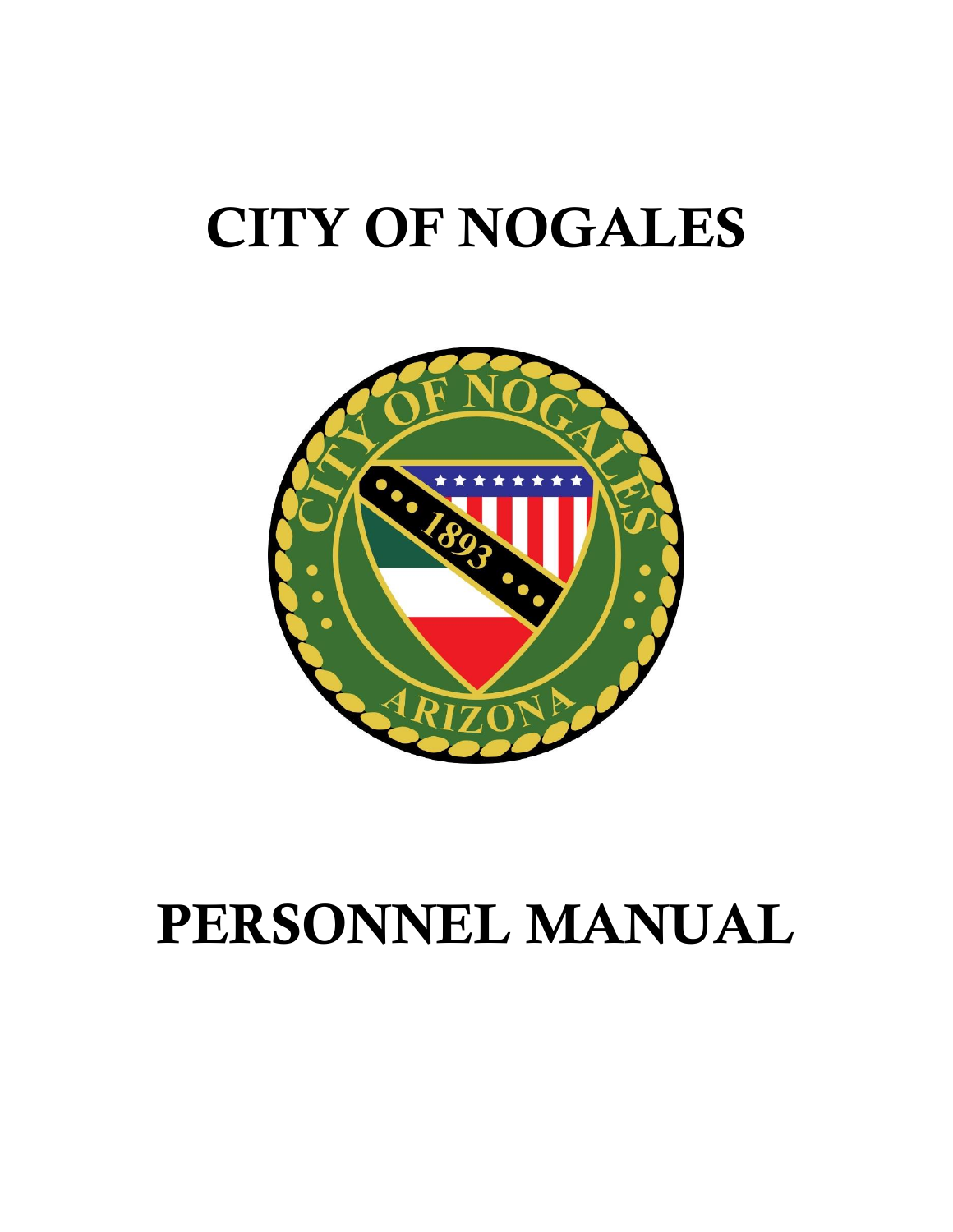# **TABLE OF CONTENTS**

# **CHAPTERS PAGE** CHAPTER 1 AUTHORITY, INTENT & APPLICABILITY……………………………………...... 1 CHAPTER 2 EQUAL EMPLOYMENT OPPORTUNITY / PRODUCTIVE WORK ENVIRONMENT……………………………………………………………………... 4 CHAPTER 3 RECRUITMENT, EMPLOYMENT, EMPLOYMENT OF RELATIVES & OUTSIDE EMPLOYMENT…..………….................................................................... 5 CHAPTER 4 EXAMINATIONS, HIRING & PROMOTIONS.…….…………………………........ 9 CHAPTER 5 PROBATION, TRANSFERS, PROMOTIONS & ASSIGNMENTS………………… 11 CHAPTER 6 EMPLOYEE PERFORMANCE EVALUATIONS……………………....................... 13 CHAPTER 7 PERSONNEL RECORDS & EMPLOYMENT VERIFICATION…………………… 14 CHAPTER 8 CONFLICT OF INTEREST, PERSONAL GAIN/IMPARTIALITY, & GIFTS.......... 16 CHAPTER 9 DRESS CODE, TELEPHONE AND COMPUTER USAGE & SMOKING………………………………………………………………….................. 17 CHAPTER 10 POLITICS & POLITICAL ACTIVITY………………………………………………. 18 CHAPTER 11 DISCRIMINATION & HARASSMENT……………………………………………... 20 CHAPTER 12 WORKPLACE VIOLENCE & WEAPONS……………………………….................. 24 CHAPTER 13 WHISTLE BLOWER & RETALIATION………………………………………......... 25 CHAPTER 14 DRUGS & ALCOHOL IN THE WORKPLACE……………………………………... 26 CHAPTER 15 EMPLOYEE PRIVACY RIGHTS & SEARCHES………………………................... 29 CHAPTER 16 WORKING HOURS, ATTENDANCE & PAYDAY………………………………… 30 CHAPTER 17 OVERTIME, COMPENSATORY TIME & ON-CALL PAY……………………….. 32 CHAPTER 18 VACATION, SICK & OTHER LEAVE……………………………………………… 35 CHAPTER 19 HOLIDAYS……………………………………………………………….................... 46 CHAPTER 20 MEDICAL INSURANCE, LIFE INSURANCE & RETIREMENT BENEFITS ......... 48 CHAPTER 21 EDUCATIONAL ASSISTANCE…………………………………………………….. 50 CHAPTER 22 RESIGNATIONS/RETIREMENT & DISMISSALS……………………………........ 52 CHAPTER 23 LAYOFF & RECALL………………………………………………………………… 53 CHAPTER 24 STANDARD OF CONDUCT, RESPONSIBILITIES & OBLIGATIONS................... 55 CHAPTER 25 GRIEVANCES………………………………………………………………………... 57 CHAPTER 26 DISCIPLINE…………………………...………………………………….................... 62 CHAPTER 27 APPEALS TO GRIEVANCE BOARD….………………………………………......... 67 CHAPTER 28 APPEALS TO APPEALS COMMISSION……………………………….................... 70 RECEIPT FOR PERSONEL MANUAL……………………………………………… 74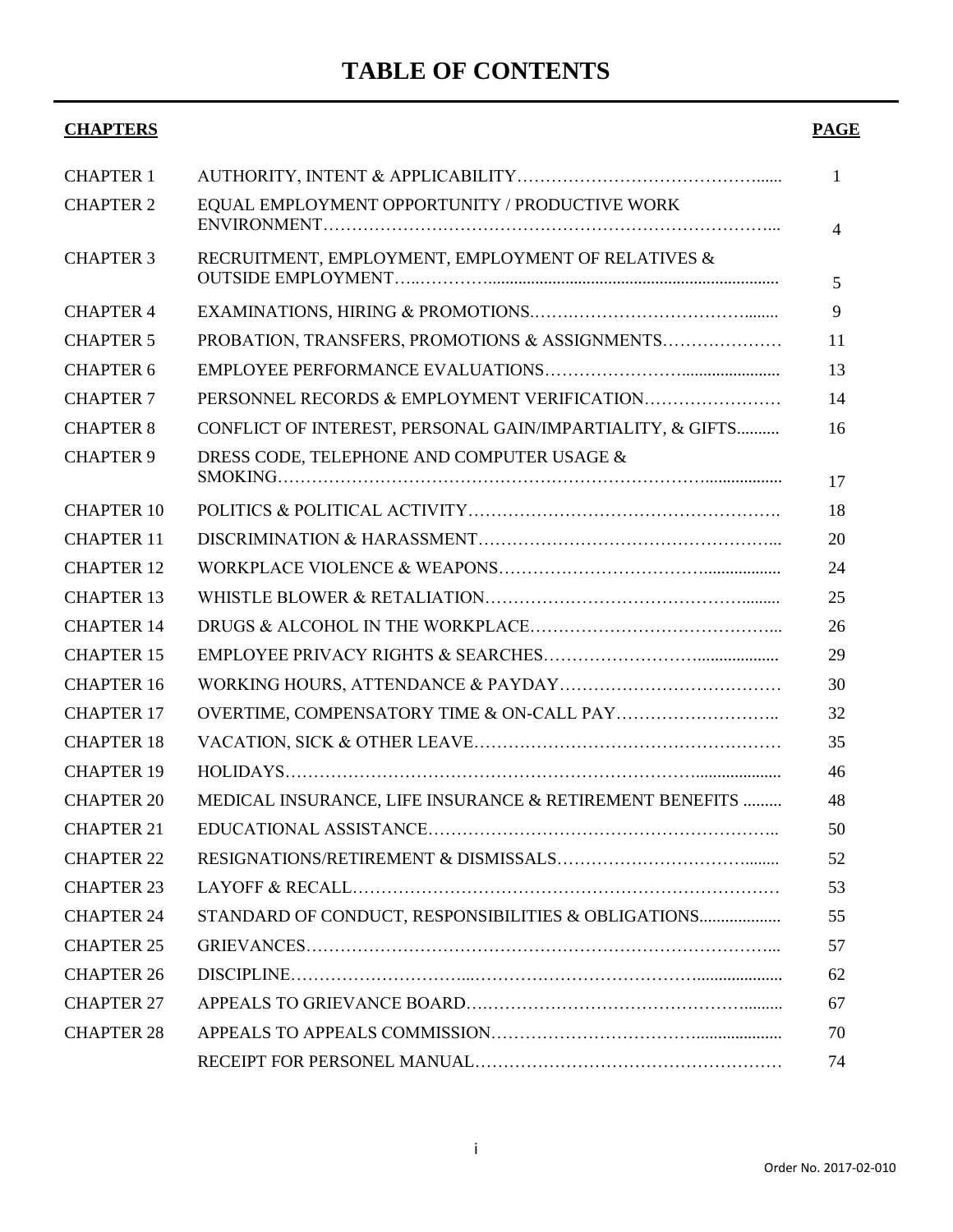# **AUTHORITY, INTENT & APPLICABILITY**

#### **1.01 Authority**

This City of Nogales Personnel Manual ("Rules") is promulgated under the authority of §10 of the City of Nogales Charter and is subject to review and amendment by the City of Nogales ("City").

#### **1.02 Intent (Amendment as per Order No. 2020-05-026 on 05/06/2020)**

- A. These Rules are intended to establish a system of personnel administration to provide guidance and direction to City personnel while at work, and as a means to recruit and maintain an effective and responsive work force. These Rules are intended for the protection of City of Nogales employees.
- B. These Rules, as well as other departmental policies are not intended to create, guarantee, promise, or imply any fixed term or continuation of employment, nor guarantee, promise or imply the continuation of any benefit or privilege.
- C. No oral or written statement made by any City manager, department director, elected official, supervisor or employee that conflicts with any procedure or right in these Rules shall be binding upon the City.
- D. The City Council reserves the right to modify or delete any term, condition, benefit or privilege contained in these rules as the City Council in the exercise of its sole discretion deems to be in the best interest of the City.
- E. Administrative authority delegated by the City Council to the City Manager or other staff pursuant to these rules is subject to discretionary review by the City Council. Such review may be placed on the agenda as discussion and possible direction to staff.

# **1.03 Applicability**

- A. These Rules shall apply to all full-time employees except as excluded in § 1.04.
- B. Full-time employees are defined as employees who are employed to work a minimum of forty (40) hours weekly.

#### **1.04 Exclusions**

- A. These Rules do not apply to the following positions and persons:
	- 1. Elected Officials
	- 2. City Manager
	- 3. City Attorney
	- 4. City Magistrate
	- 5. City Clerk
- B. The terms and conditions of employment for the listed positions in numbers 2 through 5 above shall be as established by the City Council pursuant to a separate written contract.
- C. These Rules do not apply to the following positions and persons:
	- 1. Mayor's executive assistant.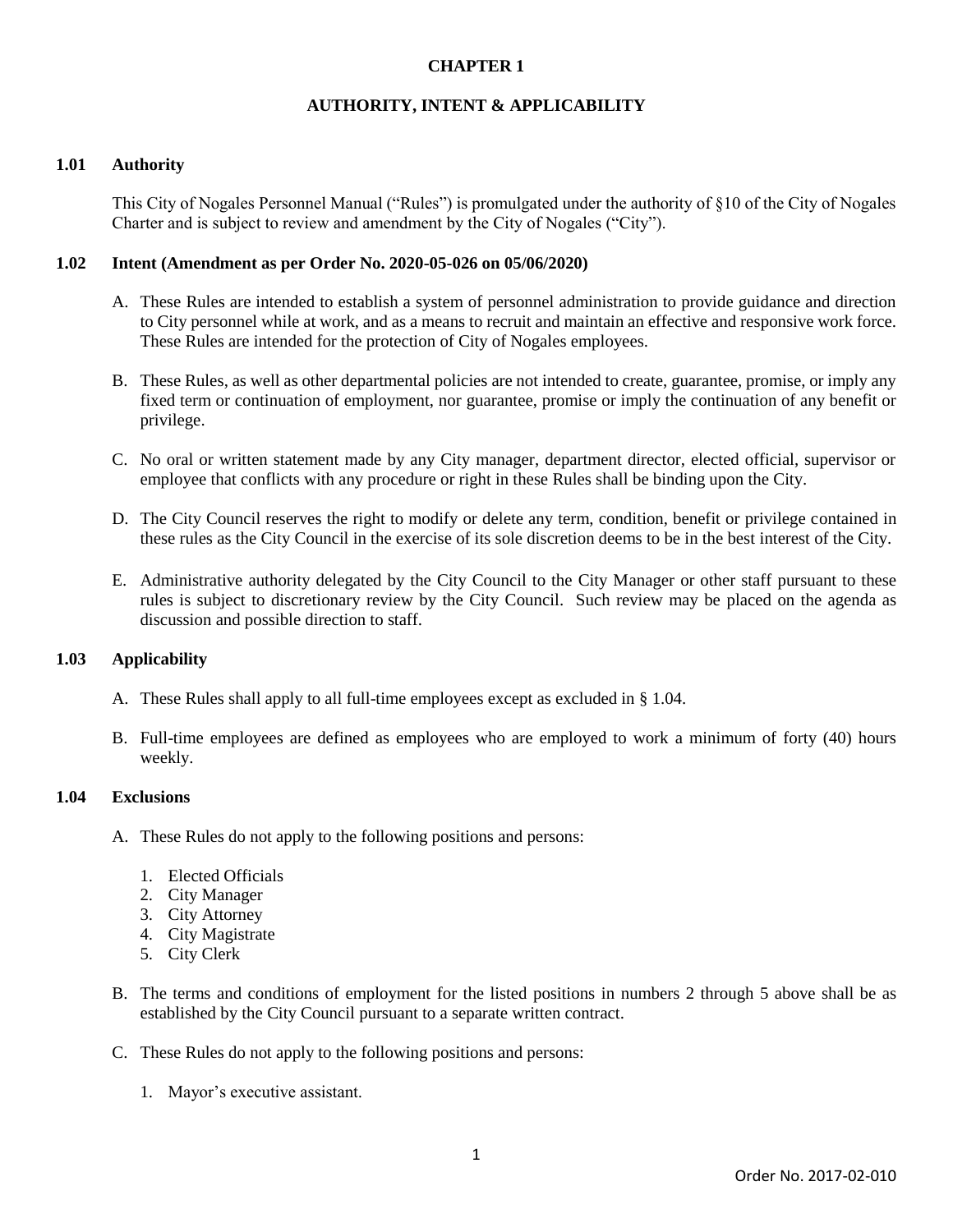- D. The terms and conditions of employment for the listed positions in C above shall be as established, in writing, by the Mayor.
- E. These Rules do not apply to:
	- 1. Temporary employees.
	- 2. Volunteer personnel.
	- 3. Personnel who render temporary, provisional or special assignment services.
	- 4. Part-time employees defined as employees who are employed on less than on a full-time basis.
	- 5. Persons who are paid a stipend in lieu of wages to defray expenses during their period of training.
	- 6. Contract personnel or employees.
	- 7. Employees whose salaries are funded by Federal or other grants.
- F. The terms and conditions of employment for the listed positions in paragraph E above shall be as established, in writing, by the City.
- G. Notwithstanding any employment term, benefit or condition established, it is expressly understood that the positions and employees set forth in 1.04(A), (C) and (E) above are at will; and their employment may be terminated at any time by the City for any or no reason, with or without cause.

# **1.05 Acceptance of Coverage**

The acceptance of employment to any position covered by these Rules shall signify acceptance of the coverage of these Rules by an employee.

# **1.06 Administration / Interpretation of Rules**

- A. The City Attorney shall be responsible for the interpretation and construction of these Rules.
- B. The Human Resources Director shall be responsible for the application of these Rules.
- C. Interpretation, construction, and application of these Rules shall in all instances be uniform and consistent.
- D. Where the meaning of these Rules is not clear, they shall be liberally construed in a sensible, reasonable, and consistent manner in favor of the promotion and protection of an employee's rights and privileges enumerated in these Rules.

# **1.07 Human Resources Director**

- A. In addition to any duties imposed elsewhere, the Human Resources Director shall:
	- 1. Serve as the administrator of the Grievance Board and of the Appeals Commission.
	- 2. Maintain all records of the Grievance Board and of the Appeals Commission.
	- 3. Establish and maintain a roster of all employees of the City in which there shall be set forth as to each employee the position title, current job description, pay, and other pertinent information required by state and federal law.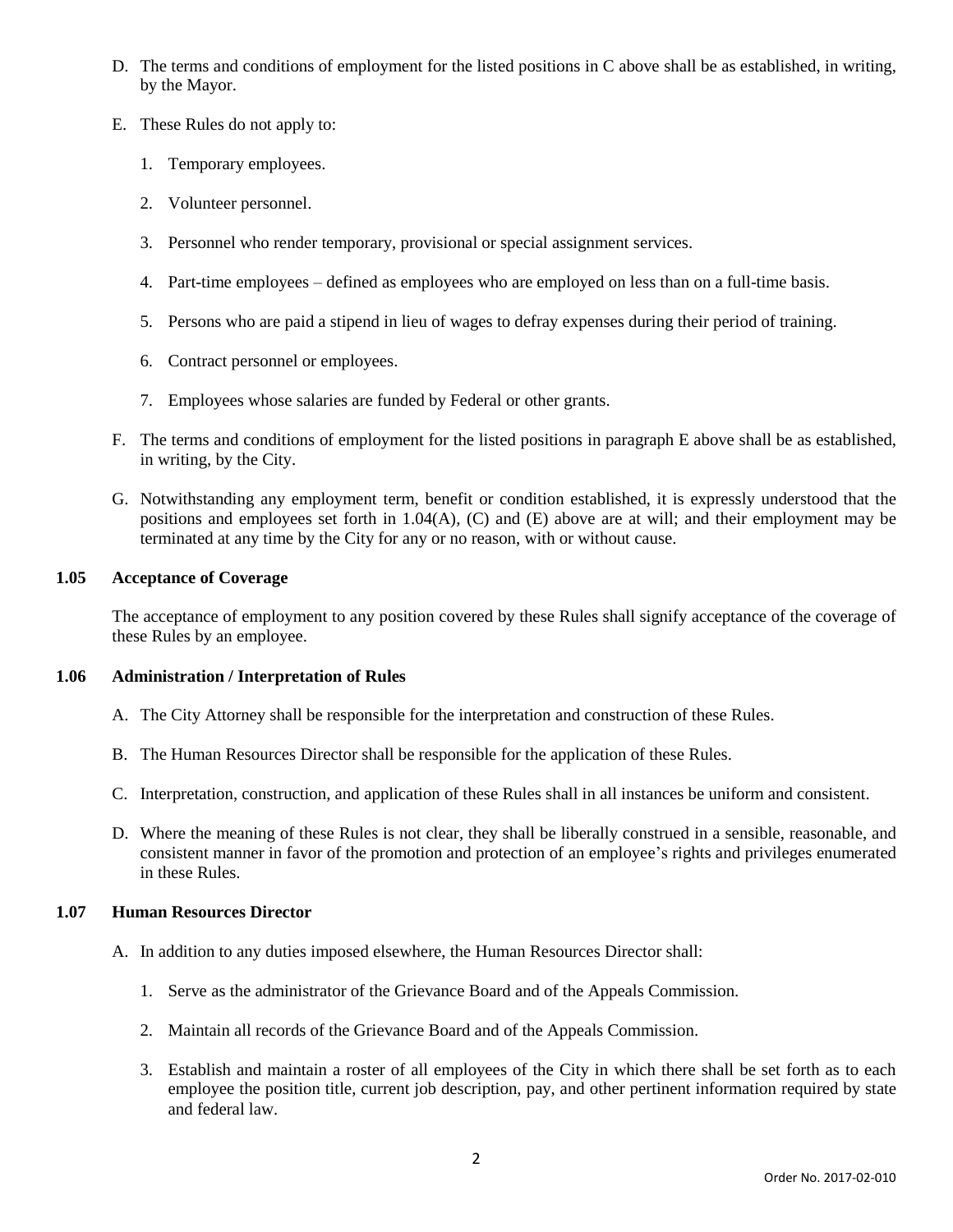- 4. Formulate and prescribe procedures and forms consistent with these Rules and make them available as appropriate.
- 5. Recommend and work with department directors to maintain such programs as are deemed necessary to promote employee training, safety, morale and productivity.
- 6. Act in a manner consistent with the intent and principles embodied in these Rules in handling events not specifically covered by these Rules.
- 7. In consultation with the City Attorney, prepare and submit for consideration to the City Council proposed changes to these Rules.
- 8. Perform any other lawful act considered necessary or desirable to carry out the purposes or provisions of these Rules.

#### **1.08 Department Responsibility**

- A. Department directors are responsible for the application of these Rules within their departments, and shall ensure that all employees within their departments comply with these Rules.
	- 1. All department directors shall keep a current copy of these Rules readily available for employees to review and use.
- B. Department directors shall ensure that the following functions are performed in their departments:
	- 1. The preparation of reports relating to payroll, leave, and compensation.
	- 2. The preparation of written departmental rules and policies relating to procedures, lines of communication, authority to act in personnel matters, work unit regulations and other personnel policy matters necessary and not in conflict with these Rules and other City policies.
	- 3. The preparation of personnel reports and other information as required by the Human Resources Director.

#### **1.09 Departmental Rules and Policies; Replacement of Prior Rules**

- A. These Rules shall supersede all previously adopted policies, rules, regulations and procedures.
	- 1. All departmental rules, policies, and procedures previously adopted shall remain in effect except those that are in conflict with these Rules.
	- 2. Departmental rules, policies, and procedures shall be modified to comply with these Rules.
	- 3. All departmental policies, rules and procedures shall be in writing and approved by the City Manager, Human Resources Director, and the City Attorney.

# **1.10 Severability**

If any provision of these Rules, or the application thereof to any person or circumstance, is held invalid, the remainder of the Rules, or the application of such provision to other persons or circumstances, shall not be affected thereby.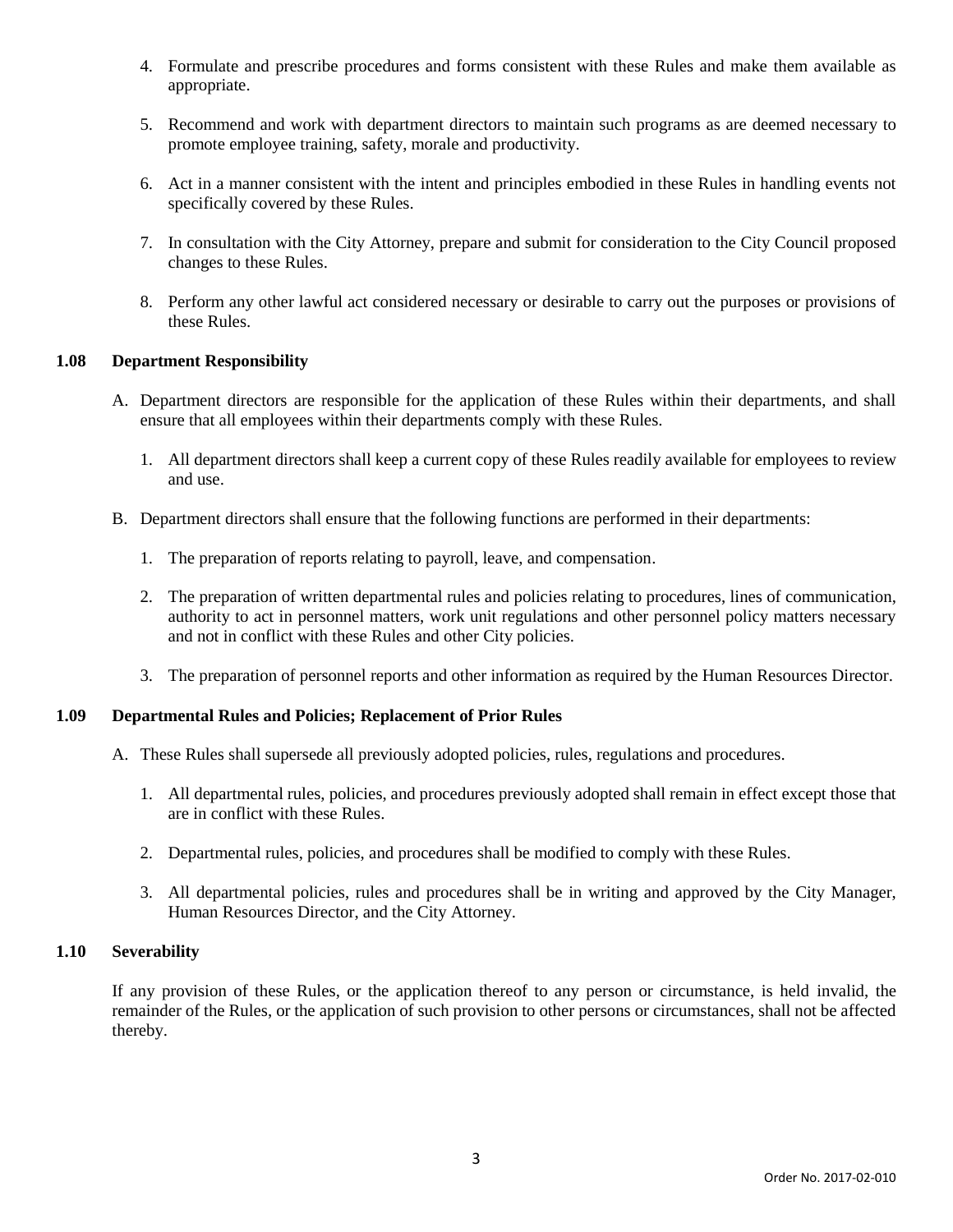#### **EQUAL EMPLOYMENT OPPORTUNITY / PRODUCTIVE WORK ENVIRONMENT**

#### **2.01 Equal Employment Opportunity Policy**

- A. It is the policy of the City to provide equal employment opportunities to all employees and applicants for employment without regard to race, color, national origin, ancestry, age, religion, disability status, sex, gender, gender identity, sexual orientation, marital or familial status, status as a military veteran, or status in any group protected by local, state, or federal law.
- B. City employment shall be based on qualifications and shall be free of improper personal or political considerations.

# **2.02 Productive Work Environment**

- A. It is the policy of the City to provide its employees with a safe and pleasant working environment which encourages efficient, productive, and creative work.
	- 1. Employees shall always be treated in a dignified and respectful manner.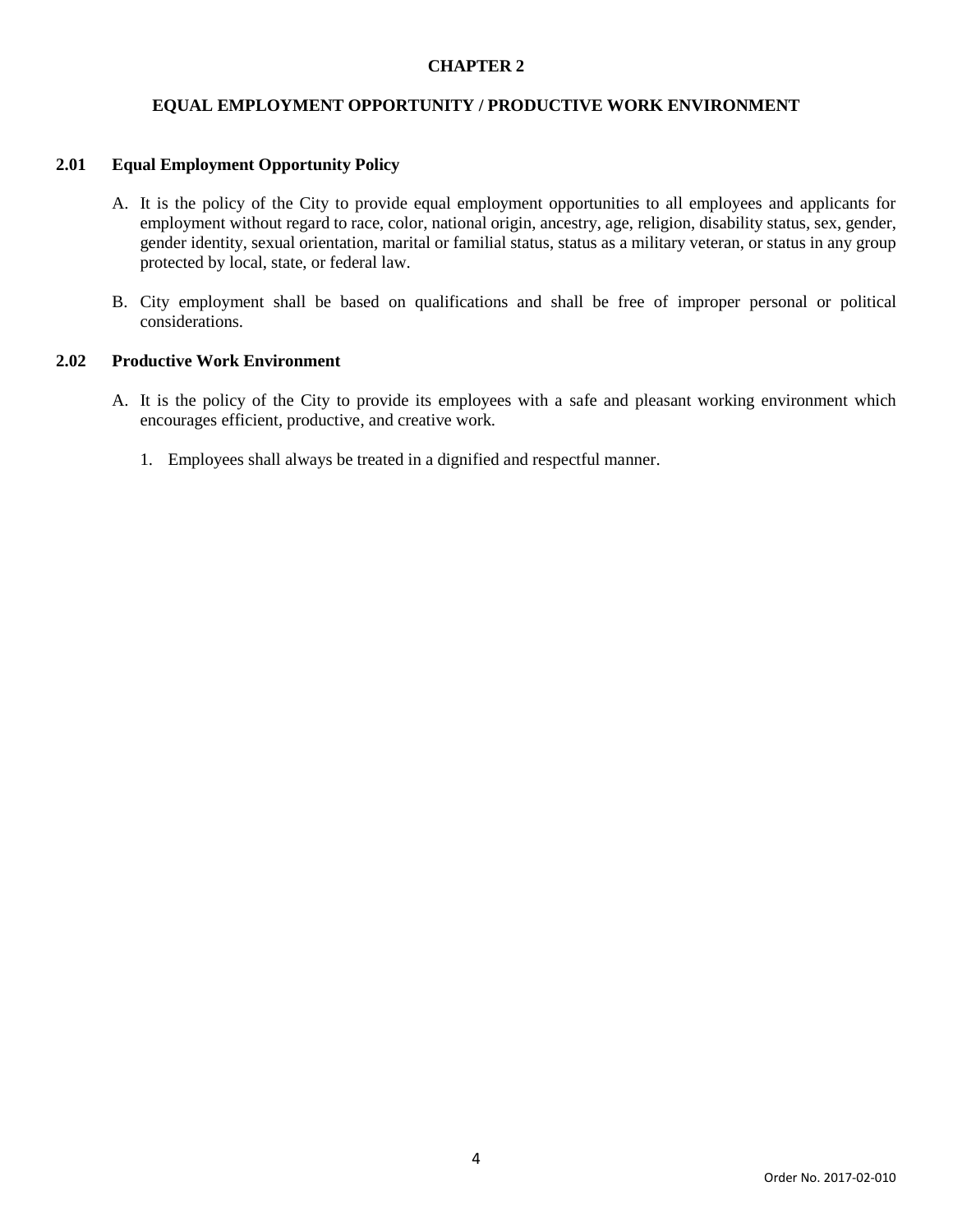# **RECRUITMENT, EMPLOYMENT, EMPLOYMENT OF RELATIVES AND OUTSIDE EMPLOYMENT**

### **3.01 Recruitment (Amendment as per Order No. 2020-05-026 on 05/06/2020)**

- A. Recruitment procedure for all part-time or full-time positions shall be as follows:
	- 1. The department director shall initiate a request to fill a position in the department by submitting, in writing, to the City Manager and to the Human Resources Director, the job title, salary, qualifications, and date of commencement of employment of the position to be filled.
	- 2. If approved by the City Manager, the Human Resources Director shall first announce the availability of the position to current City part-time and full-time employees interested in transferring in accordance with §5.03.
	- 3. If no interested or satisfactory candidate is found from existing City full-time or part-time employees, the Human Resources Director shall set recruitment dates and advertise the position.
- B. The recruitment and hiring of department heads shall be as follows:
	- 1. The Human Resources Director in consultation with the City Manager shall review the subject job description, minimum and preferred qualifications, undertake revisions as necessary in accordance with these Rules, and develop a recruitment strategy, including where to advertise notice of the opening and any additional actions necessary to inform qualified persons of the employment opportunity with the City.
	- 2. The Human Resources Director in consultation with the City Manager shall develop interview questions, a scoring matrix and appoint an ad-hoc interviewing committee to interview and score finalists to assist the City Manager in selecting the most qualified finalist for the position.
	- 3. As soon as practicable after the date set for first review of applications, the City Manager shall review all applications and résumés to select the finalists for interviews.
	- 4. The Human Resources Director shall set up interviews with the finalists and forward their applications and résumés to the Mayor and City Council for informational purposes.
	- 5. After the finalists have been interviewed and scored by the interviewing committee, the City Manager may conduct such further interviews and reference checks from among the finalists as he deems appropriate to select the most qualified candidate likely to succeed in the performance of the duties of the position, and shall thereafter extend an offer of employment to his preferred candidate.

If the preferred candidate declines the offer, the City Manager may extend an offer of employment to his next preferred candidate from among the finalists, or alternatively he may reject the remaining finalists and restart the recruitment process.

# **3.02 Prospective Employees**

- A. Prospective employees shall:
	- 1. Be 18 years of age or older.
	- 2. Must meet all required job qualifications.
	- 3. Submit fingerprints for the purpose of obtaining a criminal history check.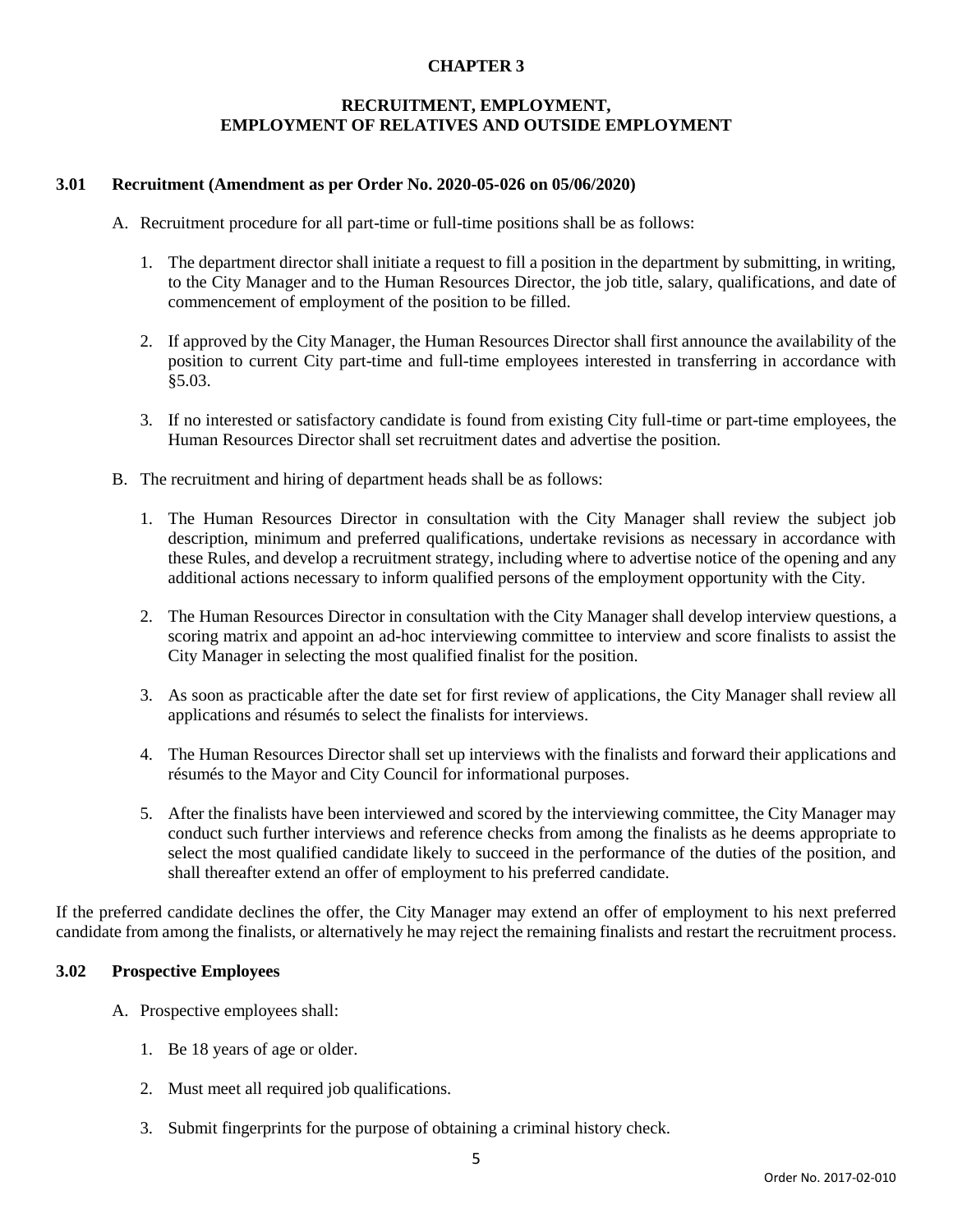- 4. Be able to adequately physically perform the essential functions of the job.
	- a. Reasonable accommodations will be made by the City in conformance with all federal and state requirements.
- 5. Truthfully and completely provide all of the information requested in the City job application.
- 6. Submit to pre-employment drug testing (§14.03).

# **3.03 Disqualification from Employment**

- A. The following shall disqualify prospective employees from City employment:
	- 1. False and/or incomplete job application.
	- 2. Failure to pass pre-employment drug test (§14.03).
	- 3. Pending charge or indictment of a felony crime.
	- 4. Violation of §3.06.
	- 5. Conviction of a crime involving felony homicide, felony assault, felony kidnapping, felony sexual offense, felony robbery, or felony drug trafficking within ten (10) years of application.
	- 6. Conviction of a crime involving any other felony offense within five (5) years of application.
	- 7. Use or attempted use of any political pressure, threats, or bribery to secure an advantage in the application or examination process.
	- 8. Dismissal, for cause, from City employment within five (5) years of application.
	- 9. Resignation from City employment in lieu of dismissal within five (5) years of application.

# **3.04 Temporary & Part-time Employment**

- A. The hiring of temporary and part-time employees is subject to the prior approval of the City Manager.
	- 1. The recruitment process for temporary employees shall be as established, in writing, by the City Manager.
	- 2. The terms and conditions of employment for a temporary or part-time employee shall be as established, in writing, by the City Manager.
- B. Temporary employees shall not be employed for more than six (6) months except under extenuating circumstances and written approval of the City Manager.
- C. Temporary or part-time employees may be subsequently hired for other positions only after all applicable procedures for hiring as set forth in these Rules have been followed.

# **3.05 Grant Employees**

- A. Hiring for positions funded by grants is subject to the prior approval of the City Manager.
	- 1. The appointment to grant funded positions shall follow all applicable procedures for hiring as set forth in these Rules.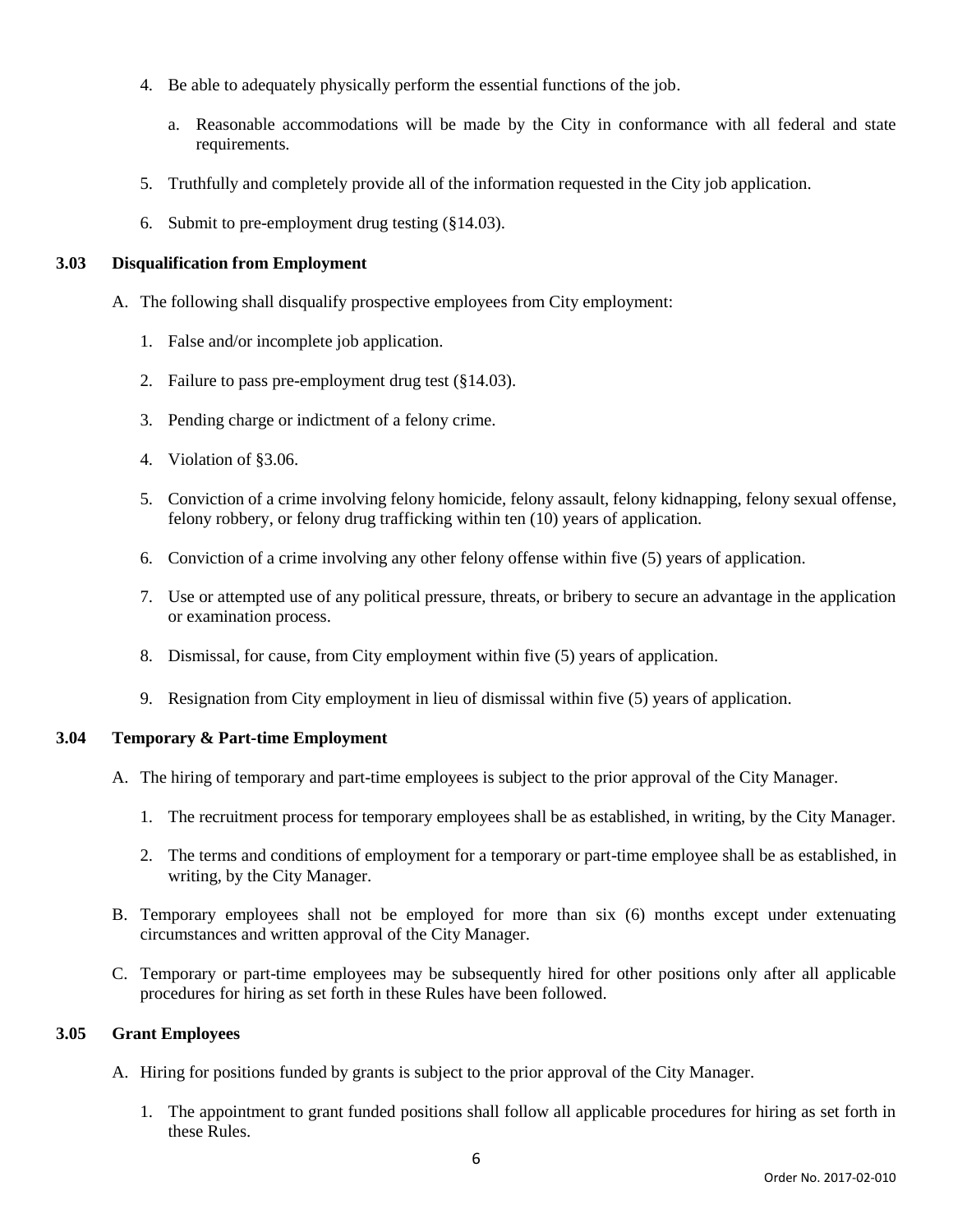- 2. The terms and conditions of employment for a grant employee shall be as established, in writing by the City Manager.
- B. Grant employees may subsequently be hired for other positions only after all applicable procedures for hiring as set forth in these Rules have been followed.

# **3.06 Employment of Relatives**

- A. No person shall be employed in a position where:
	- 1. The decision to hire or appoint is made by a relative, or
	- 2. Any aspect of the employee's work is directly **or indirectly** supervised by a relative, or
	- 3. Any decision regarding the employee's compensation is directly or indirectly made by a relative, or
	- 4. Approval of the employee's work is directly or indirectly made by a relative.
- B. Spouses or legal domestic partners shall not be employed in the same department.
- C. No more than two (2) relatives may be employed by City at the same time.
- D. If the marriage of City employees with each other results in a violation of sections B or C, the marrying employee with the least seniority shall be dismissed.
- E. If the hiring of an employee, or the promotion of an employee within a department, results in a violation of section A above, supervision, approvals, or decisions involving or concerning the hired or promoted employee shall become the direct responsibility of the department director.
	- 1. Specific written directives and procedures shall be established by the department director regarding supervision and decisions concerning the employee.
- F. Relatives shall be defined as:
	- 1. Spouse or legal domestic partner
	- 2. Parent
	- 3. Child
	- 4. Sibling
	- 5. Uncles or Aunts
	- 6. Grandparents
- G. Notwithstanding the above, the City Manager in his sole discretion, may approve a deviation of the above policy (except section B) if specific articulable extenuating factors are present, including but not limited to the following:
	- 1. The position sought to be filled is essential to the operation of the City.
	- 2. The position has remained vacant after utilization of usual and extra recruiting efforts.
	- 3. Any other factor which has or may have a bearing on essential operations of the City.
	- 4. Specific conditions and procedures are established in writing to minimize and safeguard the requirements of section A above.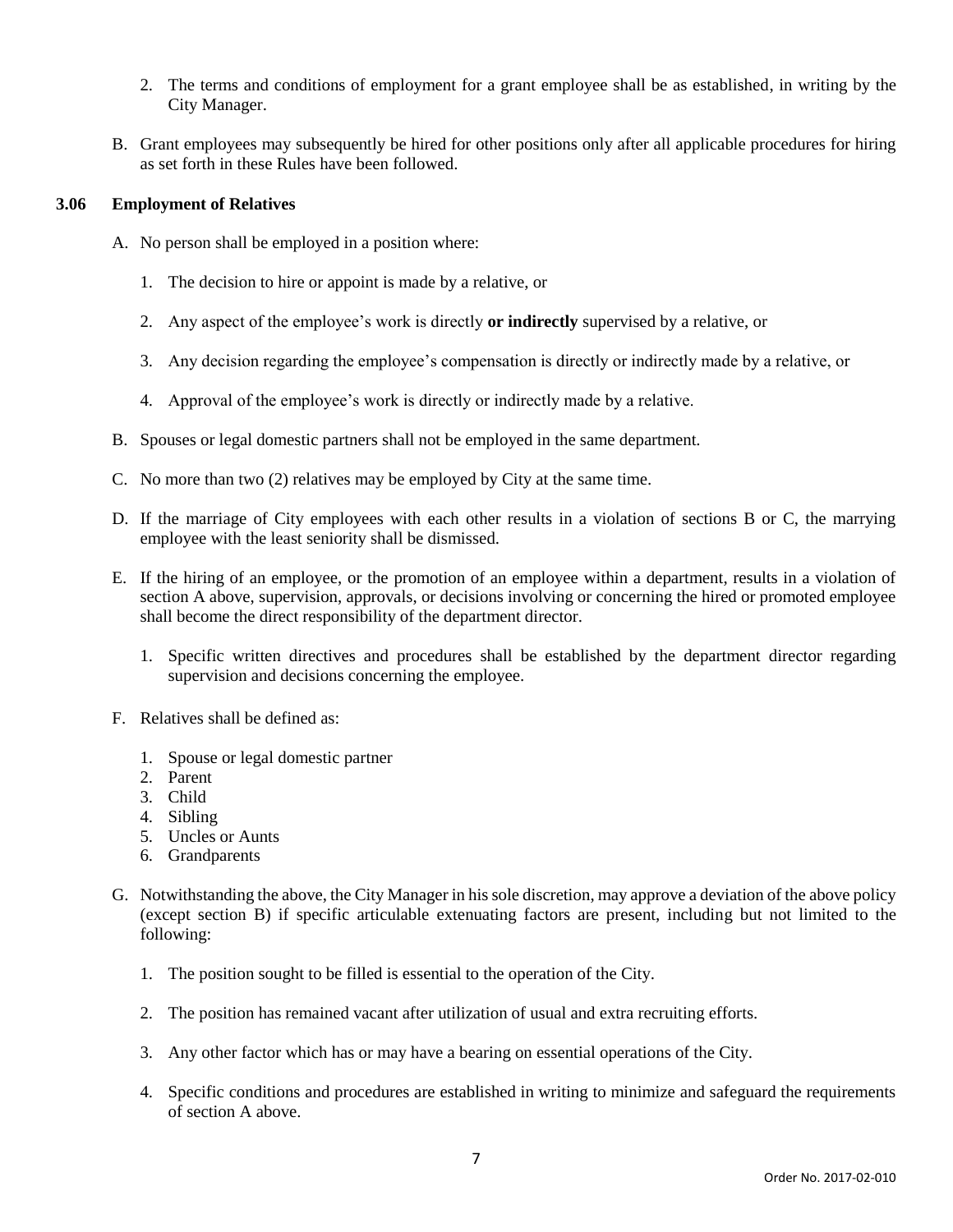- 5. The specific and extenuating factors justifying a policy deviation are set forth in writing, and approved by the City Attorney and the Human Resources director.
- H. The provisions in these Rules relating to grievances (Chapter 25) and appeals (Chapter 27) shall not apply to City Managers decisions made pursuant to section G above.

# **3.07 Outside Employment**

- A. Employees are allowed to hold employment outside and in addition to their City employment subject to the conditions set forth in paragraphs B and C below.
- B. Employment outside City employment shall not:
	- 1. Interfere or conflict with the efficient performance of an employee's City duties.
	- 2. Create or involve a conflict of interest.
	- 3. Occur during the employee's regular or assigned working hours unless the employee is either on vacation, leave without pay, or other approved leave.
- C. Employees shall provide written notice of outside employment to their Department Director with a copy to the Human Resources Department.
	- 1. Said notice shall specify the name and address of the outside employer.
	- 2. Nature of duties and responsibilities performed for outside employer.
- D. Outside employment by Department Heads shall not be allowed without the specific written authorization of the City Manager.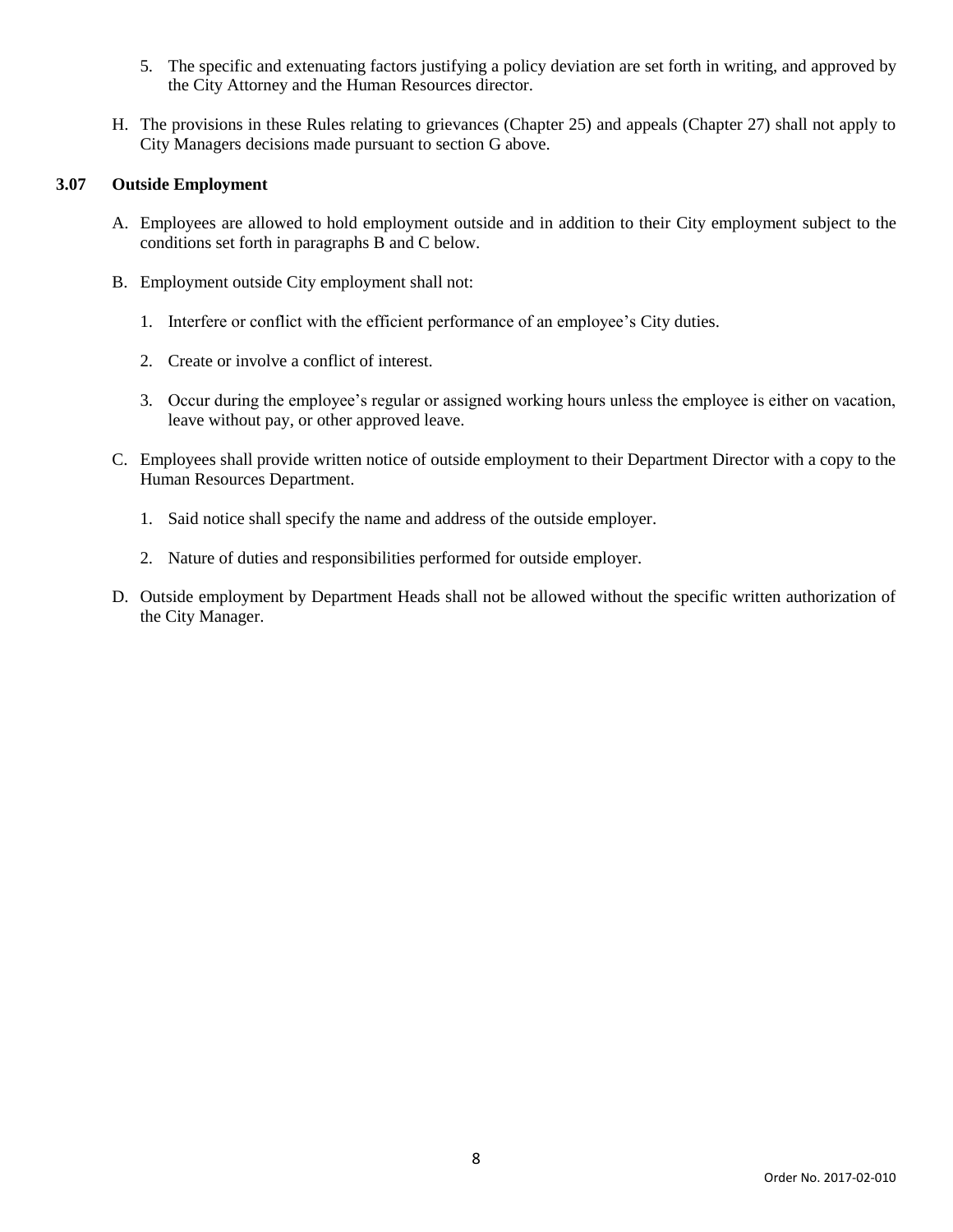#### **EXAMINATIONS, HIRING & PROMOTIONS**

#### **4.01 Nature and Development of Examinations**

- A. Examinations shall measure knowledge and skills required for the position sought.
	- 1. The Human Resources Director may use such forms and methods in the examination process as may be appropriate.
- B. Examinations may be designed for a particular position or for an entire class of positions.
- C. The type or nature of the examinations to be used in the hiring or promotion process, shall be established by the Human Resources Director in conjunction with department directors.
- D. If an oral board examination is used as part of the examination process, the oral board examination shall be conducted by a panel of two (2) or more qualified individuals selected by the Human Resources Director in conjunction with the department director.

# **4.02 Administration of Examinations**

- A. The Human Resources Director, in conjunction with department directors, shall establish such time limits, methods of recording answers, regulations for admittance to examinations, policies on retesting and such other administrative procedures as determined appropriate for each examination.
- B. The Human Resources Director, in conjunction with department directors, shall take such measures as are necessary to ensure that uniform standards are maintained regarding instructions, procedures, and other test conditions to afford fair, legal, and equal treatment of all applicants.
- C. Examinations may be administered at such times and in such places as are necessary and practical.
	- 1. In appropriate circumstances the Human Resources Director may administer special examinations to individuals, provided that in no case shall the Human Resources Director be required to do so.
- D. The Human Resources Director may designate such qualified persons to administer examinations and serve as examiners and test monitors as may be needed.

#### **4.03 Scoring of Examinations**

All examinations and other selection criteria shall be impartially and objectively scored.

#### **4.04 Passing Scores**

- A. The Human Resources Director, in conjunction with the City Manager and department directors, shall determine the passing scores to be used in the examination and selection process.
- B. Scores may be based on a single or multiple segment examination process.
	- 1. Examinations utilizing multiple segments may have differing passing scores established for each segment of the examination.
- C. Final passing scores shall not be less than a total cumulative score of 70%.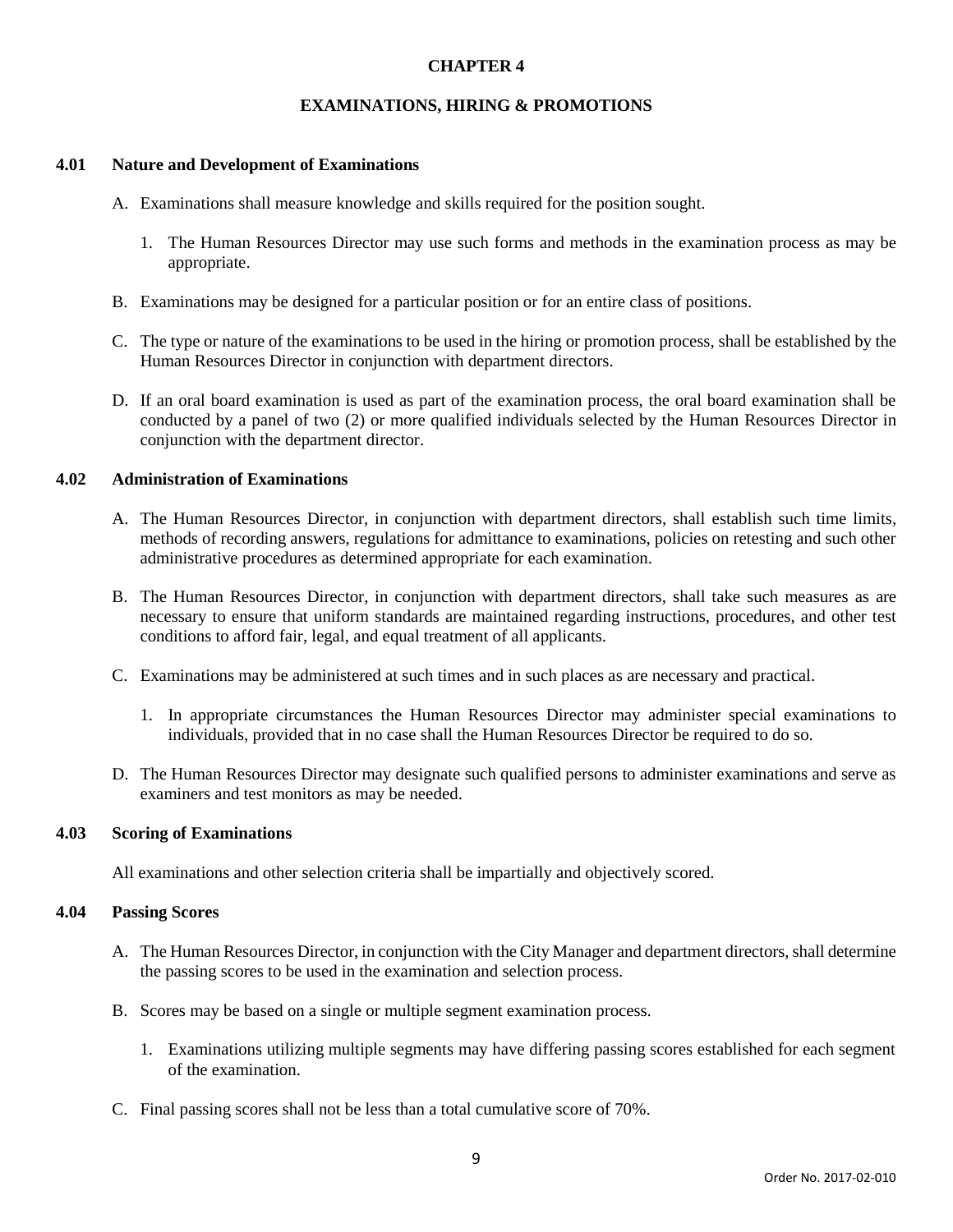# **4.05 Hiring and Promotional Lists**

- A. Hiring and promotional lists shall be established by the Human Resources Director based upon the scoring of examinations given which shall rank each applicant in descending numerical order with the applicant receiving the highest score as #1.
- B. The duration of each hiring or promotional list shall begin with the date of the list, and each list shall expire one (1) year thereafter unless such duration, is reduced, is canceled, or extended by the Human Resources Director.
- C. When the duration of a list is reduced or a list is canceled, all persons whose names appear thereon shall be notified and given an opportunity to compete in any subsequent process to establish new hiring or promotional lists.

#### **4.06 Hiring and Promotion Selection**

- A. Hiring and promotion selection decisions shall be made by department directors within their respective departments subject to the final approval of the City Manager.
- B. Hiring and promotion selections by department directors shall be made from the hiring and promotions lists established pursuant to §4.05 above.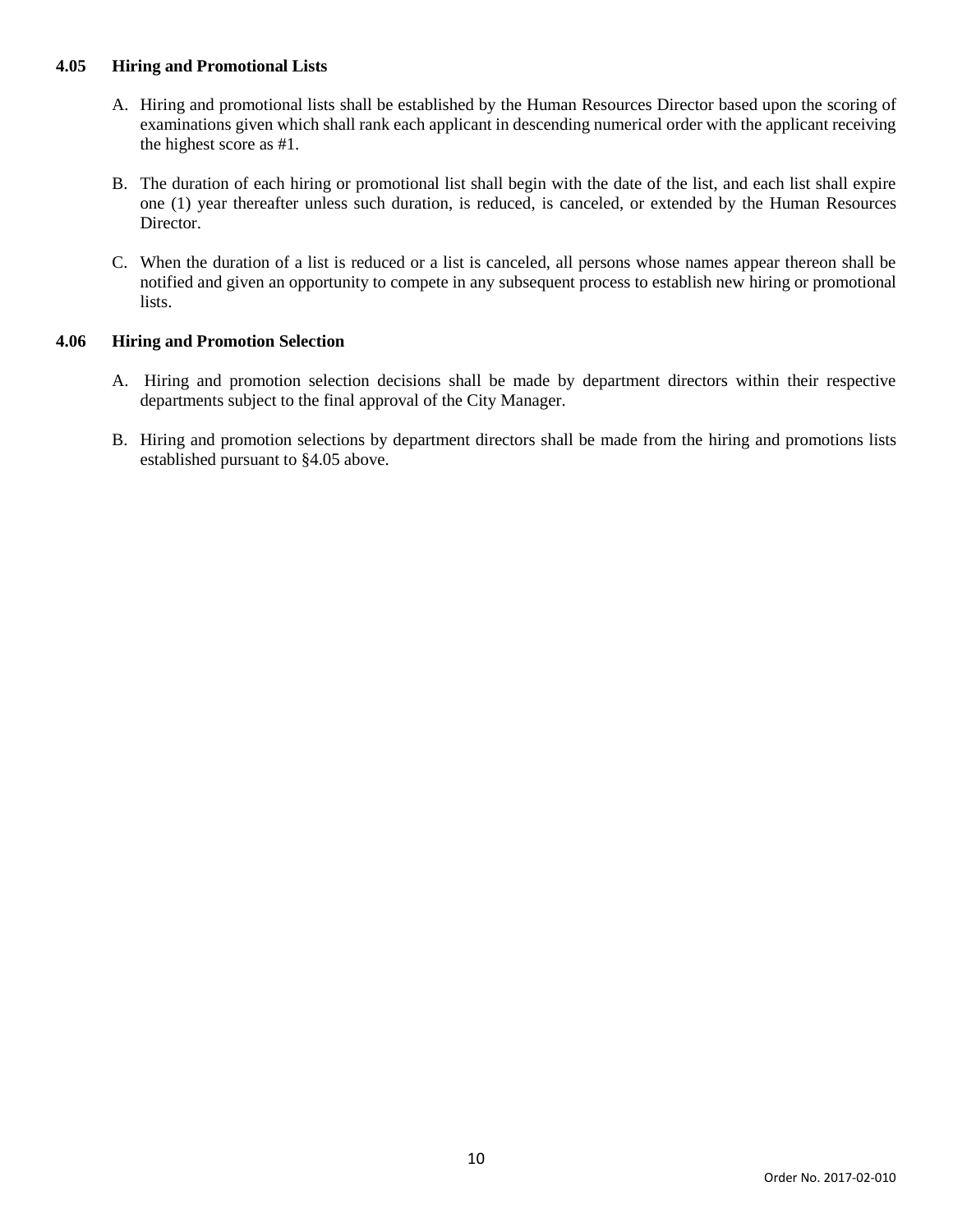# **PROBATION, TRANSFERS, PROMOTIONS & ASSIGNMENTS**

#### **5.01 Probation**

- A. All new hires, transfers, and promotions of employees shall be made subject to a probationary period.
	- 1. The probationary period shall be regarded as an integral part of the examination and selection process, and shall be utilized for closely observing an employee's work performance.

#### **5.02 Probationary Period for New Employees**

- A. The initial probationary period for new employees shall be the first one-hundred eighty days (180) calendar days following an employee's date of hire.
	- 1. The initial probationary period for Firefighters and Certified Police Officers shall be a period of threehundred sixty-five (365) calendar days (excluding department directors).
	- 2. Time served in temporary or part-time positions shall not be counted towards the probationary period.
- B. The initial probationary period for new employees may be extended for one (1) additional term not to exceed ninety (90) calendar days if the department director determines it necessary and in the best interest of the department to do so, and with the written concurrence of the Human Resources Director. Extensions of probationary period shall be in writing.
- C. Probationary employees serve at will and their employment may be terminated at any time by the City for any or no reason, with or without cause.
- D. The provisions contained in these Rules relating to grievances (Chapter 25) and appeals (Chapter 27) shall not apply to new probationary employees.

#### **5.03 Transfers and Promotions**

- A. Full-time employees may apply for a transfer pursuant to §3.01(A), or a promotion provided the employee has:
	- 1. Completed an initial probationary period pursuant to §5.02 above.
	- 2. Completed at least one (1) year of service in the employee's current position and,
- B. Non-public safety employees transferring to or promoted to another non-public safety position shall be required to commence and complete a ninety (90) calendar day probationary period.
- C. Non-public safety employees transferring to a public safety position shall be required to commence and complete a three hundred sixty-five (365) calendar day probationary period as set forth in, and subject to the conditions of, §5.02(C)and (D) above.
- D. Public safety employees promoted to another public safety position shall be required to complete a ninety (90) calendar day probationary period.
- E. Probationary periods may be extended for one (1) additional term not to exceed ninety (90) calendar days if the department director determines it necessary and is in the best interest of the department to do so, and with the written concurrence of the Human Resources Director.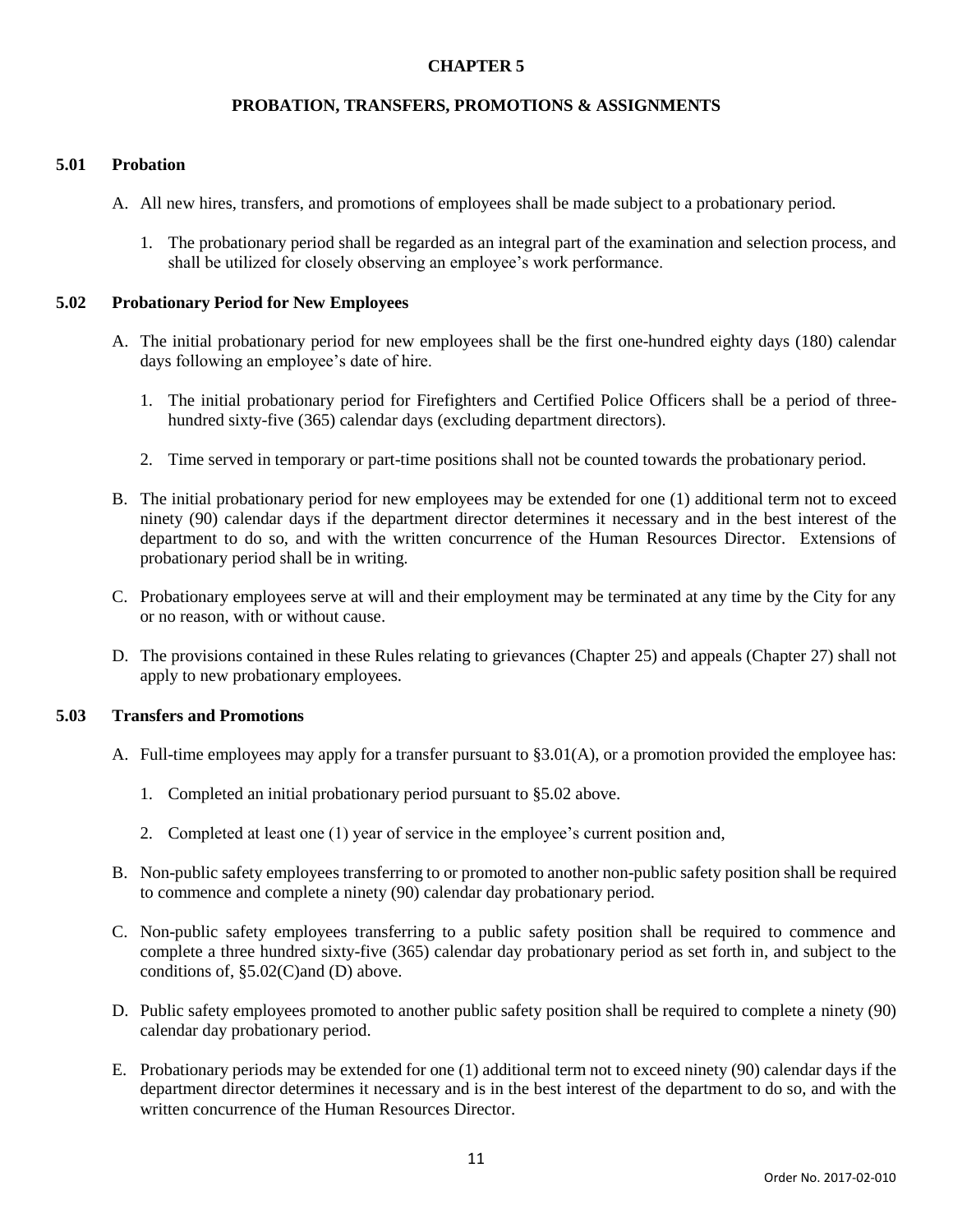- F. Employees transferring to or promoted to another position, other than employees transferring to public safety positions from non-public safety positions (§5.03(C)), who do not successfully complete their probationary periods shall be reinstated to their former position or to an equivalent position with equivalent pay, benefits and working conditions, requiring the same or substantially equivalent skill, effort, responsibility, and authority.
- G. The provisions contained in these Rules relating to grievances (Chapter 25) and appeals (Chapter 27) shall not apply to probationary employees.

# **5.04 Completion of Probationary Period**

- A. New employees upon completion of their initial probationary period, and any applicable extended term, shall attain status as full-time non-probationary City employees.
- B. Employee transferring to or promoted to another position upon completion of their probationary period, and any applicable extension term, shall attain status as full-time non-probationary City employees.
- C. The department director shall, in writing, notify the Human Resources Director of the employee's completion of probation.

# **5.05 Temporary Assignment**

- A. The City Manager, or a department director with the written approval of the City Manager, may temporarily assign an employee to other than the employee's regular position if required by the needs of the City.
	- 1. Temporary assignments shall not exceed ninety (90) calendar days in any twelve (12) month period.
	- 2. Subject to the written approval of the City Manager, and if necessary due to extenuating circumstances, a temporary assignment may be extended an additional period not to exceed ninety (90) calendar days.
- B. If the temporary assignment is to a position with a lower salary range than that of the employee, the salary of the employee shall not be reduced during the period of temporary assignment.
- C. If the temporary assignment is to a position with a higher salary range, and
	- 1. The assignment is longer than thirty (30) working days, and
	- 2. The employee meets all of the qualifications of the position to which the employee is assigned, then the employee's salary shall be increased to the minimum of the salary range of the assigned position or five percent (5%) above the employee's current salary, whichever is greater.
	- 3. The increase shall coincide with the entire period of the temporary assignment.
- D. If the temporary assignment is to a position with a higher salary range, and
	- 1. The assignment is longer than thirty (30) working days, and
	- 2. The employee does **not** meet all of its qualifications of the position to which the employee is assigned, then the employee's current salary shall be increased in an amount not to exceed the minimum salary range of the assigned position, or five (5%) above the employee's current salary, whichever is greater.
	- 3. The increase in salary of the assigned employee shall be determined by the department director and City Manager taking into consideration the employee's education, experience, and the duties of the assigned position which are assumed by the employee.
	- 4. The increase in salary shall coincide with the entire period of the temporary assignment.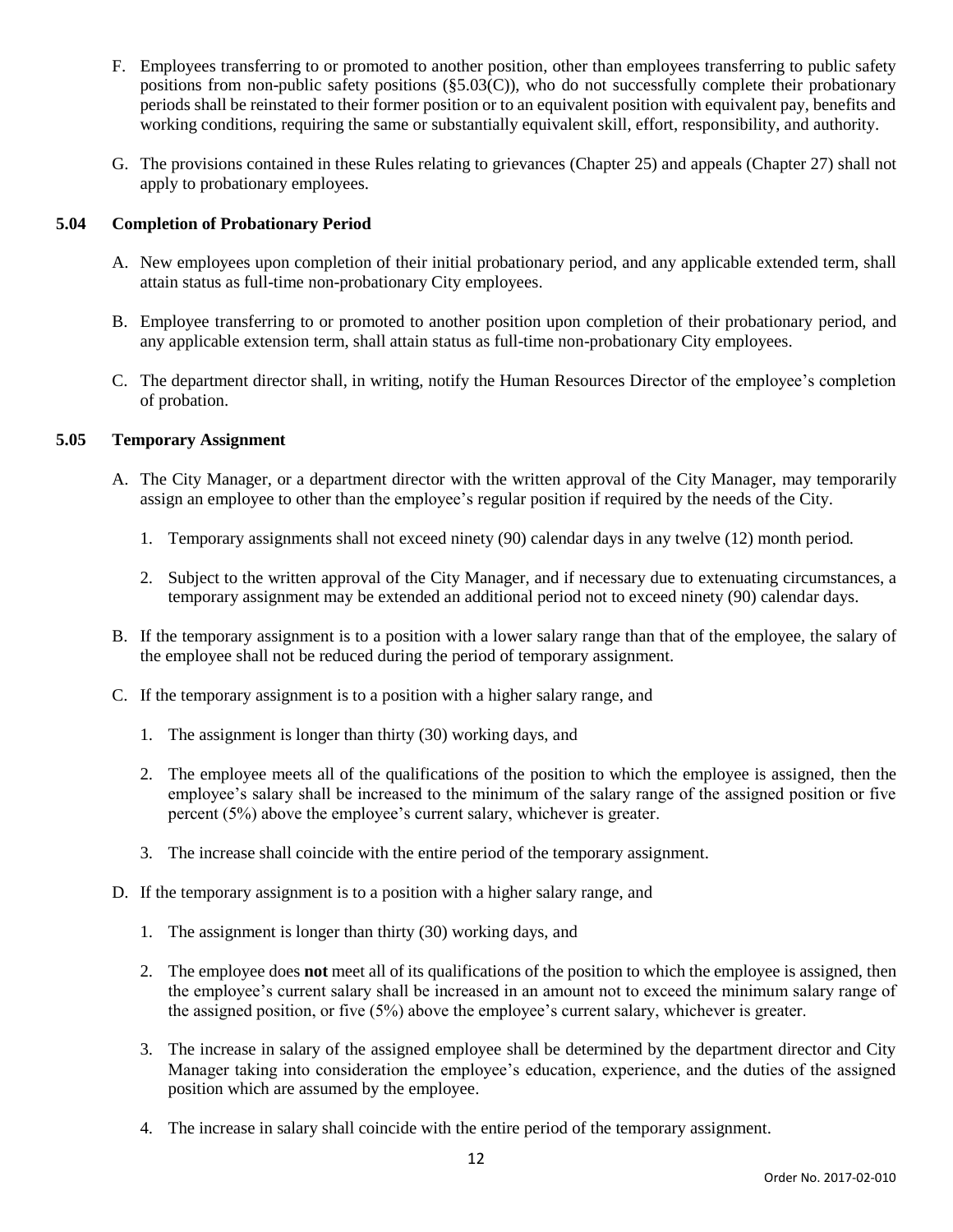#### **EMPLOYEE PERFORMANCE EVALUATIONS**

#### **6.01 Objectives**

- A. Employee evaluations are intended to:
	- 1. Measure and maintain the quality of employee work performance;
	- 2. Serve as a basis for promotions;
	- 3. Serve as a basis for pay increases;
	- 4. Serve as an indication of training needs;
	- 5. Serve to improve supervisory quality;
	- 6. Serve as feedback to supervisors;
	- 7. Serve as validation of recruitment/testing procedures; and
	- 8. Serve as a basis for job description updates.

# **6.02 Evaluations**

- A. The performance evaluation process and forms to be used shall be as established by the Human Resources Director in conjunction with department directors.
- B. Performance evaluations shall be conducted by department directors or designees in accordance with adopted written City job descriptions and organizational charts.

#### **6.03 Evaluations Schedules**

- A. New employees, transferring and promoted employees shall be evaluated at the end of each three (3) months of their probationary periods and applicable extension terms.
- B. Full-time and part-time employees shall be evaluated no less than one (1) time a year.

# **6.04 Evaluation Records**

- A. Copies of all performance evaluations shall be distributed as follows:
	- 1. Original to the Human Resources Director for the employees' official personnel file
	- 2. One copy to the employee
	- 3. One copy to the department director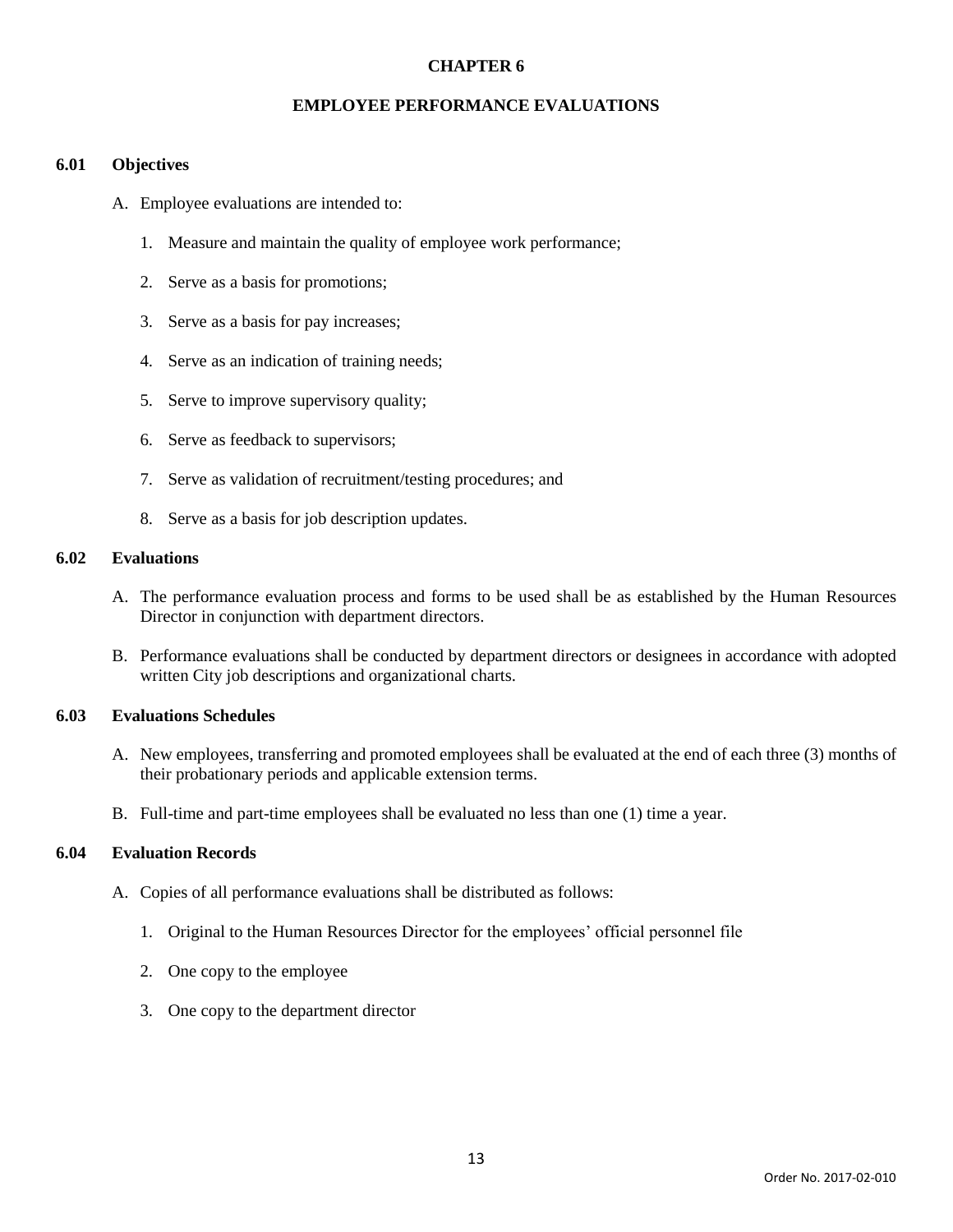### **PERSONNEL RECORDS & EMPLOYMENT VERIFICATION**

#### **7.01 Personnel Records**

- A. The Human Resources Director shall be the custodian of all official employment records.
	- 1. Department directors shall forward to the Human Resources Director any documents pertaining to employment, an employee's performance, or any other matter involving an employee.
- B. Personnel files shall **not** be disclosed except as required by law.
	- 1. The following persons shall be allowed access to official personnel files:
		- a. City Attorney or designee
		- b. City Manager or designee
		- c. The employee or employee's designee with written authorization from the employee
		- d. Human Resources Director or designee
		- e. Law enforcement and investigative staff in the course of their duties and only with proper identification and a release signed by the employee, or a subpoena or other court order requiring the release of personnel records.
		- f. Internal, state and federal auditors in the course of their duties
		- g. The employee's department director or designee
		- h. Attorneys representing the City in the course of their official duties
- C. Individual departments shall **not** maintain separate personnel files.
	- 1. Any additional files or records maintained by departments are unofficial in nature and shall be restricted to matters of training, informal correspondence, temporary materials and other such departmental material.

# **7.02 Employment Verification Policy**

- A. All inquiries regarding any current City employee, former City employee, or applicant for City employment must be referred to the Human Resources Director for response.
	- 1. No information regarding any current City employee, former City employee, or applicant for City employment shall be released by any other department or employee.
- B. For purposes of employment verification, no information shall be released without a name and social security number and only pursuant to written authorization signed by employee.
	- 1. The following information may be released:
		- a. Dates of employment.
		- b. Positions held and effective dates.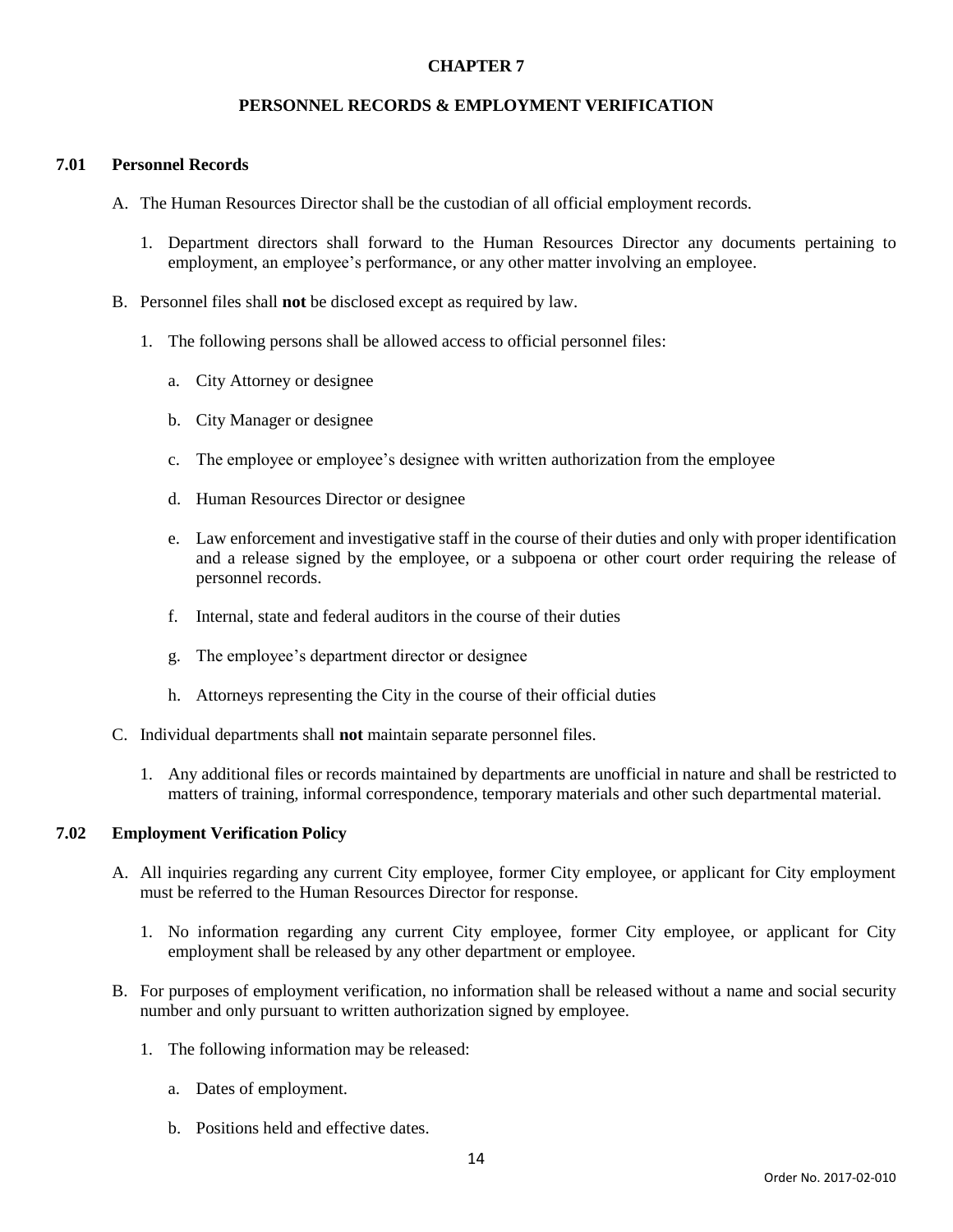- c. Whether position is or was full-time, part-time, temporary, or other.
- d. Salary information.
- e. Information pertaining to driving records, drug or alcohol testing of employees who are required to have Commercial Drivers Licenses will be released in accordance with applicable federal and state legal requirements.
- 2. The following information shall **not** be released:
	- a. **Information pertaining to the "quality" of an employee or the "quality" of the employee's work performance.**
	- b. **Whether the employee was "dismissed" or "terminated", or any other reason for leaving.**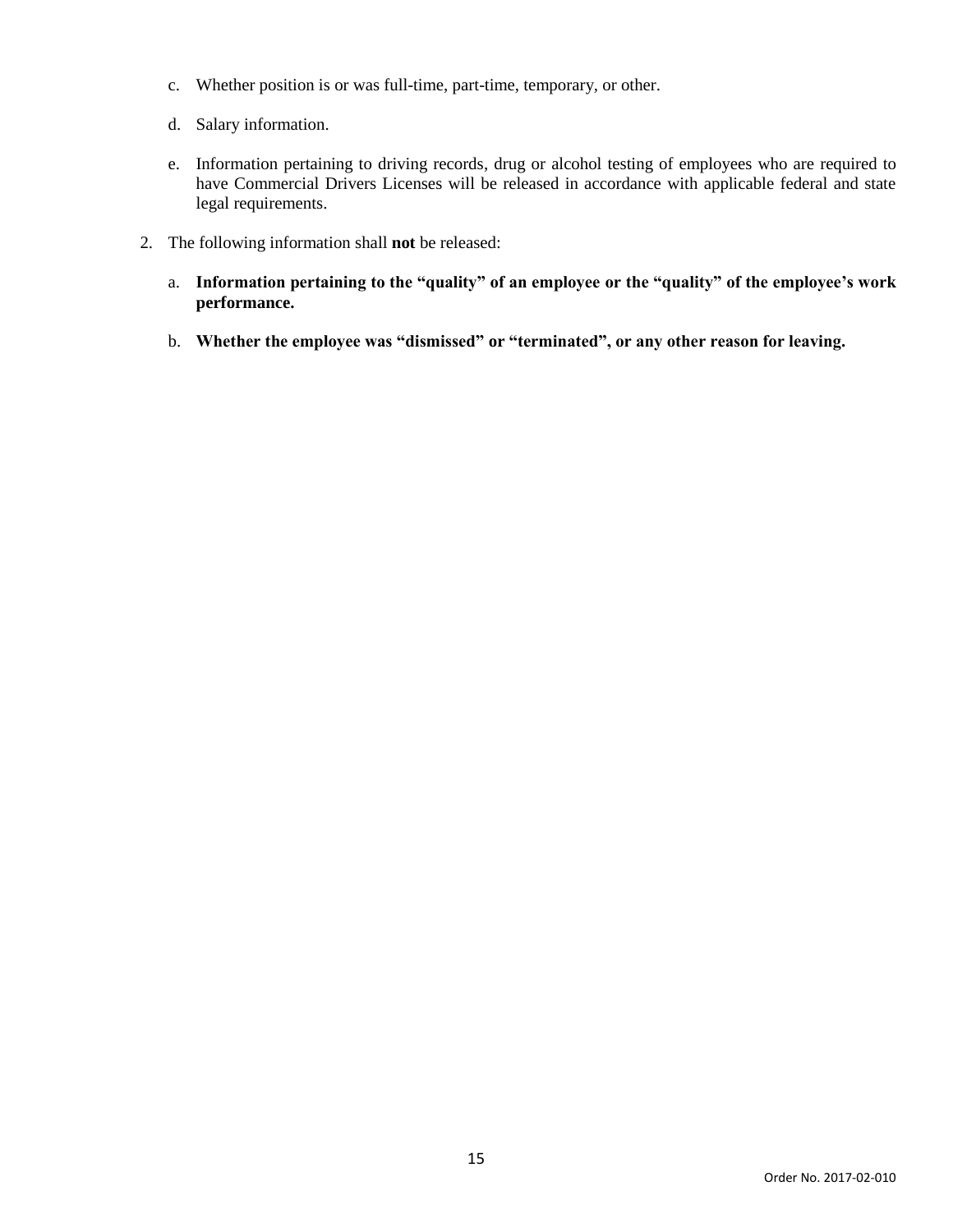### **CONFLICT OF INTEREST, PERSONAL GAIN / IMPARTIALITY, & GIFTS**

#### **8.01 Conflict of Interest**

- A. It is the policy of the City that all employees be free from any interest, influence or relationship that might conflict, or appear to conflict, with the best interests of the City.
- B. The existence of an actual or potential conflict of interest shall be immediately disclosed.
- C. Conflict of interest laws (A.R.S. §38-501 et. seq.) must be scrupulously observed.
- D. Employees shall guard against any relationship that creates a conflict of interest or an appearance of a conflict of interest.

#### **8.02 Personal gain; Impartiality**

- A. Employees shall not use their positions for personal gain.
- B. Employees must always reflect impartiality.
	- 1. All decisions must be determined by impersonal consideration, free from any taint of partiality or preferential treatment.
- C. Employees must never permit themselves to be placed in any situation which could lead to an appearance of preferential treatment, partiality or personal gain.

#### **8.03 Gifts and Gratuities**

- A. Employees shall not accept gifts, gratuities or loans from organizations, businesses or individuals with whom an official relationship exists, or may exist, with the employee or City.
	- 1. This section does not prohibit the acceptance by an employee of food or refreshment of insignificant value on infrequent occasions where the employee is properly in attendance, nor the solicitation or acceptance by an employee of loans from banks or other financial institutions on customary terms to finance proper and usual activities of the employee, or the acceptance of unsolicited advertising or promotional material such as pens, pencils, calendars and other items of nominal intrinsic value.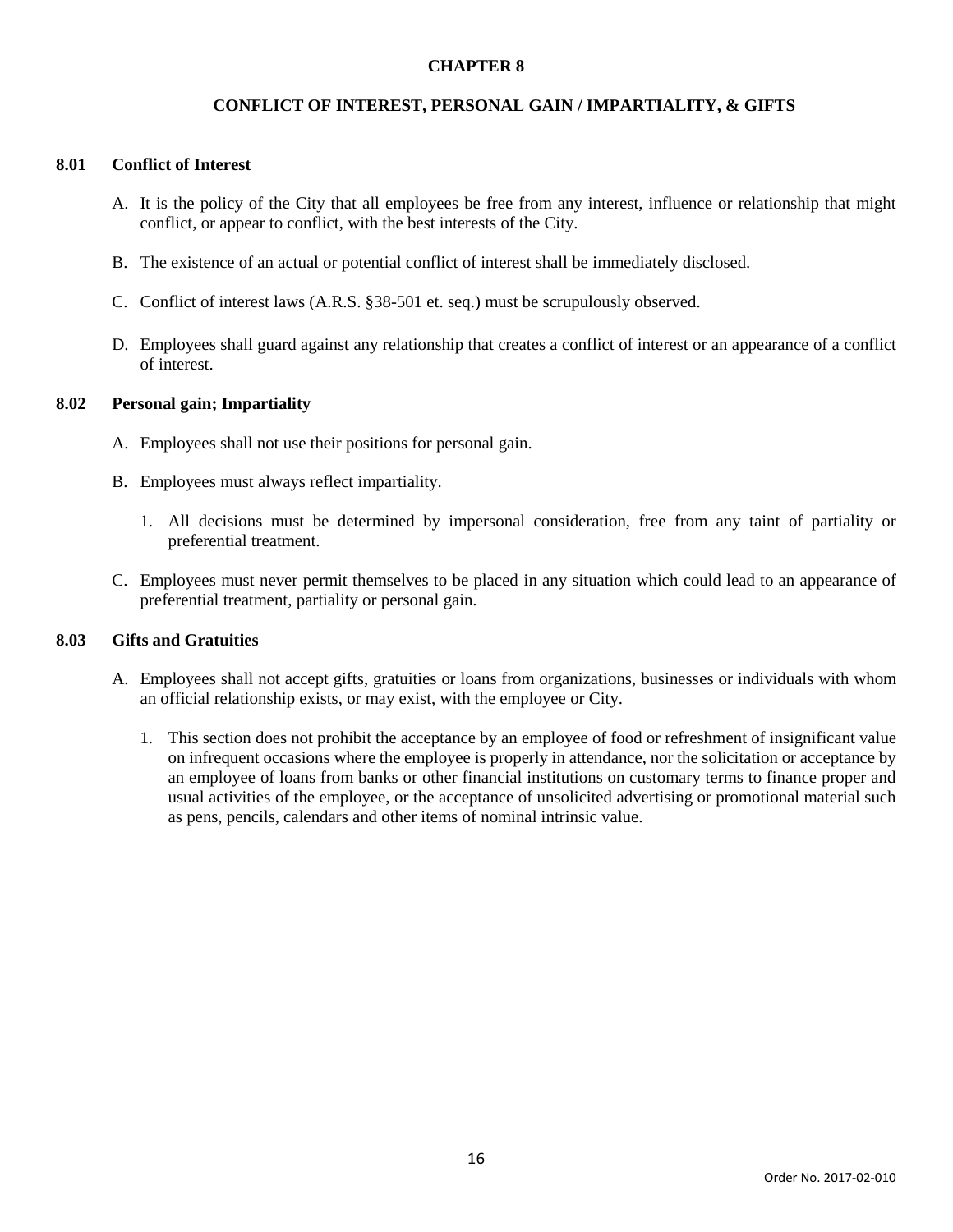### **DRESS CODE, TELEPHONE AND COMPUTER USAGE & SMOKING**

#### **9.01 Dress Code**

- A. The establishment of departmental dress code guidelines shall be at the discretion of the department directors, subject to the written approval of the City Manager, consistent with acceptable standards for the work being performed, the nature of public contact, and safety considerations.
	- 1. Common sense and good taste shall be the guiding factors in the establishment of dress code guidelines.

#### **9.02 Telephone/Computer/E-mail Usage**

- A. Personal telephone calls, computer use, cellular telephone use, or e-mails during the workday shall not interfere with the employee's work and duties.
	- 1. All personal calls, computer use, cellular telephone use, or e-mails during work time are to be limited to those which are absolutely necessary and are to be as brief as possible.
		- a. Any other personal calls, computer use, cellular telephone use, or e-mails are to be made during nonwork time.

#### **9.03 Smoke-Free Workplace**

A. All City premises and vehicles are tobacco and smoke-free.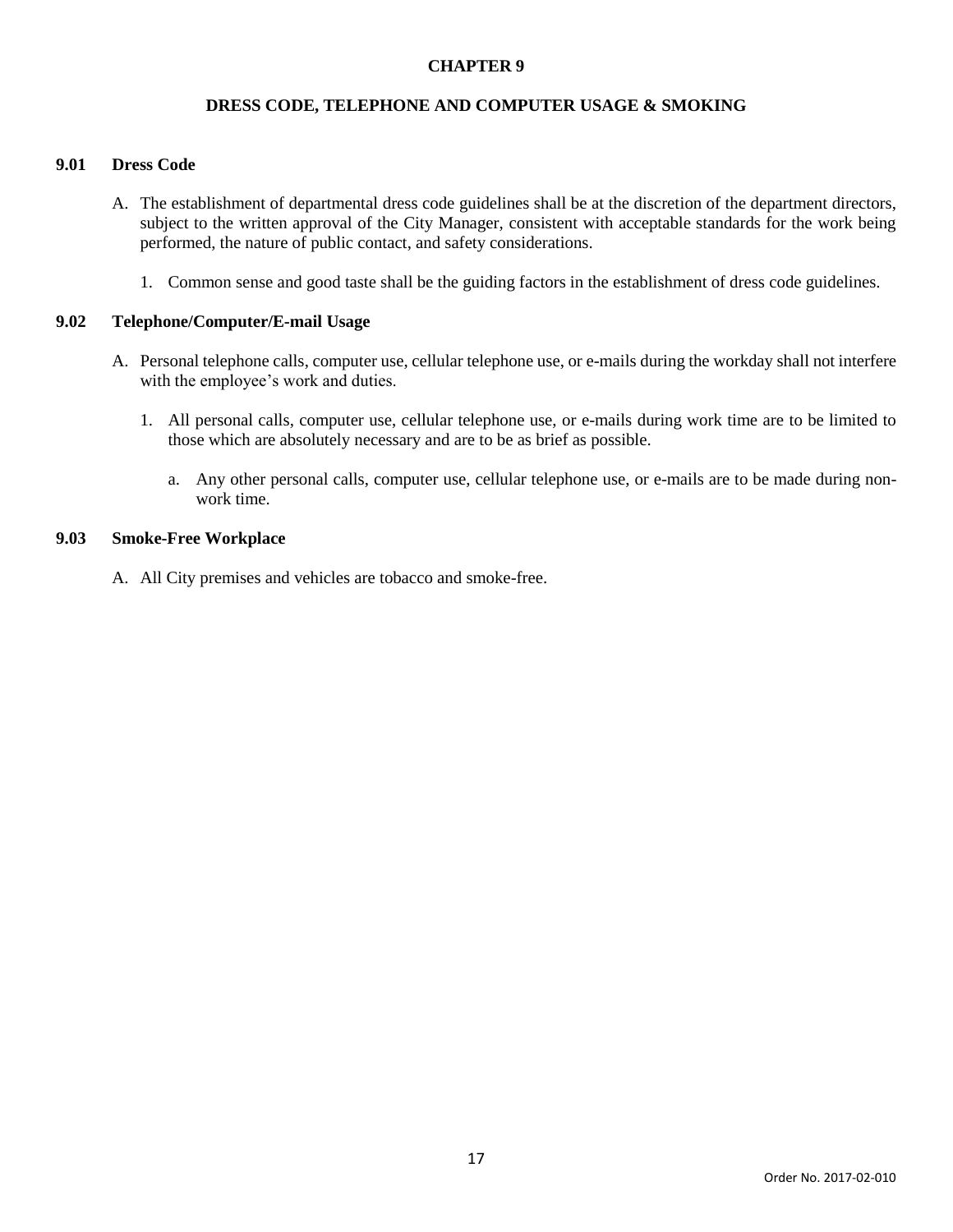#### **POLITICS & POLITICAL ACTIVITY**

#### **10.01 Prohibited Political Activities**

- A. Employees shall not:
	- 1. Use their official authority or influence to interfere with or affect the outcome of any election.
	- 2. Directly or indirectly coerce any other employee to support or contribute anything of value to a political party, committee, candidate, or organization.
	- 3. Offer themselves for nomination or election for any local, state, or federal elected office, except as otherwise permitted in §10.02.
	- 4. Hold any local, state, or federal elected office, except as otherwise permitted in §10.02.
	- 5. Express opinions on political subjects or candidates or on City premises (except bumper stickers)
	- 6. Engage in political activity of any kind, partisan or nonpartisan during work hours or on City premises.
- B. "Offer themselves for nomination or election" means the filing of a nomination paper.

#### **10.02 Permissible Political Activities on Non-City premises during Non-Work Hours**

- A. City employees shall retain the right to:
	- 1. Register and vote in any election.
	- 2. Express their opinions on political subjects and candidates as individuals, both privately and publicly.
	- 3. Display a political picture, sticker, badge or button.
	- 4. Participate in activities of a civic, community, social or professional organization.
	- 5. Run for and hold partisan political party office;
		- a. Be a member of a political party as an officer or delegate, or other political organization and participate in its activities to the extent consistent with law.
	- 6. Attend a political party convention, fund raising function, caucus or similar gathering of a political party in support of or in opposition to a partisan candidate for public office or political party office.
	- 7. Sign or circulate a political petition as an individual.
	- 8. Contribute to or solicit donations for a political candidate, campaign, party or organization.
	- 9. Run for and serve as a member of a school board or a college district governing board.
	- 10. Serve as an election judge or clerk, or similar position, to perform non-partisan duties as prescribed by state or local law.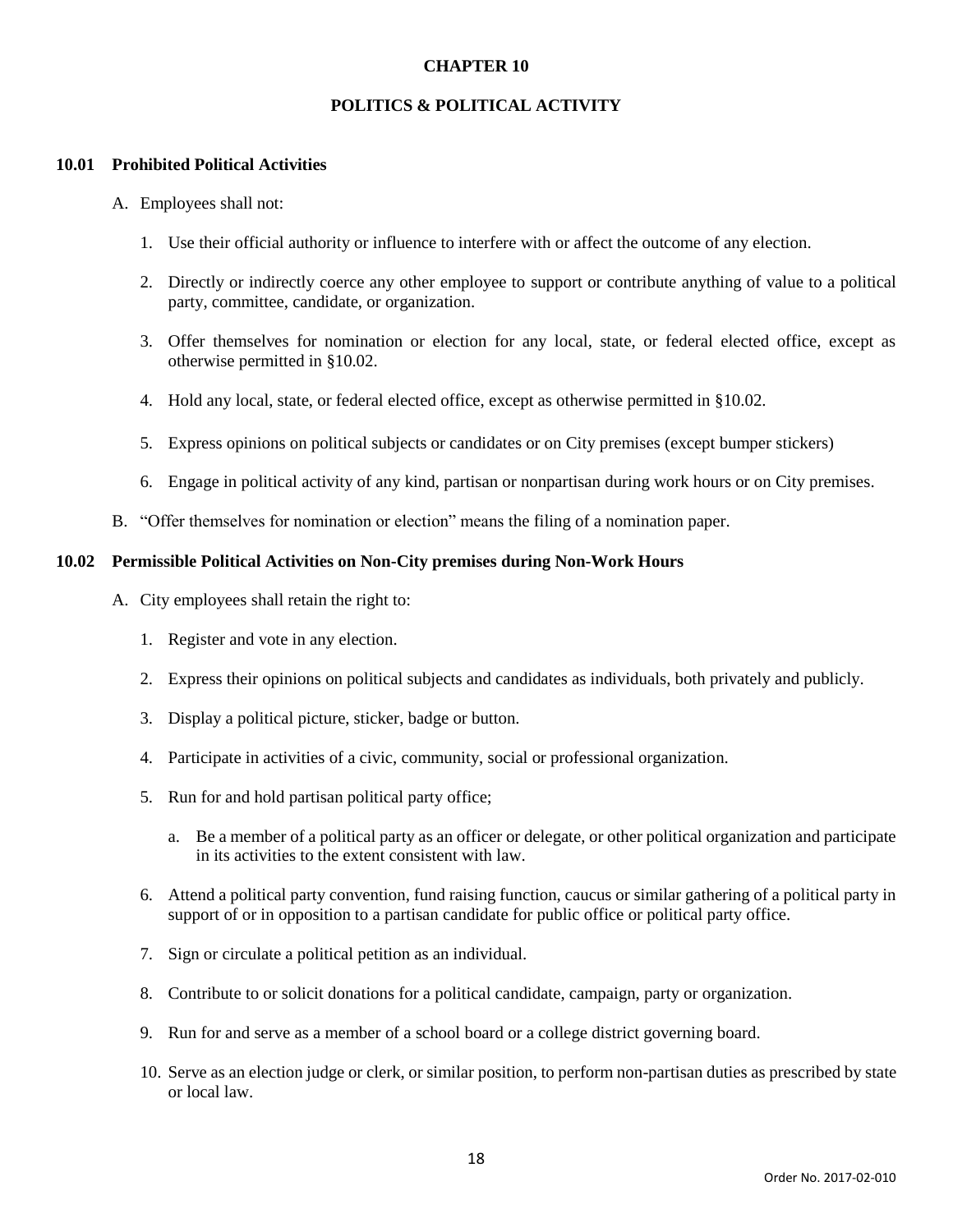11. Otherwise participate fully in public affairs, except as prohibited by law, in a manner which does not materially compromise the neutrality, efficiency or integrity of their position, or create a conflict or an apparent conflict of interest.

#### **10.03 Coerced Political Activity**

No employee may be required by any City elected official, City manager, department director or any other employee, as a condition of employment, promotion or otherwise, to participate, or not participate, in any election campaign for any public office or in any partisan political activity whatsoever.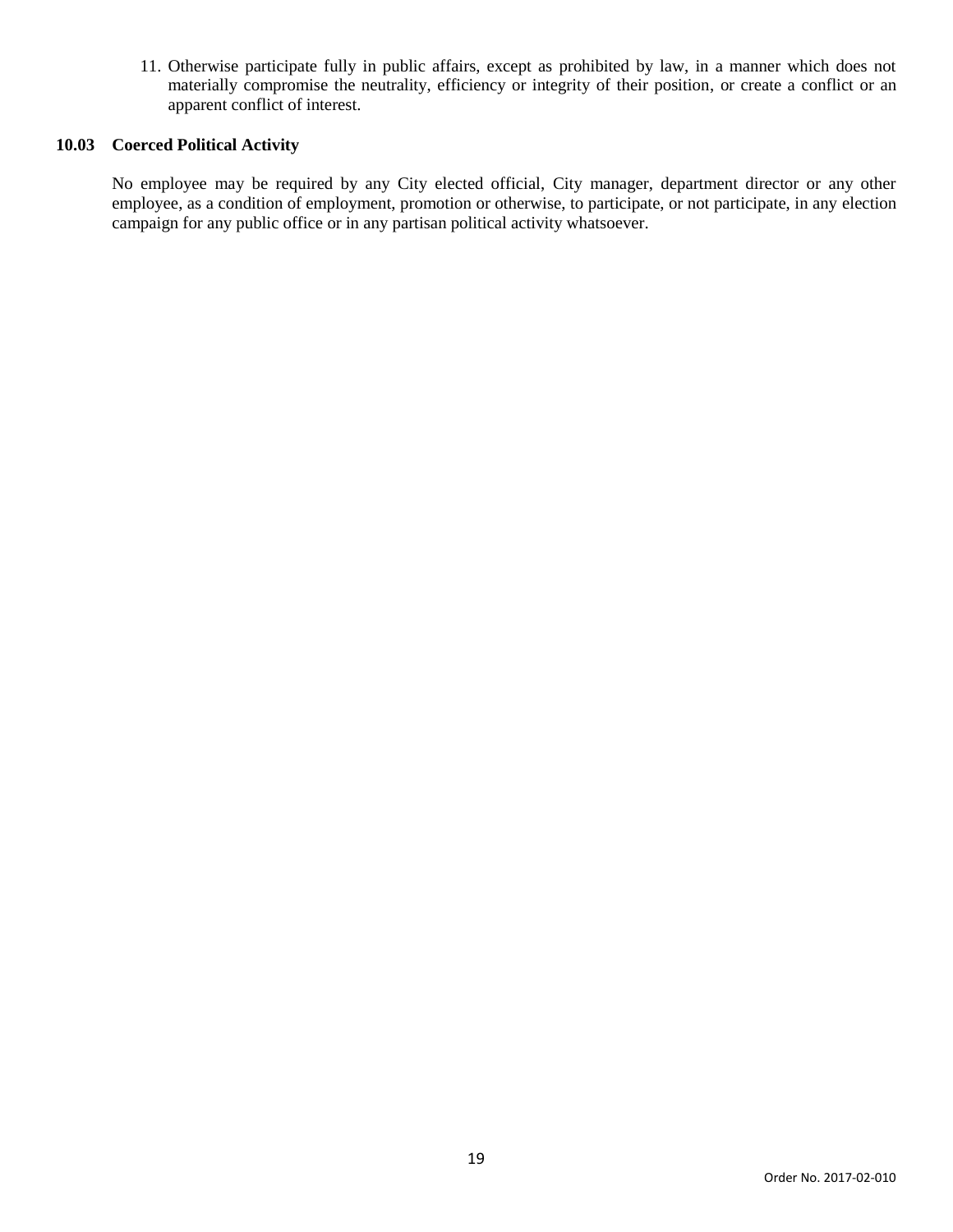#### **DISCRIMINATION & HARASSMENT**

#### **11.01 Policy Statement**

- A. The City strives to create and maintain a work environment where people are treated with dignity, decency and respect.
	- 1. The workplace should be characterized by mutual trust and the absence of intimidation in any form.
	- 2. Employees should be able to work and learn in a safe and stimulating environment.
- B. Unlawful discrimination or harassment of any kind is prohibited and will not be tolerated.

#### **11.02 Responsibilities**

- A. All employees share the responsibility of understanding and preventing discrimination and harassment.
	- 1. Employees who believe they have been discriminated against or harassed shall report the same.
- B. Every employee in a supervisory position who becomes aware of any action or conduct that may constitute a violation of this policy shall take immediate and appropriate action.
	- 1. All such actions shall be documented.

#### **11.03 Prohibited Conduct Under This Policy**

- A. Discrimination
	- 1. It is a violation of this policy to discriminate in providing employment opportunities, benefits or privileges, to create discriminatory work conditions, or to use discriminatory evaluative standards in employment if the basis of that discriminatory treatment is, in whole or in part, the person's race, color, national origin, ancestry, age, religion, disability status, sex, gender, gender identity, sexual orientation, marital or familial status, status as a military veteran, or status in any group protected by local, state, or federal law.

#### B. Harassment

- 1. Harassment in any form is prohibited.
	- a. Harassment is verbal or physical conduct, designed to threaten, intimidate, or coerce, including verbal taunting racial, ethnic, or other slurs
- 2. Examples (non-exclusive) of conduct that may constitute harassment are:
	- a. Verbal: Comments regarding a person's race, color, national origin, ancestry, age, religion, disability status, gender, gender identity, sexual orientation, marital status, familial status, or personal appearance, including epithets, slurs, and negative stereotyping.
	- b. Non-verbal: Distribution, display or discussion of any written or graphic material that ridicules, denigrates insults, belittles, or shows hostility or aversion toward an individual, or group because of race, color, national origin, ancestry, age, religion, disability status, sex, gender, gender identity, sexual orientation, marital or familial status.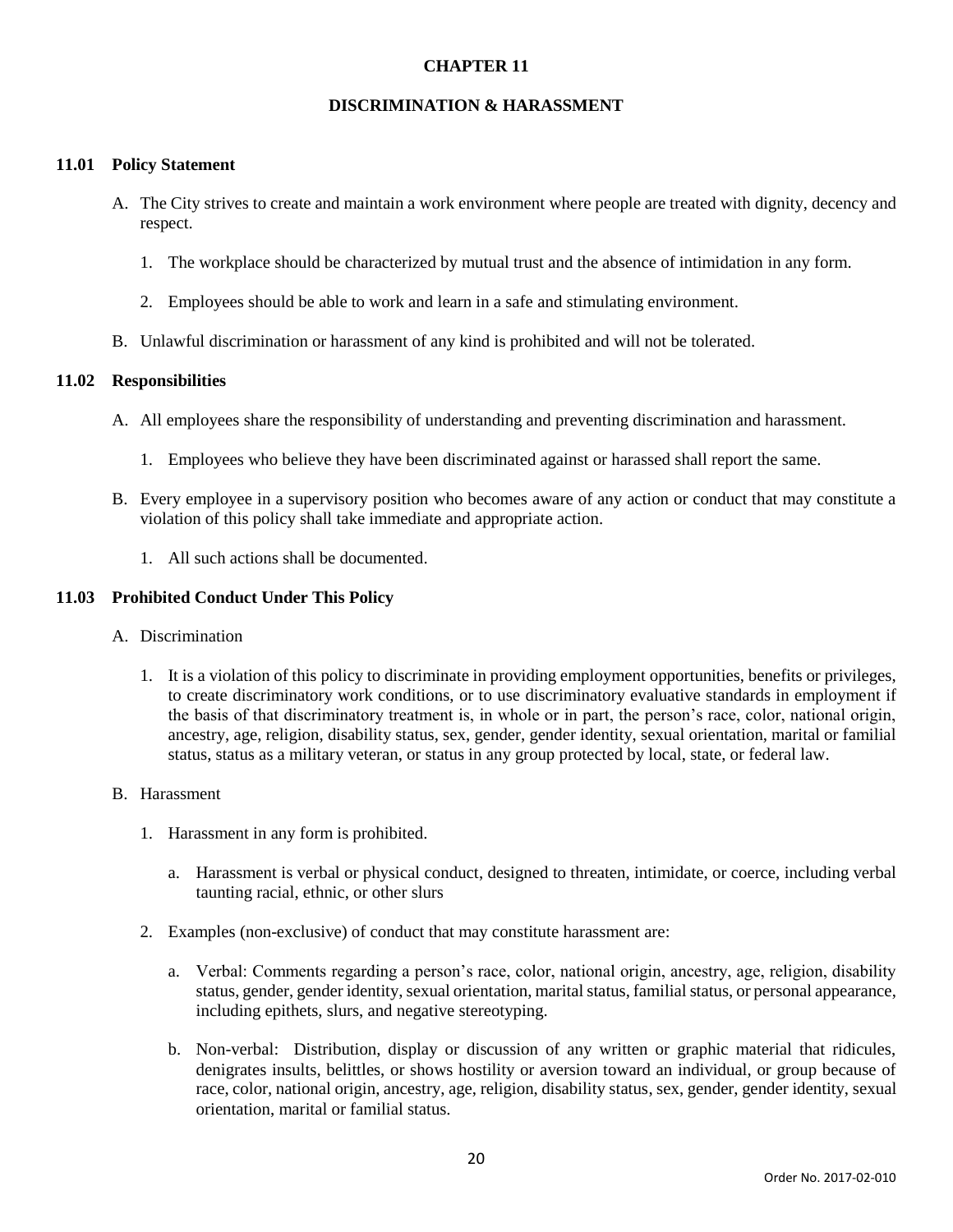# C. Sexual Harassment

- 1. Sexual harassment in any form is prohibited.
	- a. Sexual harassment is defined as unwelcome, personally offensive, sexual advances, requests for sexual favors, and other verbal or physical conduct of a sexual nature when submission to or rejection of such conduct is used as the basis for employment decisions or such conduct creates or can create an intimidating, hostile, or offensive working environment.
- 2. Examples (non-exclusive) of conduct that may constitute sexual harassment are:
	- a. Verbal: Sexual innuendoes, suggestive comments, joke(s) or "kidding" of a sexual nature, sexual propositions, lewd remarks, threats. Requests for any type of sexual favor, including repeated, unwelcome requests for dates.
	- b. Non-verbal: The distribution, display, or discussion of any written or graphic material, including calendars, posters, and cartoons that are sexually suggestive, or shows hostility toward an individual or group because of sex.
	- c. Physical: The unwelcome, unwanted physical contact, including but not limited to, touching, tickling, pinching, patting, brushing up against, hugging, cornering, kissing, or fondling.
- 3. Normal, courteous, mutually respectful, pleasant, non-coercive interactions between employees, which are acceptable to and welcomed by both parties, are not considered to be harassment, or sexual harassment.
- D. Employee Responsibilities:
	- 1. Recipients of harassment shall not remain silent.
	- 2. Recipients shall make it clear that such conduct is offensive and unwelcome and state clearly that the offensive conduct is to stop at once.
	- 3. If the conduct does not stop, the conduct shall be reported to the Human Resources Director.
	- 4. If the conduct does not stop after being reported, a formal complaint shall be filed pursuant to §11.04.

# **11.04 Complaint Procedure**

- A. The following complaint procedure shall be followed:
	- 1. An employee shall initiate the complaint process with the Human Resources Director.
		- a. The Human Resources Director, or at the option of employee another department director, will assist the employee in filing and signing a written complaint on forms prepared by the Human Resources Department.
	- 2. The complaint shall be filed with the Human Resources Director.
	- 3. If the complaint involves the Human Resources Director, the complaint shall be filed with the City Manager and a copy filed with the City Attorney.
	- 4. If the complaint involves the City Manager, the complaint shall be filed with the Human Resources Director and a copy with the City Attorney.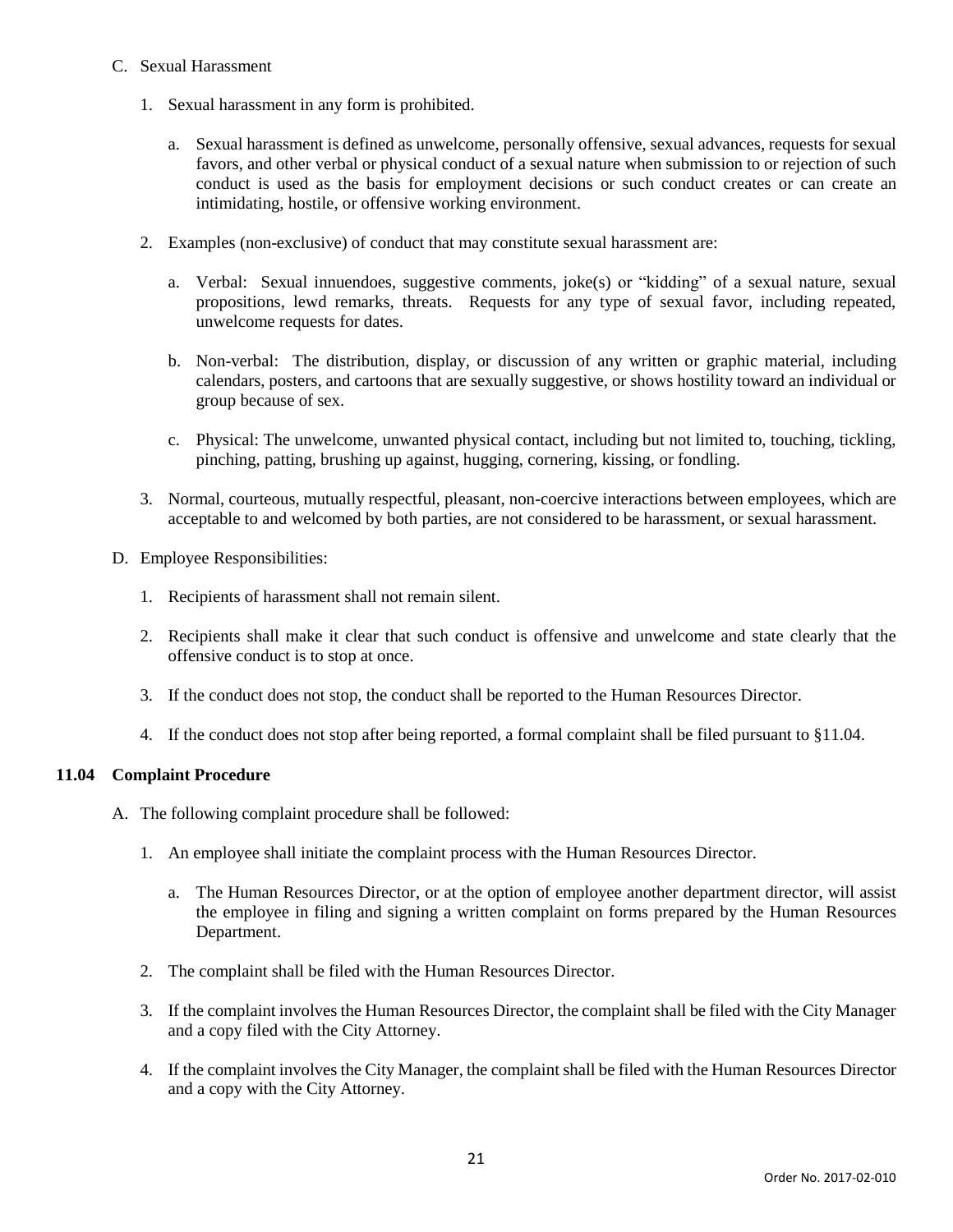- 5. Upon receipt of the complaint, the Human Resources Director will determine how and who will conduct the investigation regarding the complaint.
- 6. If the complaint involves a department director, the Human Resources Department in conjunction with the City Manager will determine how and who will conduct the investigation regarding the complaint.
- 7. If the complaint involves the Human Resources Director, the City Manager in conjunction with the City Attorney will determine how and who will conduct the investigation regarding the complaint.
- 8. Within five (5) working days of the filing of the complaint, the investigation shall be commenced to determine whether a violation of this policy has occurred.
- 9. The investigation shall include, at minimum, interviews of the complainant, witnesses and any other person possessing relevant information, along with a review of relevant materials and documents.
- 10. Within twenty (20) working days after the filing of the complaint, the investigative report shall be completed and findings submitted to the department director, Human Resources Director, City Manager or City Attorney as may be appropriate.
- 11. If a determination is made that a violation of this policy has occurred, appropriate remedial and disciplinary action shall be taken.
- 12. If the results of the investigation prove to be inconclusive or not a violation of this policy, all appropriate preventative or other necessary action shall be taken and documented.
- 13. Not later than ten (10) days after the completion of the investigative report, the complainant and the person to whom the complaint was directed shall be notified, by the appropriate persons, personally and in writing, of the findings of the investigation regarding the complaint and any action being taken by the City.
- 14. If the complainant and/or the person(s) to whom the complaint was directed, does not agree with the actions taken by the City, they may take any action appropriate under Chapters 25, 27, or 28.
- 15. The City Manager or the City Attorney, as appropriate, may reasonably modify and extend the time limits set forth above.
	- a. Such modifications or extensions shall be made in writing.
- B. An employee utilizing this complaint procedure will and shall be treated courteously.
	- 1. The complaint shall be addressed swiftly and as confidentially as possible.
	- 2. During any formal investigation an employee who is the complainant, the respondent, or witness shall have the option of having a representative present during a fact-finding interview of that employee.
		- a. The representative must be available on reasonable notice so that the interview is not unreasonably delayed.
		- b. The representative shall not directly or indirectly be involved in the incident.
		- c. The representative shall only participate in any interview as an observer and shall not otherwise interfere with or participate in the process.
		- d. The representative shall maintain as confidential all information learned in the interview.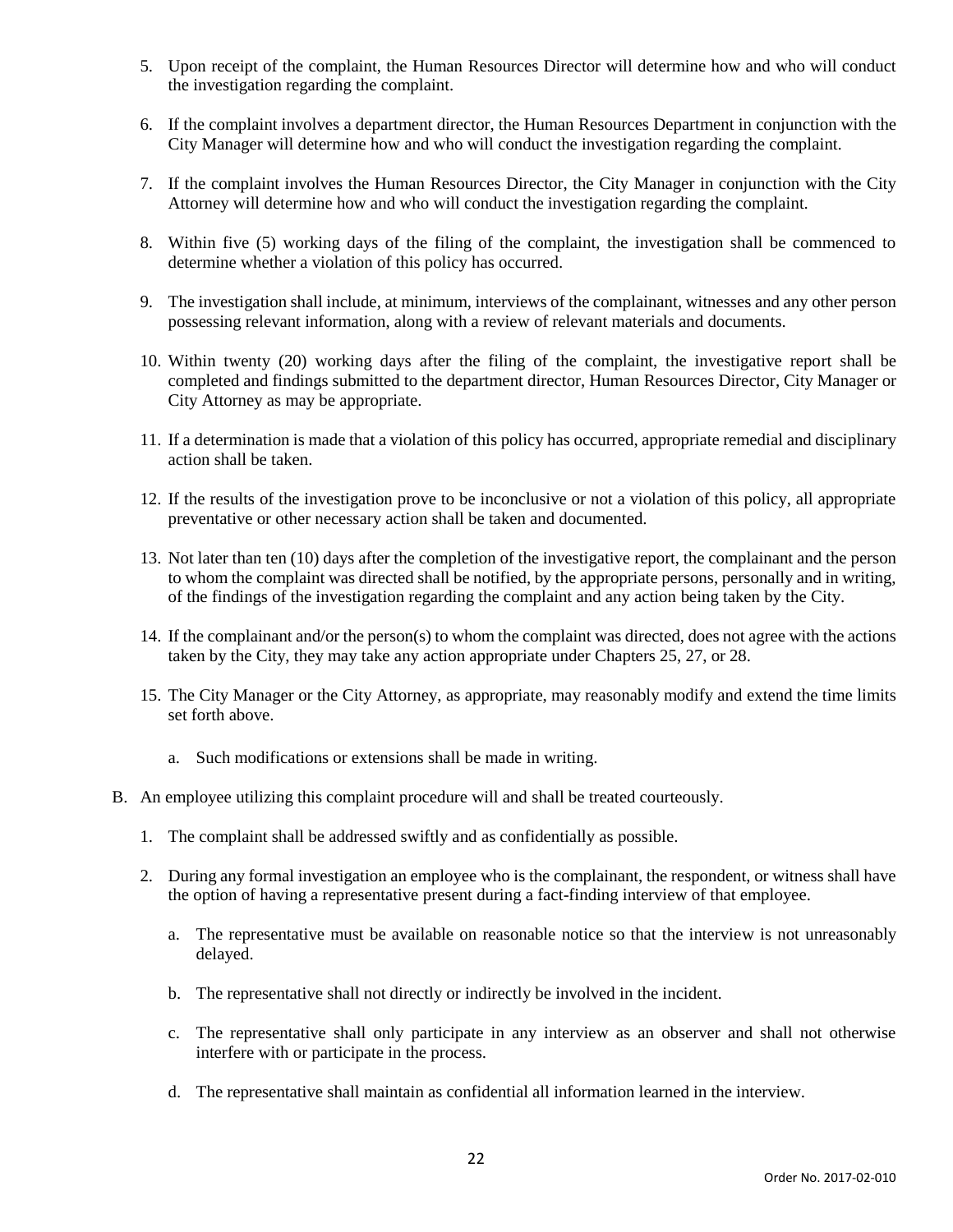C. Notes, memorandums, reports, and other materials prepared and/or generated (excluding any disciplinary action taken) in connection with a complaint shall be deemed confidential and not subject to disclosure.

# **11.05 Discipline**

Notwithstanding the stated general policy of the imposition of progressive and cumulative discipline, (§26.01), an employee who violates this chapter may be immediately dismissed.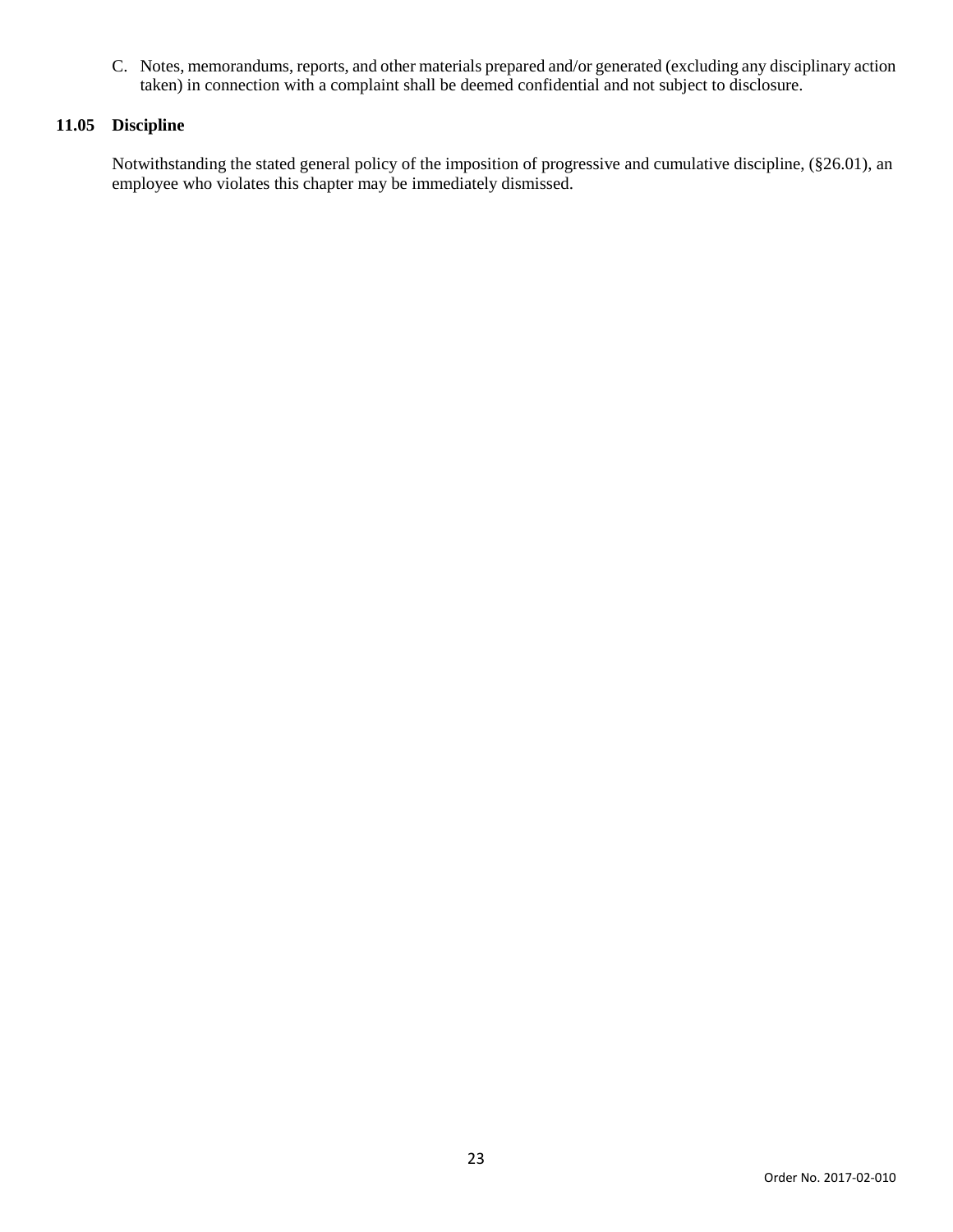#### **WORKPLACE VIOLENCE & WEAPONS**

#### **12.01 Workplace Violence**

- A. Zero Tolerance. Violence or the threat of violence by or against any employee of the City is prohibited and will not be tolerated.
	- 1. The City will take all steps deemed necessary to protect its workforce from violence.
	- 2. The City will fully cooperate with the efforts of law enforcement to prosecute anyone engaging in violent acts or threats of violence.
- B. Obligation. It is the individual and mutual obligation of all City employees to prevent, or defuse, actual or implied violent behavior in the workplace.
- C. Report. All threats, threats of violence, or violent acts, whether by co-workers or individuals outside the City, shall be promptly reported.

#### **12.02 Weapon Prohibition**

- A. Prohibition. The unauthorized unlawful possession, use or threat of use of firearms, weapons or other objects which could be used as weapons likely to cause injury, are prohibited in the workplace and within or on any City property, including City vehicles, while an employee is on duty.
	- 1. Certified peace officers are exempted.
	- 2. For the purpose of this policy, City property is any structure, facility, premises or land owned or leased by the City, including City-sponsored events.
- B. Concealed Weapons Permit. A concealed weapons permit issued pursuant to law is not an authorization to possess a weapon in violation of this policy.

#### **12.03 Discipline**

Notwithstanding the stated general policy of the imposition of progressive and cumulative discipline (§26.01), an employee who violates this chapter may be immediately dismissed.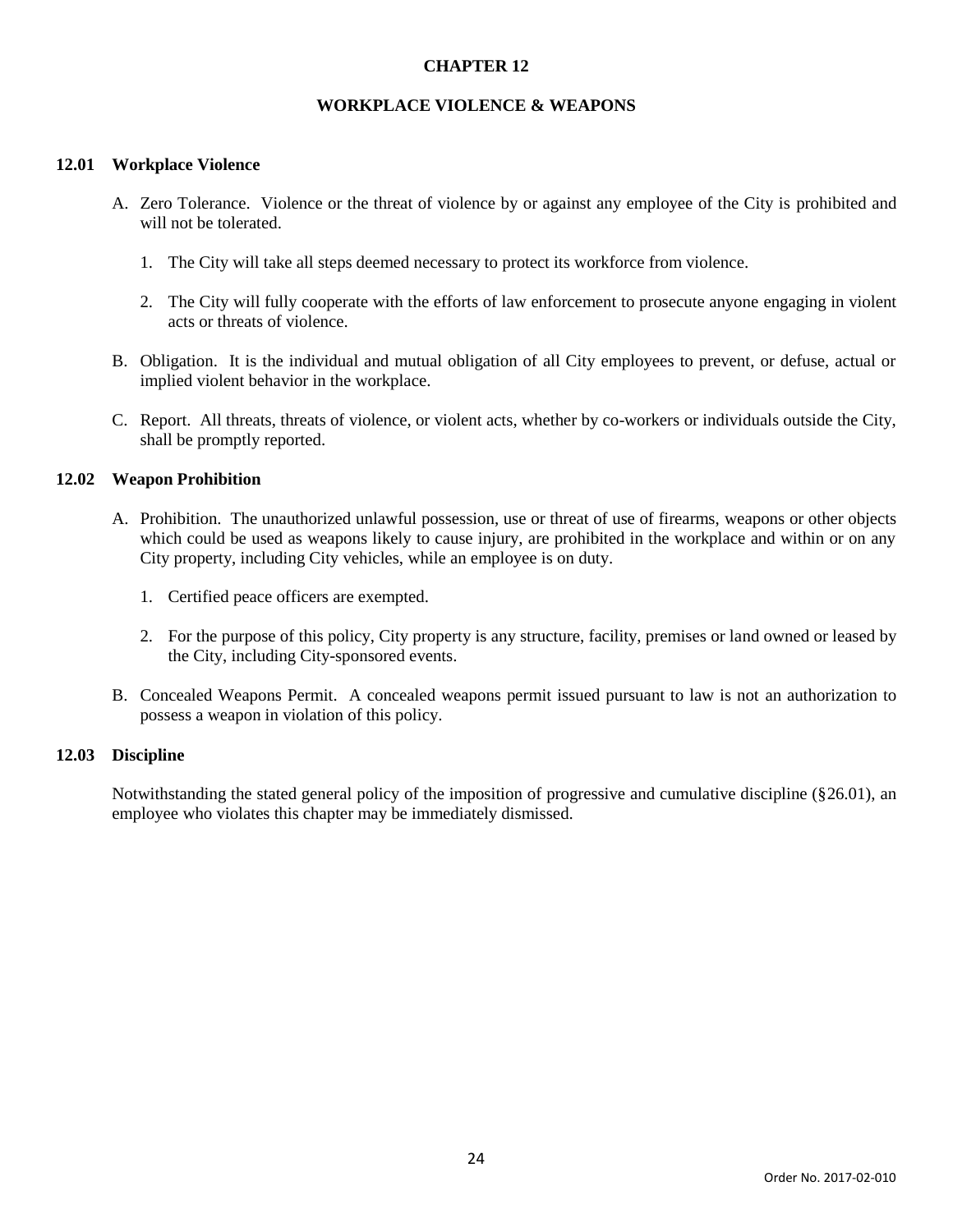# **WHISTLE BLOWER & RETALIATION**

#### **13.01 Whistle Blower & Retaliation**

- A. No employee shall be victimized, penalized, or subjected to any disciplinary action, reprimand, suspension, demotion, harassment, or intimidation for making a complaint, filing a grievance, or disclosing information of wrongdoing, illegal conduct, or violations of federal or state law, City ordinance, regulation, directive, or policy if such is done in good faith and upon a reasonable belief or basis.
	- 1. An employee making a complaint, filing a grievance, or disclosing information alleging illegal or wrong doing, in bad faith, or without reasonable belief or basis, or knowingly provides false or maliciously false or inaccurate information, shall be subject to appropriate disciplinary action.
- B. No employee shall be victimized, penalized, or subjected to any adverse action by the City for personal or political considerations.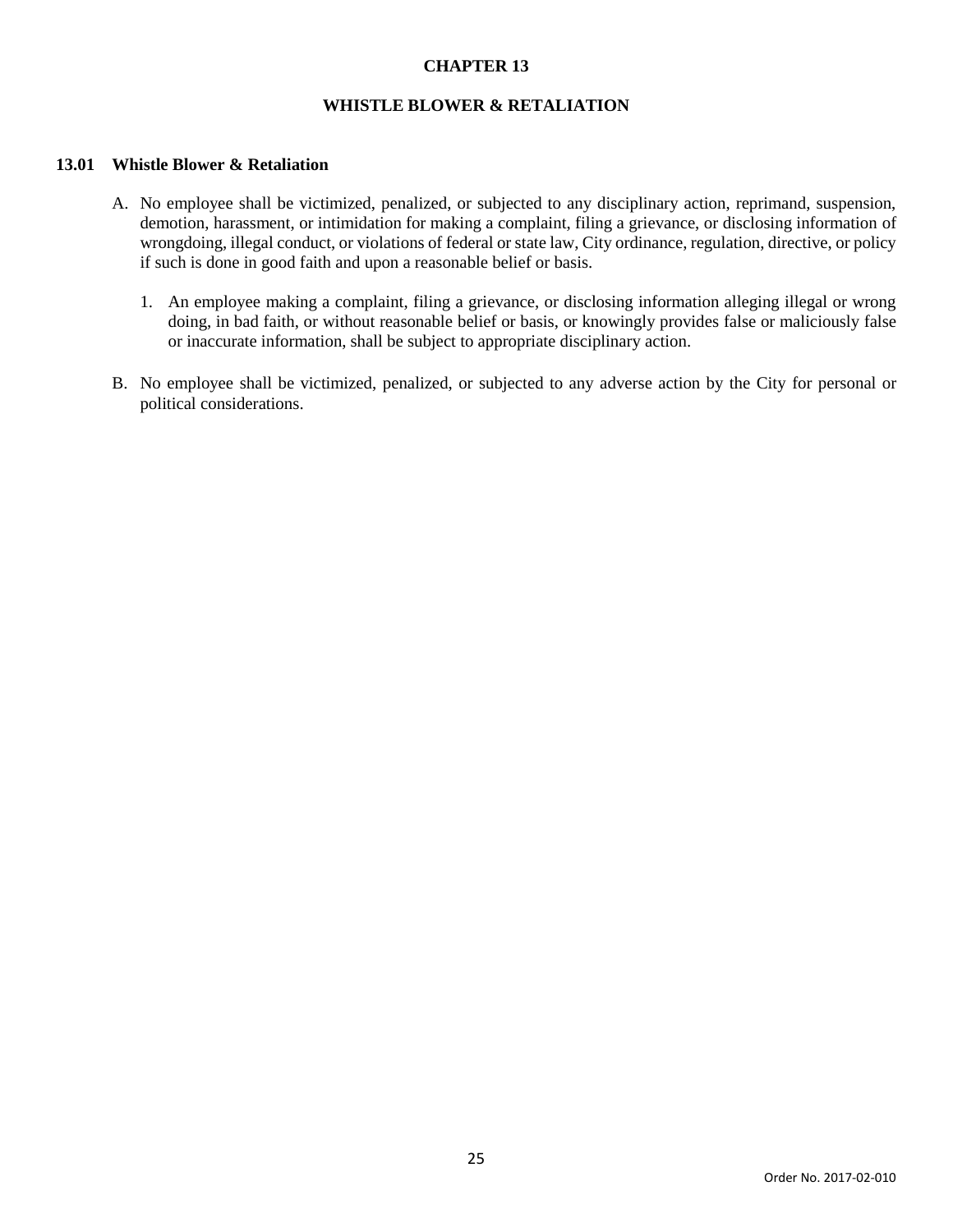#### **DRUGS & ALCOHOL IN THE WORKPLACE**

#### **14.01 Drug/Alcohol Free Workplace**

- A. City values its employees and recognizes their need for a safe and healthy work environment. Employees abusing drugs and alcohol are less productive and are often a risk to the safety and productivity of the City.
- B. The City is a Drug and Alcohol Free Workplace.

#### **14.02 Prohibition / Zero Tolerance**

- A. The City strictly prohibits the following:
	- 1. Use of Illegal Drugs. Illegal drug use includes possessing, using, purchasing, distributing, selling illegal drugs while at work, working while impaired by illegal drugs or with the presence of any detectable amount of illegal drugs in the employees system while at work regardless of when or where the substance entered the employees system.
		- a. Illegal drugs include any drug or drug like substance considered unlawful under either State or Federal law.
		- b. Illegal drugs include prescription drugs not taken in accordance with a valid prescription given to the employee.
	- 2. Alcohol Abuse. Alcohol abuse includes possessing, using, purchasing, distributing, or selling alcoholic beverages, while at work, working while impaired by alcohol, under the influence of alcohol, or with the presence of any detectable amount of alcohol in the employees system while at work regardless of when or where the substance entered the employees system.
- B. Use of Legal and Prescription Drugs Authorized by a Physician. Certain legal and prescription drugs can produce changes in persons that might indicate intoxication or illegal drug use and could result in a "positive" result on a substance abuse screening test.
	- 1. Employees may work while taking prescription drugs at the direction of a doctor, or non-prescription drugs used for the purposes and in the manner intended, provided the medication does not adversely affect the employee's ability to perform his or her work in a safe and efficient manner.
		- a. Each employee is responsible for being aware of and following all cautions associated with the use of prescription or non-prescription drugs.
		- b. All prescription or non-prescription drugs being taken by an employee which could have side effects affecting the employee's job performance, shall be immediately reported to the employee's supervisor.
		- c. The City has the right to determine whether an employee who is receiving legal medication should be allowed to continue working during his or her treatment due to possible safety and/or performance problems.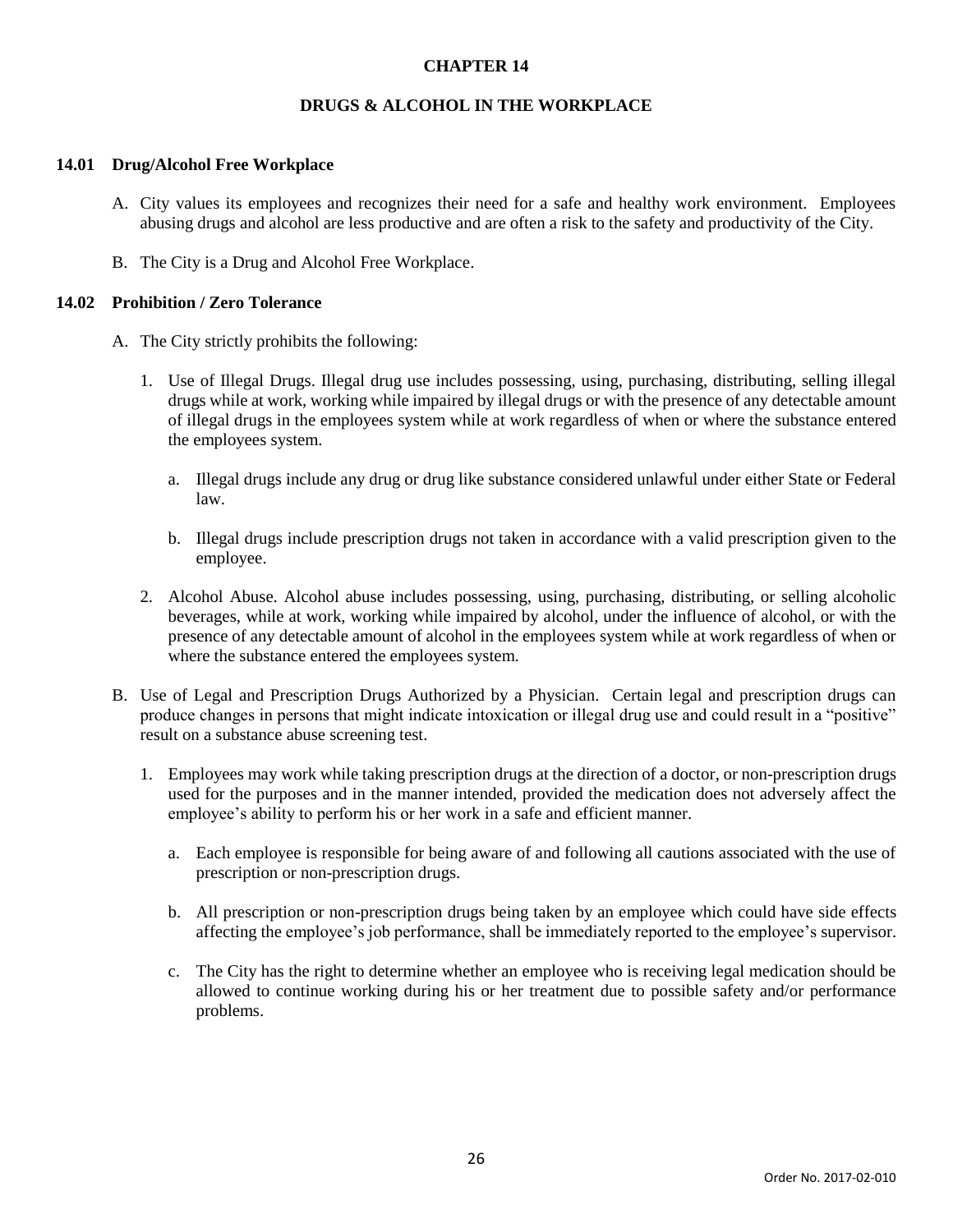# **14.03 Drug/Alcohol Screening**

- A. Pre-Employment Screening. Offers of employment with the City will be conditioned on successfully passing a drug and controlled substance screening test.
	- 1. Following a conditional employment offer, applicants will be asked to sign a form consenting to a screening test as part of the application process.
	- 2. Failure to sign the consent form will be considered a withdrawal of the conditional job offer.
	- 3. Applicants who test positive without a legitimate medical reason will be denied employment and will be ineligible to re-apply for employment with the City for a period of six (6) months.
	- 4. In appropriate circumstances, the City may, in its sole discretion, authorize a retest.
- B. For Cause Testing. The City may ask an employee to submit to a drug or alcohol test based upon credible information or evidence that the employee may be using or under the influence of drugs or alcohol, including, but not limited to, the following circumstances
	- 1. Evidence of drugs or alcohol on or about the employees person or in the employees vicinity,
	- 2. Conduct on the employees' part that suggests impairment or influence of drugs or alcohol,
	- 3. Negative performance patterns, or
	- 4. Excessive and unexplained absenteeism or tardiness.
- C. Post-Accident Testing. An employee involved in an on-the-job accident or injury may be asked to submit to a drug and/or alcohol test.
	- 1. "An employee involved in an on-the-job accident or injury" includes not only the employee who was involved in the accident, or injured, but also any employee who potentially caused or contributed to the accident or injury event in any way.
- D. Random Testing. The City shall, in accordance with applicable State or Federal law, at random, test all certified Police Officers and employees required to have a commercial driver license (CDL) under Federal law.
- E. Testing Procedures. An employee asked to submit to testing will be informed of the reasons, cause or action leading to the request.
	- 1. Employees will complete a "consent for testing" form.
	- 2. Testing will be conducted by an appropriate testing facility designated by the City.
		- a. Applicants and employees must cooperate fully with reasonable procedures and requirements of the testing facility.
	- 3. Each employee and applicant who is to be tested will be asked by the City designated testing facility to list all alcohol, legal and prescription drugs consumed during the past thirty (30) days, and will have an opportunity to explain the use of each such drug.
	- 4. Positive test results will be given a second verification test by the City designated testing facility.
	- 5. Test results will be returned to the City for review with the applicant or employee.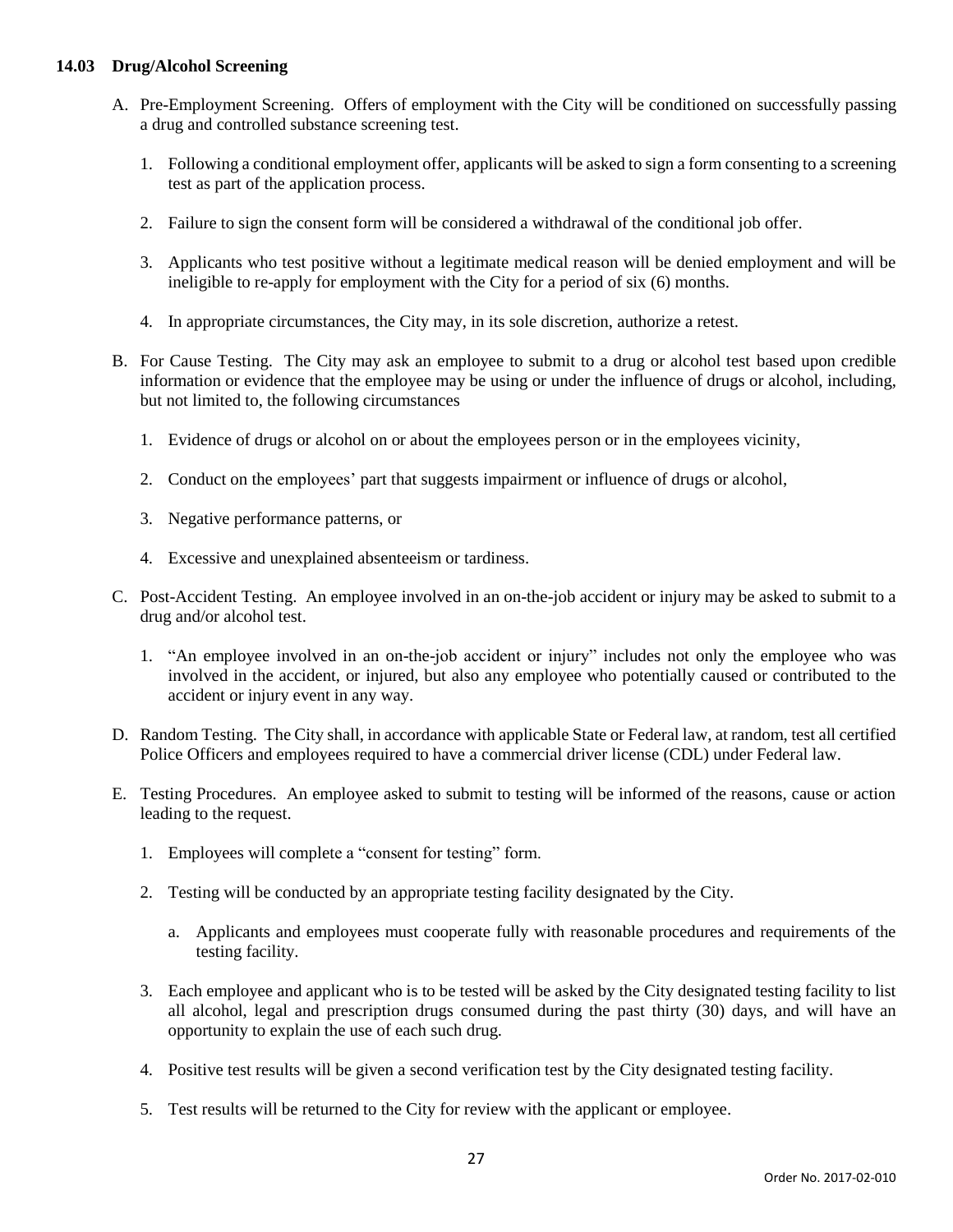- a. Test results will be maintained in a confidential manner in a separate file not part of the employees personnel file.
- b. Test results of applicants will be maintained in a separate file, not part of the application.
- c. City will keep the results of any drug, substance abuse or other such test confidential.

# **14.04 Discipline**

Notwithstanding the stated general policy of the imposition of progressive and cumulative discipline (§26.01), an employee who violates this chapter, tests positive, refuses to submit to drug or alcohol testing, refuses to sign all appropriate forms, or otherwise fails to comply with this chapter may be immediately dismissed.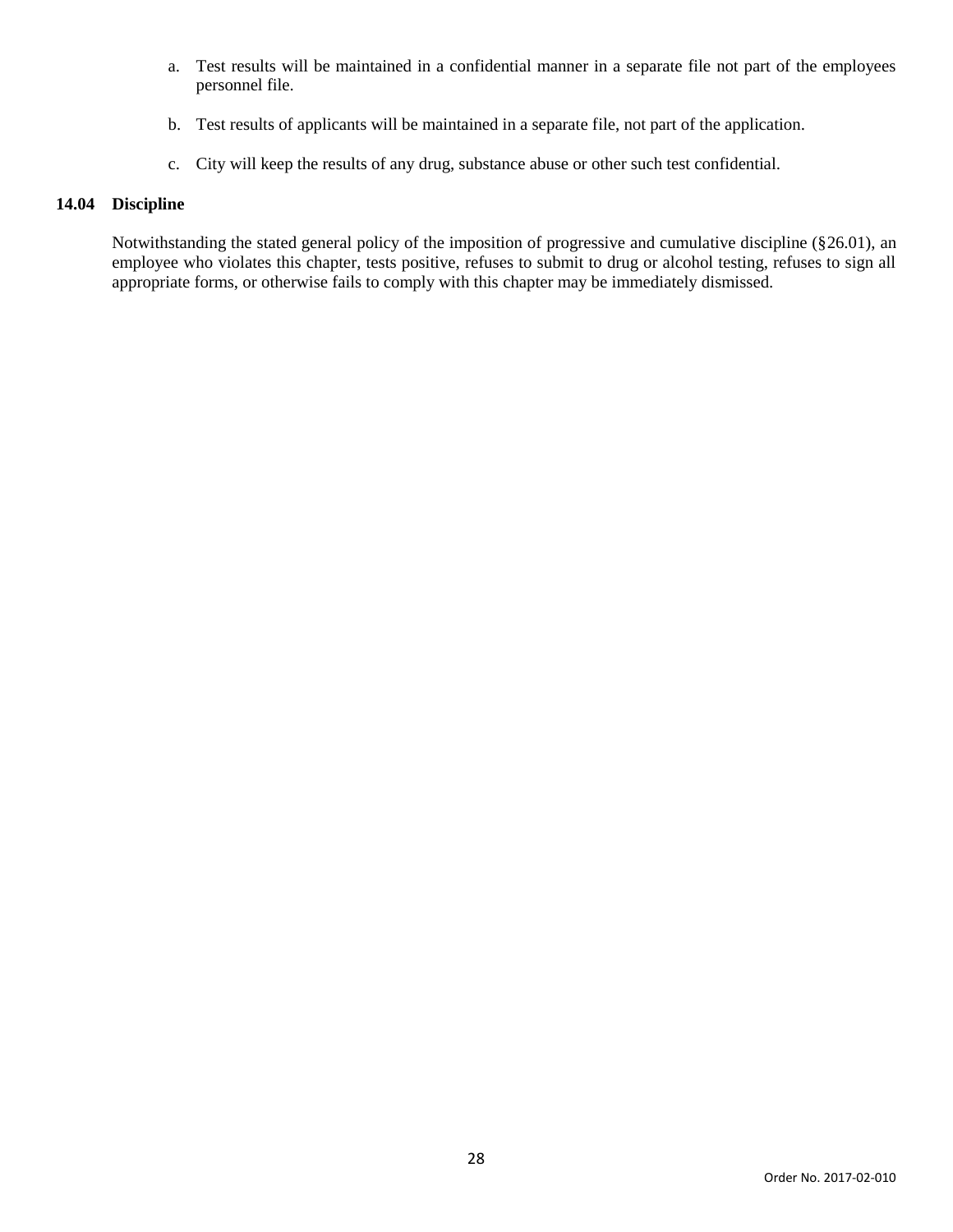# **EMPLOYEE PRIVACY RIGHTS & SEARCHES**

#### **15.01 City Property Use**

- A. Utilization of City premises, services, e-mail, internet, offices, desks, computers, telephones, electronic and communication devices, vehicles or other equipment of whatever type or nature constitutes use of City property.
	- 1. City property is provided to employees solely for their use in fulfilling their employment duties.
	- 2. Use of City property must always conform to all applicable local, state or federal law, City policies, and directives.

#### **15.02 Right to Monitor and Search**

- A. City reserves the right to monitor the use and conduct searches of its property, services, and premises.
	- 1. Employees do not have an expectation of privacy in any City property, equipment, or in any matter, information, documents, and/or communications created, transported or stored in or on City computers, equipment, or property.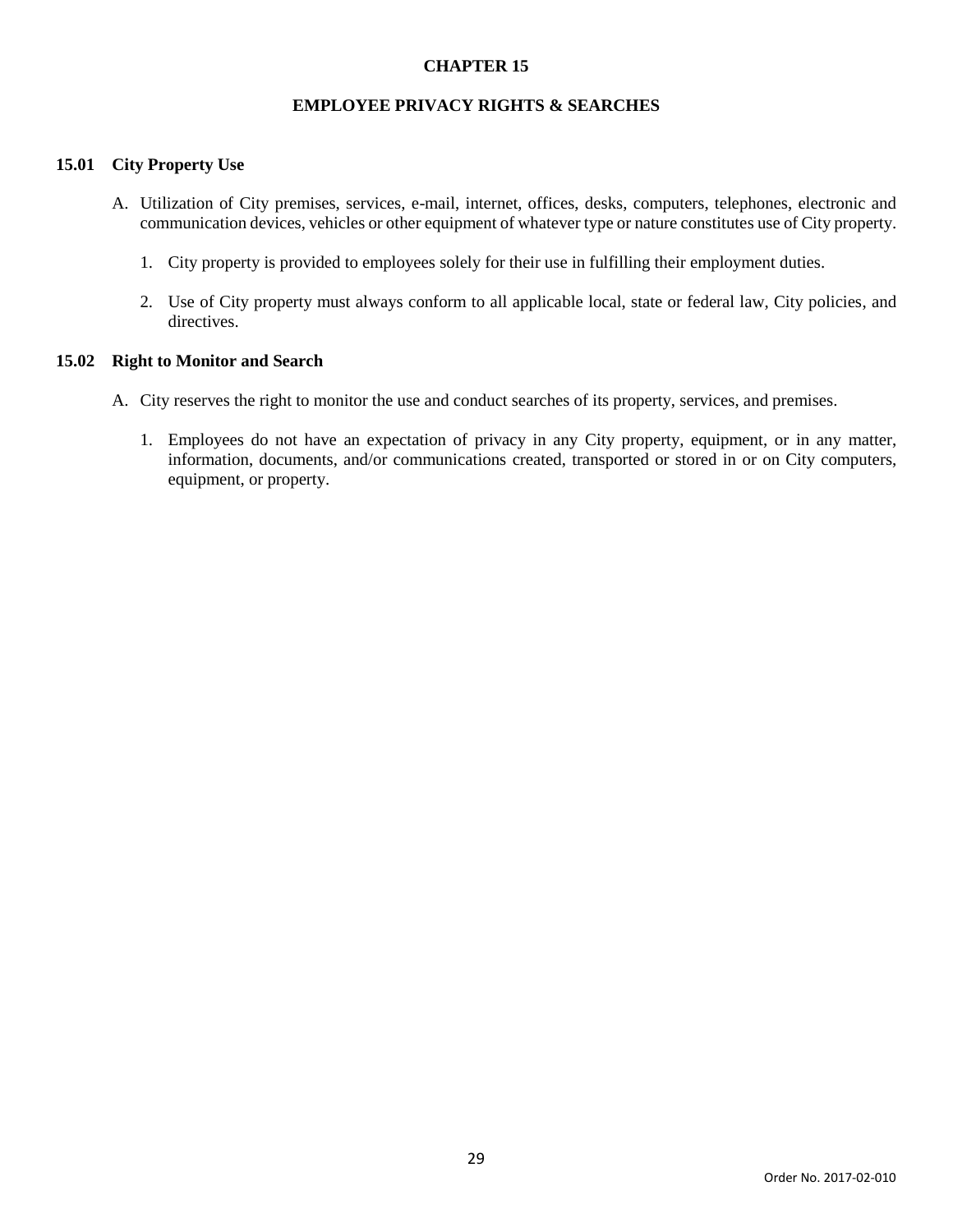#### **WORKING HOURS, ATTENDANCE & PAYDAY**

#### **16.01 Basic Working Hours**

- A. Working hours for full-time City employees shall be forty (40) hours weekly, fifty-two (52) weeks annually, consisting of eight (8) hours per day, customarily from 8:00 am to 5:00 pm, Monday through Friday.
	- 1. Modifications to this schedule may be made by the City Manager, or by a department director with the written approval of the City Manager, subject to any local, state or federal legal limitations and/or requirements.
- B. The work period for Fire Department personnel working twenty-four (24) hour shifts shall be:
	- 1. Twenty-four (24) hour work shifts from 8:00 a.m. and ending 8:00 a.m. the following day.
	- 2. Twenty-four (24) hour work shift schedules shall consist of twenty-four (24) consecutive hours on duty followed by forty-eight (48) off duty hours.

#### **16.02 Meal and Rest Periods**

- A. Unpaid, uninterrupted meal periods shall be scheduled for employees working more than six (6) hours a day.
	- 1. The meal period shall be for a period of one (1) hour and shall be scheduled by the department director.
	- 2. The meal period shall not be used in connection with rest periods or used for early dismissal at the end of the day.
- B. Employees scheduled to work four (4) or more continuous hours shall be given fifteen (15) minutes during each four (4) hour period for a personal rest period.
	- 1. Personal rest periods shall not be cumulative or used for late arrival to work, or used in connection with meal periods, or early dismissal at the end of the work day.
- C. The City Manager in his sole discretion may approve a deviation of the above policy (sections A and B) if specific extenuating factors are present, subject to any local, state, or federal legal limitations and requirements.
	- 1. The specific and extenuating factors justify a policy deviation shall be set forth in writing.
	- 2. The deviation in policy shall be clearly set forth in writing, and approved by the City Attorney.
- D. The provisions in these Rules relating to grievance (Chapter 25) and appeals (Chapter 27) shall not apply to City Manager decisions made pursuant to section C above.

#### **16.03 Absences and Tardiness**

- A. Employees shall provide notice of scheduled absences as far in advance of the absence as possible.
- B. Employees shall provide notice of an unscheduled absence as soon as possible.
- C. Employees shall provide notice of anticipated tardiness as far in advance of the tardiness as possible.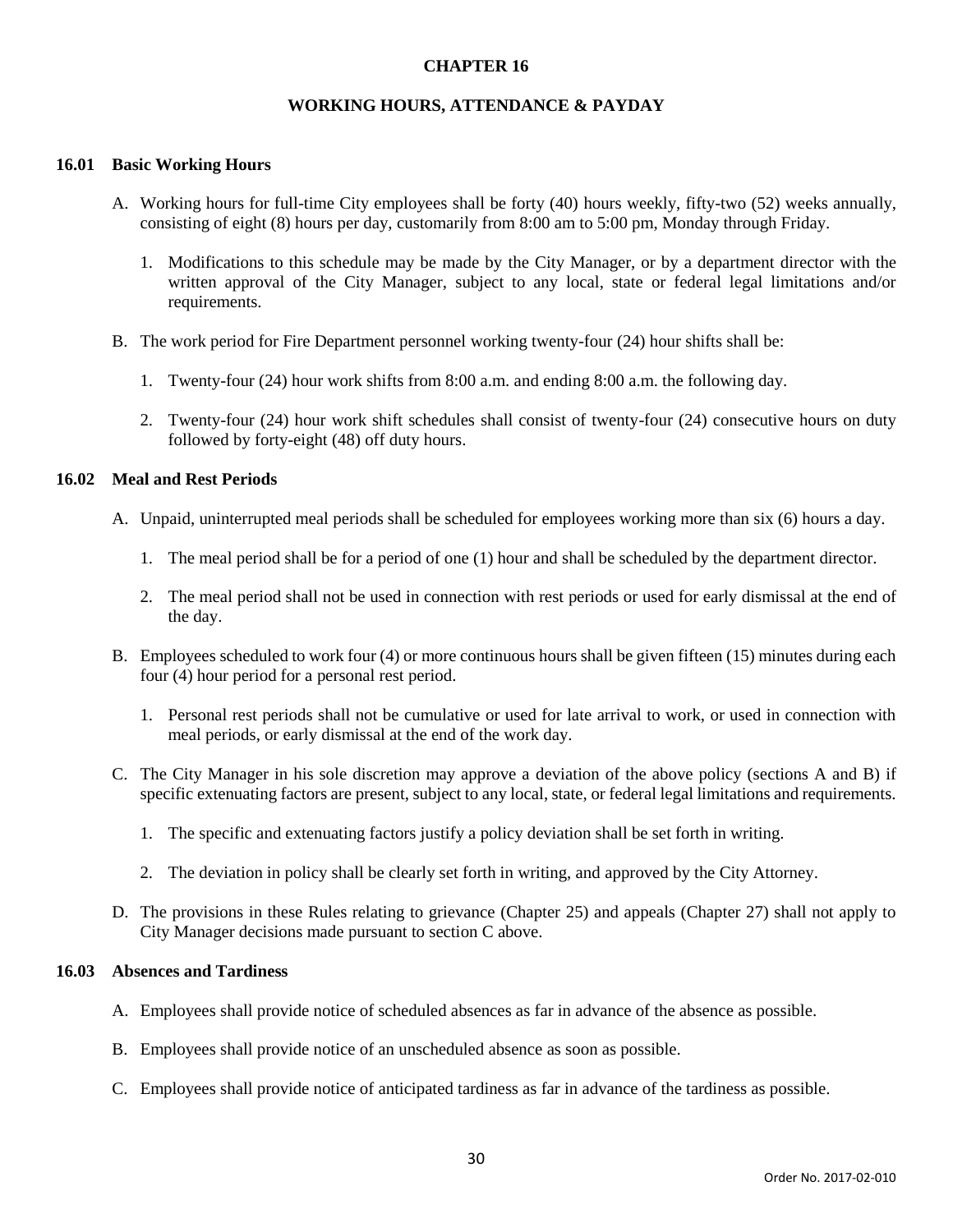- 1. The employee's supervisor shall determine if work time lost due to tardiness may be made up by the employee or if the employee will be required to use accrued leave balances or take leave without pay.
- 2. If authorized by the employee's supervisor, the employee may make up work time lost due to tardiness only during the work week in which it occurs
- D. Notification of an unscheduled absence or tardiness by another employee, friend, or relative is not considered proper notice except in a situation where the employee is unable to make the notification.

# **16.04 Payday (Amendment as per Order No. 2021-11-068 on 11/12/21)**

- A. City employees shall be paid on a bi-weekly schedule consisting of an eighty (80) hour work period, plus additional overtime.
- B. Fire Department personnel working twenty-four (24) hour shifts shall be paid based on a 14-day work period for hours worked.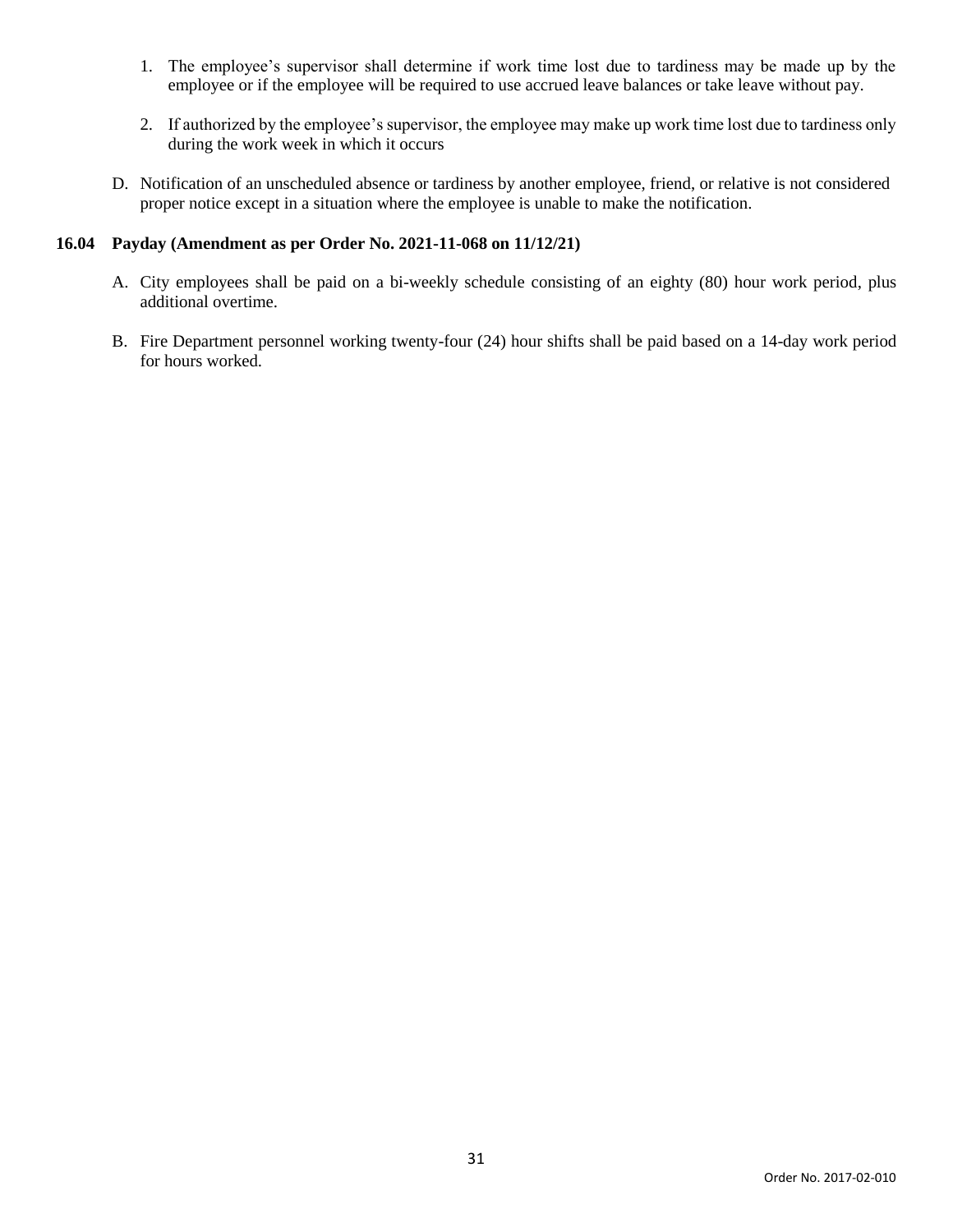#### **OVERTIME, COMPENSATORY TIME & ON-CALL PAY**

#### **17.01 Definitions (Amendment as per Order No. 2021-11-068 on 11/12/21)**

- A. "Overtime" means:
	- 1. For employees working eight (8) hour shifts (2,080 hours annually)

a) Actual hours worked in excess of forty (40) hours per week

2. For Fire department personnel working twenty-four (24) hour shifts

a) Actual hours worked in excess of one hundred six (106) hours per work period

- B. Regular "hourly rate" means:
	- 1. For employees working eight (8) hour shifts (2,080 annual hours)

a) Annual pay divided by 2,080 annual hours

2. For Fire Department personnel working twenty-four (24) hour shifts

a) Annual pay divided by 3,033 of regular hour equivalence

- C. For purposes of computing overtime hours worked, sick leave, holiday leave, vacation leave, or compensatory time, shall be excluded.
- D. "Compensatory time" means earned time recorded on an employees pay record in lieu of overtime pay.

#### **17.02 Overtime / Compensation Time (Amendment as per Council meeting on 08/04/2021)**

- A. A non-exempt status employee, who works overtime hours permitted by FLSA shall be compensated by either:
	- 1. Additional overtime pay at the rate of one and one-half (1½) times the employees regular hourly rate for each excess hour worked; or
	- 2. Compensatory time at the rate of one and one-half (1½) hours for each excess hour worked.
- B. Compensation for overtime work by either additional overtime pay or compensatory time shall be determined at the discretion of the City Manager.
	- 1. Employees who have accrued eighty (80) hours of compensatory time are not eligible to accrue any additional compensatory time.
	- 2. Employees who have accrued the maximum allowable compensatory time shall be paid overtime for any additional overtime worked.
- C. Accrued compensatory time shall be used before the utilization of vacation or sick leave.
- D. Unused compensatory time shall be paid to all employees upon their retirement or termination of employment with the City.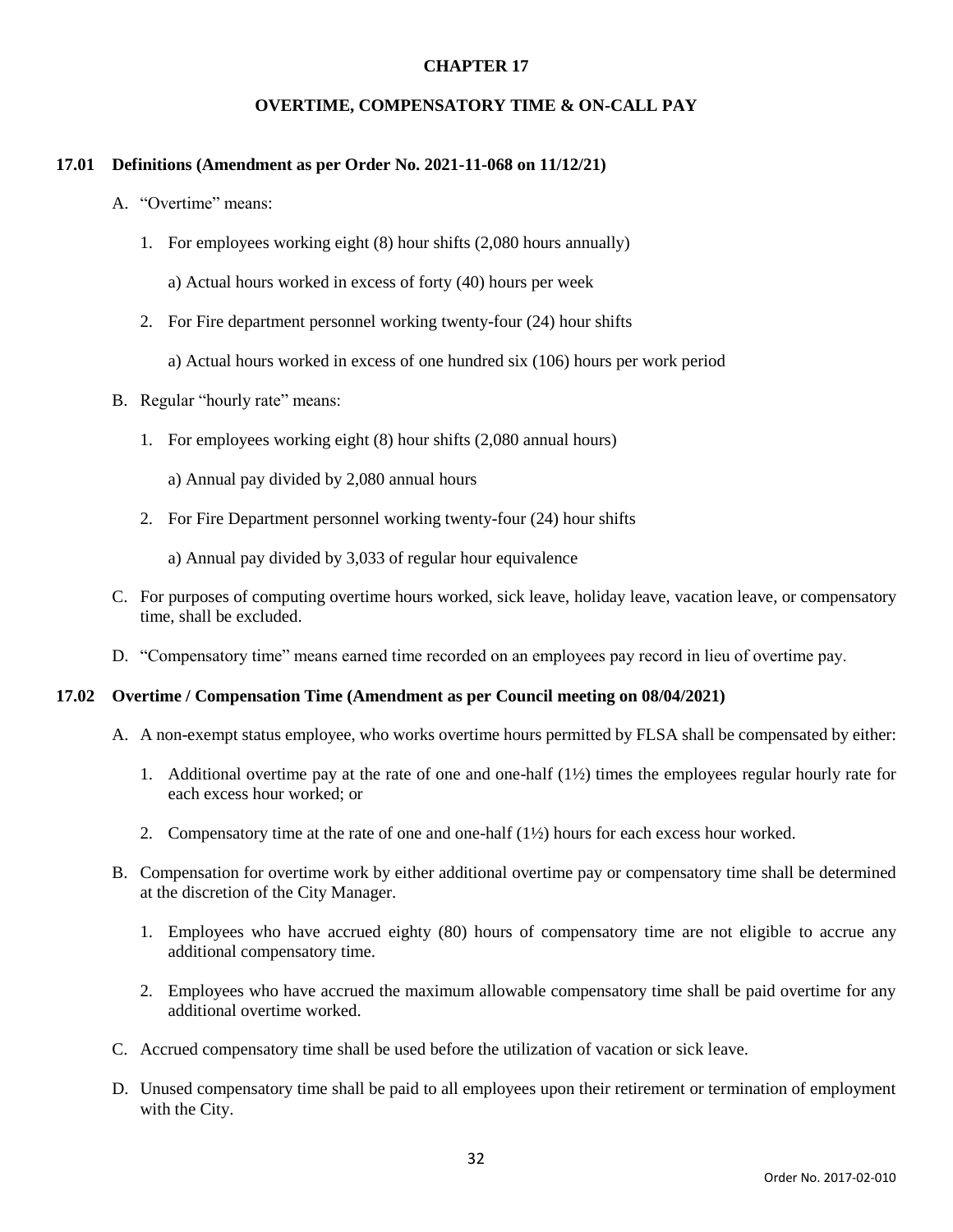- 1. Accrued compensatory time shall be paid at the rate of one and one-half  $(1/2)$  times the employee's regular hourly rate as of the last day of employment.
- 2. The provisions contained in these Rules relating to grievances (Chapter 25) and Appeals (Chapter 27) shall not apply to City Manager decisions to utilize or not utilize compensatory time or additional overtime pay.

# **17.03 Call-Back and On-Call**

- A. Call-Back Period and Compensation
	- 1. An employee who is called-back to work in a non-scheduled or emergency situation on any given day and who returns to work after having left the place of work and after having otherwise completed the work shift whether that shift was of an extended duration or not, shall be compensated at the rate of one and one-half (1½) times the employee's regular hourly rate for actual time worked during such call-back.
		- a. An employee called back to work shall receive compensation for not less than two (2) hours for the employee's initial call back, except for holidays as set forth below; subsequent call back for the same day shall be compensated at the rate of one and one-half  $(1\frac{1}{2})$  time the employee's regular hourly rate for actual time worked.
		- b. 'Returns to work' shall not include responding to simple requests, taking telephone calls, or other activities not requiring an employee to leave the employee's after work locale.
	- 2. Employees who are called-back to work on a scheduled day off shall also be compensated as provided above.
	- 3. Employees called back to work on a scheduled holiday shall be compensated as set forth in Chapter 19.
	- 4. On-call employees (section B. below) called back to work on a scheduled holiday shall be compensated as set forth in Chapter 19.
	- 5. Compensable call back time shall include all time during which an employee is actively engaged in work activity plus reasonable travel time to and from the work site.
- B. On-Call Duty and Compensation
	- 1. On-call compensation is compensation paid for the restriction of an employee's time and movement.
	- 2. Employees on "on-call duty" shall receive compensation at the rate of one and one-half (1½) the employees regular hourly rate as follows:
		- a. Two (2) hours for on-call duty Monday through Friday, and Saturday.
		- b. Four (4) hours for on-call duty for Sunday or holidays.
	- 3. The determination as to whether or not the time an employee is on-call needs to be counted as compensable working time depends upon the employee's freedom while on-call.
		- a. If an employee can come and go freely, even though a telephone number where they can be reached is requested, the employee is not "on call" and the time is not compensable.
		- b. If an employee's time and movement is so restricted that the employee cannot use the time freely, the time is compensable; such restriction must be established in writing.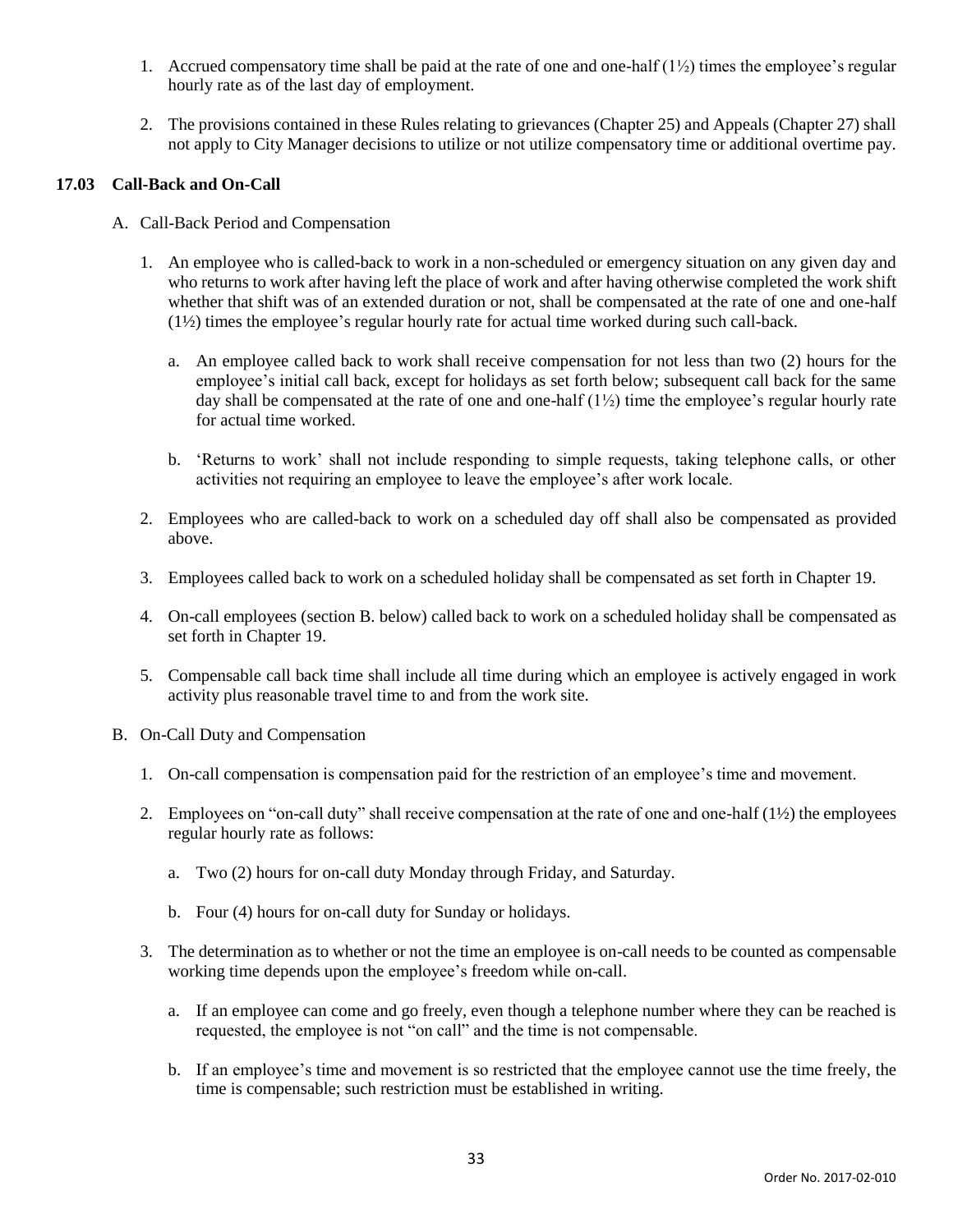- 4. Location of the employee for on-call duty shall be at the employees' discretion with the stipulation that immediate contact can be made, and that the employee must be able to report fit for duty within thirty (30) minutes.
- 5. An employee on "on-call duty", in addition to on-call compensation, if called back to work shall be compensated as set forth in section A above.

# **17.04 Allocation**

- A. Overtime, compensatory time, on-call time, or call back time shall be allocated as evenly as possible among all employees qualified to do the work. While preference may be given to those employees who wish to volunteer for the work, all employees are required to work additional time when requested to do so.
- B. It shall be the responsibility of each department director to:
	- 1. Schedule working time among employees in such a manner as to require little or no overtime, compensatory time, on-call time, or call back time; and
	- 2. Monitor the reporting of time by reporting personnel to ensure accuracy of time claimed.
- C. It shall be the responsibility of each City employee to accurately record all hours worked on the employee's time sheet.
	- 1. Employees shall work only those overtime hours authorized and approved in advance.

# **17.05 Exempt Employees**

- A. Employees in positions classified as exempt, as defined by FLSA, shall be required to work regular working hours as set forth in §16.01, and any additional hours needed to fulfill the responsibilities of the position.
- B. Employees in positions classified as exempt, as defined by FLSA, are ineligible to receive overtime payments, compensatory time off, call back pay, or on-call pay unless specifically authorized in writing by the City Manager.
- C. Exempt status employees are entitled to time off as set forth in §18.05(G).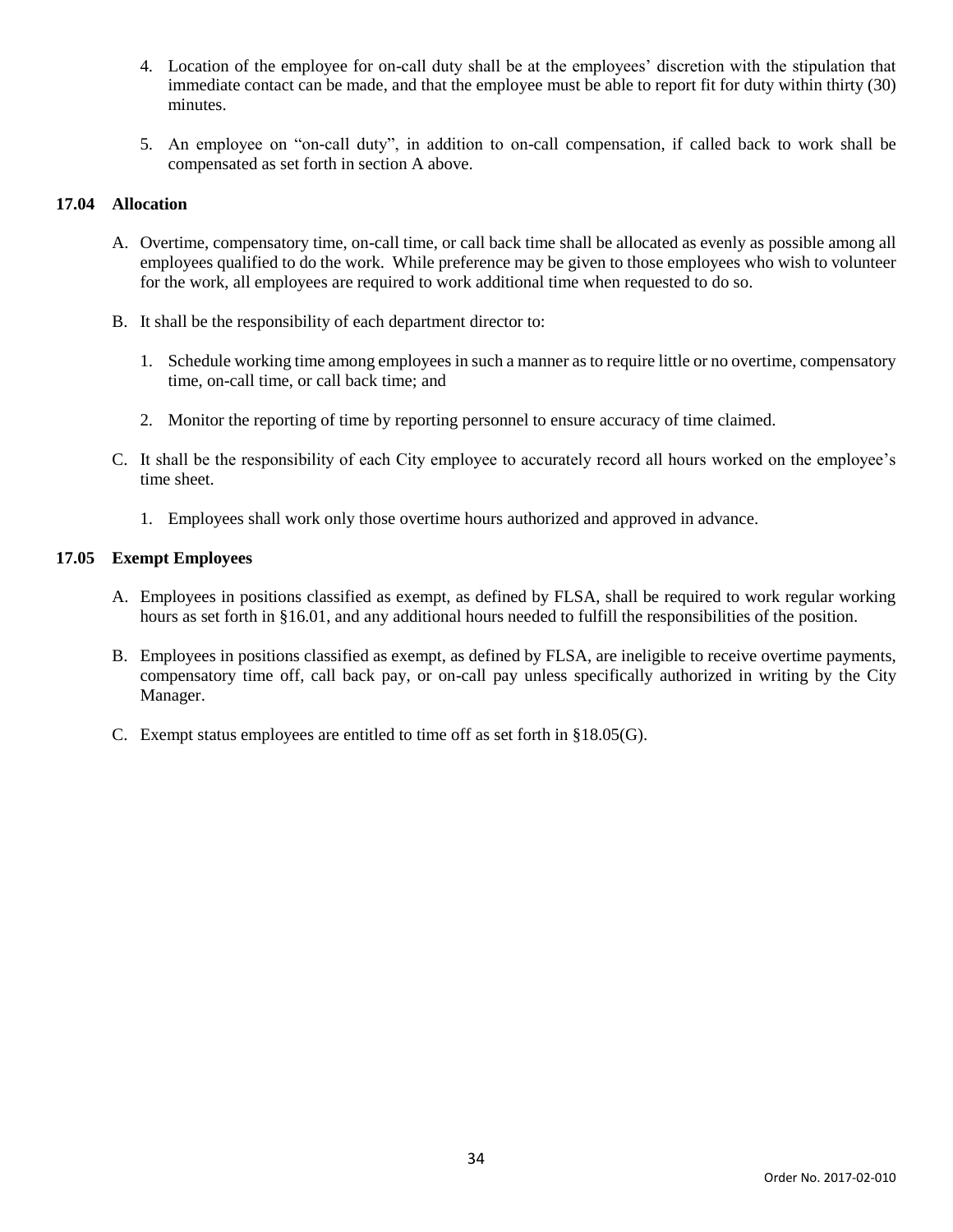# **VACATION, SICK & OTHER LEAVE (Amendment as per Order No. 2021-11-068 on 11/12/21)**

### **18.01 Work Week**

A. For purposes of this chapter, a work week shall be defined as 40 hours for personnel working 8-hour or 10-hour shifts and 56 hours for personnel working 24-hour shifts.

### **18.02 Vacation Leave**

- A. Monthly Accrual Rates.
	- 1. All full-time employees shall accrue vacation leave as follows:

| 0 through 60 months' continuous employment   | 2.4 weeks per calendar year |
|----------------------------------------------|-----------------------------|
| 61 through 120 months' continuous employment | 3 weeks per calendar year   |
| 121 months or more continuous employment     | 4 weeks per calendar year   |

## B. Authorized Use.

- 1. Reasonable and timely requests by an employee for vacation leave shall be authorized so long as such request does not unduly disrupt the operation of City.
- 2. An employee's request for vacation leave shall be timely addressed.
	- a. Decisions regarding vacation leave requests shall be promptly conveyed to the employee.
- 3. In the event an employee's requested vacation leave cannot be granted, and such denial will result in the accumulation of vacation leave in excess of the permitted maximum accrual, the vacation leave in excess of the permitted maximum accrual may be taken within the first ninety (90) days of the succeeding year, subject to the following conditions:
	- a. The requested vacation leave was reasonably and timely made by employee,
	- b. The denial of the requested vacation leave was not due to the fault of employee,
	- c. The deferred use of vacation leave is approved by the department director and the City Manager.
- 4. New employees shall be entitled to the use of accrued vacation leave only upon the successful completion of their probationary period.
- C. Maximum accrual.
	- 1. Employees may not accrue vacation leave in excess of six (6) weeks.
	- 2. Any accrued vacation leave in excess of six (6) weeks on balance as of December 31 of each year, on January 1 of each year the employee shall forfeit the right to the use of such excess vacation leave.
	- 3. An employee may transfer vacation leave pursuant to §18.04 below.
- D. Emergency Sale of Vacation Hours.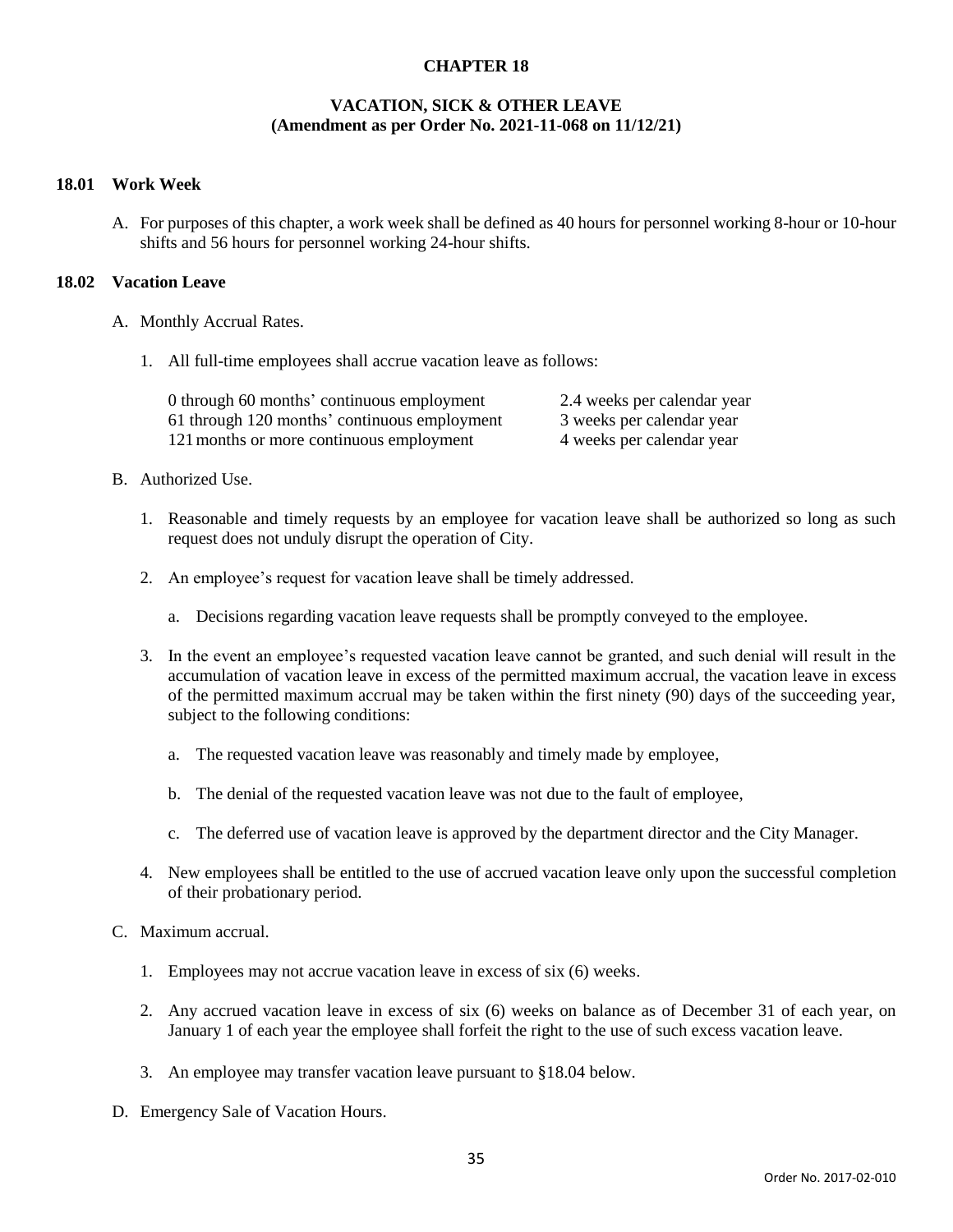- 1. In the case of an emergency, an employee may request the sale of accrued vacation hours.
	- a. The employee shall submit a written request, through the department director to the City Manager,
	- b. Within ten (10) working days of the request the City Manager will appoint a three (3) member committee to consider the request,
	- c. The committee shall consist of one (1) department director and two (2) non-exempt status employees,
	- d. The committee, in its sole discretion, shall determine if the request is appropriate and should be granted,
	- e. If approved, the sale of vacation hours shall be paid at the employees' then current salary,
	- f. The sale of vacation hours under this section shall not exceed the employee's salary for a bi-weekly regular work period per calendar year.
- E. Discretionary Sale of Vacation Hours.
	- 1. The City Manager, in his sole discretion, may provide for the sale of accrued vacation time.
		- a. The City Manager shall establish the terms and conditions of such sale,
		- b. Sale of vacation hours shall be paid at the employees' then current hourly rate of pay,
		- c. The sale of vacation hours shall not exceed twenty (20) hours per calendar year.
	- 2. The provisions contained in these Rules relating to grievances (Chapter 25) and appeals (Chapter 27) shall not apply to City Manager decisions made hereunder.
- F. Termination / Retirement.
	- 1. All accrued unused vacation leave, shall be paid to all employees upon termination, or retirement, subject to the following:
		- a. Payment up to a maximum of six (6) weeks
	- 2. The accrued vacation leave shall be paid at the employee's hourly rate of pay as of the last day of employment.

### **18.03 Sick Leave (Amendment as per Order Nos. 2019-02-005 on 02/06/2019, 2021-11-068 on 11/12/21, & 2022-02- 011 on 02/02/2022)**

- A. Accrual.
	- 1. Full-time permanent employees shall accrue paid sick time off at the rate of one work-day per month.
	- 2. Full-time permanent employees working 24-hour shifts shall accrue at a rate of six (6) hours per pay period.
	- 3. Permanent part-time employees shall accrue paid sick time off pro-rata to a full-time employee based on their work schedule.
	- 4. All other employees shall accrue paid sick time off at the rate established by law.
	- 5. An employee must have accrued paid sick time off before it may be used pursuant to this section.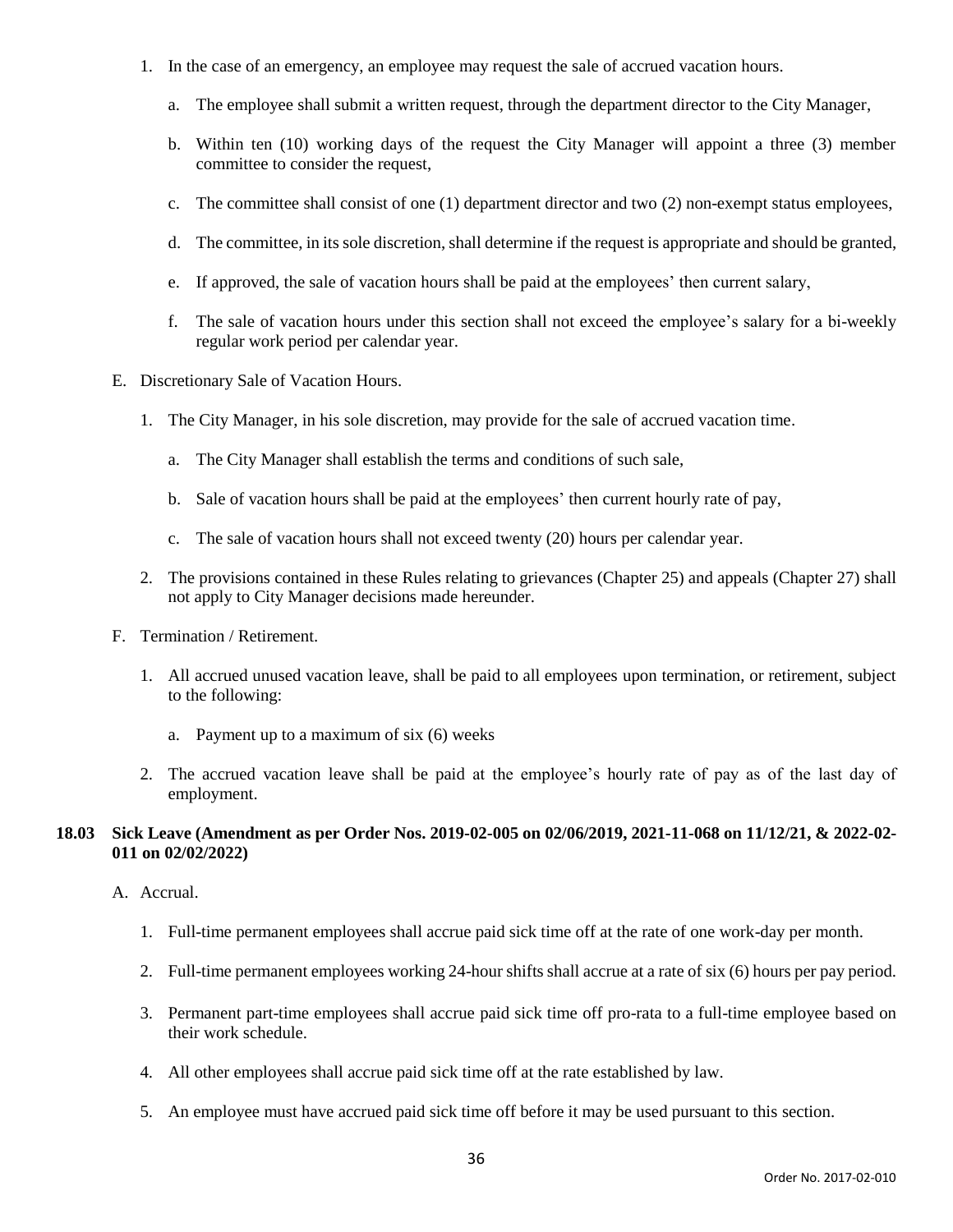- 6. Any employee who is re-hired within nine (9) months of separation from the City's employment shall have previously accrued paid sick time off what was not used or paid out reinstated.
- B. Authorized Use: First forty (40) hours of Paid Sick Time Off Per Calendar Year.

All employees may use accrued paid sick time off for:

- 1. An employee's mental or physical illness, injury or health condition; an employee's need for medical diagnosis, care, or treatment of a mental or physical illness, injury or health condition; an employee's need for preventive medical care; or
- 2. Care of a family member with a mental or physical illness, injury or health condition; care of a family member who needs medical diagnosis, care, or treatment of a mental or physical illness, injury or health condition; care of a family member who needs preventive medical care; or
- 3. Absence necessary due to domestic violence, sexual violence, abuse or stalking, provided the leave is to allow the employee to obtain for the employee or the employee's family member:
	- a. Medical attention needed to recover from physical or psychological injury or disability caused by domestic violence, sexual violence, and abuse or stalking;
	- b. Services from a domestic violence or sexual violence program or victim services organization;
	- c. Psychological or other counseling;
	- d. Relocation or taking steps to secure an existing home due to the domestic violence, sexual violence, abuse or stalking; or
	- e. Legal services, including but not limited to preparing for or participating in any civil or criminal legal proceeding related to or resulting from the domestic violence, sexual violence, abuse or stalking.
- 4. "Family member" shall have the same definition as found in A.R.S. Title 23 Chapter 2 Article 8.1.
- C. Notification: First forty (40) hours of Paid Sick Time Off Per Calendar Year.
	- 1. All employees shall notify their supervisor by the best means possible as far in advance as possible prior to using paid sick time off. Where possible, notice shall include an estimate of the time off needed; otherwise, employees must provide additional notice for each additional day paid sick time off that is used.
	- 2. In the absence of alternative specific written instructions from their supervisor or department head, employees shall notify their supervisor in person, by phone, email or by text message prior to leaving their assigned work duties or not showing up for their next shift, or as soon thereafter as conditions allow.
	- 3. Where the need for paid sick time off is foreseeable, the employee shall make a reasonable effort to schedule the use of paid sick time off in a manner that does not unduly disrupt the operations of the work center.
- D. Documentation: First forty (40) hours of Paid Sick Time Off Per Calendar Year.
	- 1. Whenever paid sick time off is used for three or more consecutive days, the employee shall provide their supervisor with reasonable documentation showing that the paid sick time off was for an authorized use.
	- 2. The documentation need not reveal details of the condition or circumstance requiring time off, and a signed statement from a health professional stating that use of paid sick time off is necessary shall satisfy this requirement.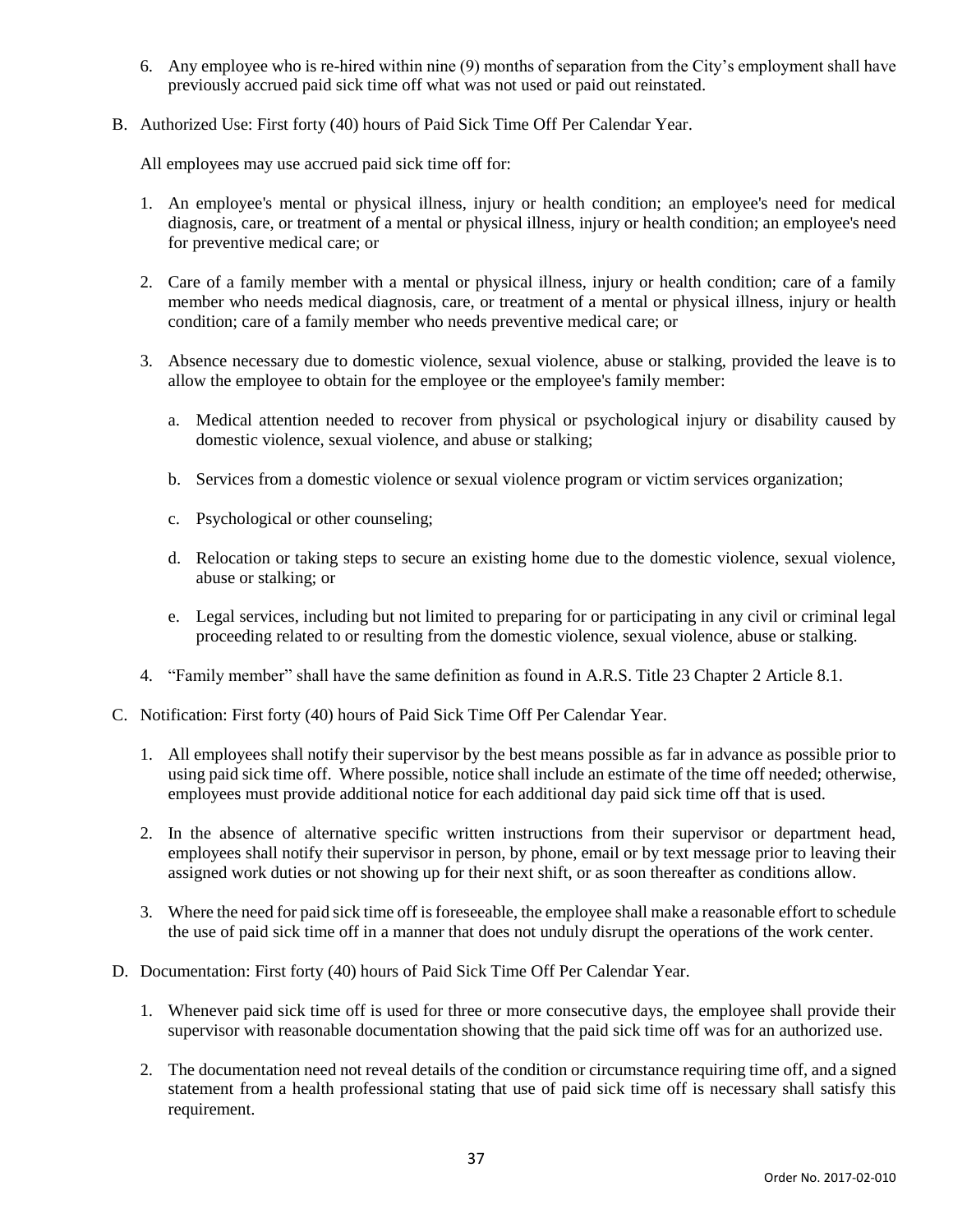- E. Use of More Than Forty (40) Hours of Paid Sick Time Off in Any Calendar Year.
	- 1. For all employees, the use of any paid sick time off in excess of forty (40) hours in any calendar year shall not be deemed to be paid sick time pursuant to Title 23 Articles 8 and 8.1 of the Arizona Revised Statutes.
	- 2. Department directors may, by written notice, require advance approval of the use of paid sick time off and strict documentation supporting the valid use of paid sick time off for the employee's or dependents medical care for any use of paid sick time off in excess of forty (40) hours in any calendar year.
	- 3. Failure to comply with the department director requirements for use of paid sick time off in excess of forty (40) hours in any calendar year shall be just cause for discipline in accordance with these Rules.
- F. Termination / Retirement
	- 1. Accrued sick leave shall be paid to employees upon retirement or termination of employment subject to the following:
		- a. Employee has more than five (5) years continuous service with the City,
		- b. Employee has six (6) weeks or more unused sick leave,
		- c. Termination is not the result of disciplinary action.
	- 2. Accrued sick leave shall be paid as follows:
		- a. After completion of five (5) consecutive years, fifteen percent (15%) of all unused sick leave.
		- b. After completion of ten (10) consecutive years, twenty-five percent (25%) of all unused sick leave.
		- c. After completion of fifteen (15) consecutive years, thirty-five percent (35%) of all unused sick leave.
		- d. After completion of twenty (20) consecutive years, forty-five percent (45%) of all unused sick leave.
	- 3. The accrued sick leave shall be paid at the employee's hourly rate of pay as of the last day of employment.

## **18.04 Donation of Accrued Sick/Vacation Leave**

- A. An employee's accrued vacation or sick leave may be donated and transferred to another City employee in accordance with the following:
	- 1. The transferring and receiving employees are full-time employees who have completed their initial probationary period, and who have no pending disciplinary action;
	- 2. The receiving employee does not have any available accrued vacation, compensatory, or sick leave for use;
	- 3. The receiving employee is experiencing an emergency due to personal illness, illness of a member of the immediate family, or is on Family Medical Leave Act (FMLA) leave.
- B. The request for transfer of accrued leave shall be made in writing to the department director.
	- 1. The request for transfer of accrued leave shall be forwarded to the City Manager.
	- 2. The request for transfer of accrued leave shall be approved unless the request will unduly disrupt the operations of the City.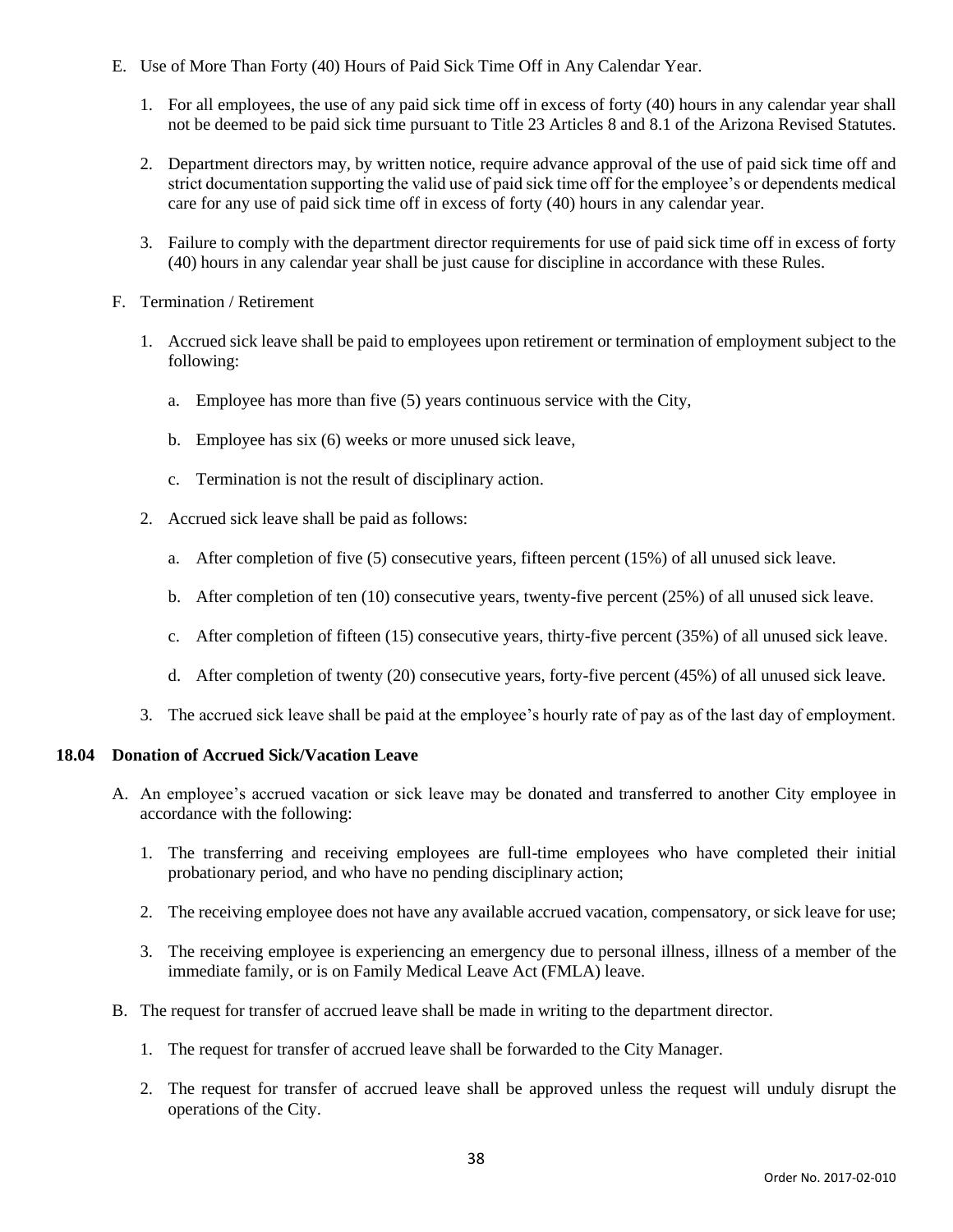- C. Employees donating and transferring their accrued vacation or sick leave must do so in writing.
	- 1. Employees may transfer a maximum of two (2) weeks per calendar year.
	- 2. Employees may receive a maximum of six (6) weeks hours of transferred leave per calendar year.
	- 3. In the sole discretion of the City Manager, the maximums set forth in 1 and 2 above may be increased.
		- a. The provisions contained in these Rules relating to grievances (Chapter 25) and appeals (Chapter 27) shall not apply to City Manager decisions made hereunder.
- D. Donated hours will be pooled and paid at the receiving employee's regular rate of pay.
	- 1. Donated hours not utilized shall be returned to the transferring employee(s).
- E. An employee may not accrue vacation or sick leave while receiving donated leave.

## **18.05 Other Leaves of Absence With Pay**

- A. Bereavement/Funeral Leave
	- 1. In the event of the death of the employee's spouse, or the parent(s), grandparent(s), child(ren), or siblings of the employee or the employee's spouse, the employee shall have bereavement/funeral leave as follows:
		- a. Three (3) work days.
		- b. If travel exceeding 250 miles (one way) is required by the employee, the employee shall have bereavement / funeral leave of five (5) work days.
	- 2. At the discretion of the department director an employee may be granted bereavement/funeral leave to attend the funeral of another City employee.
- B. Voting
	- 1. Two (2) hours leave with pay may be utilized for voting by an employee who is registered and qualified to vote on special, primary and general election days.
		- a. Such leave shall be utilized at the beginning or at the end of the employee's work shift.
- C. Workers' Compensation.
	- 1. Employees who receive benefits from Workers' Compensation while off work for a job-related injury/illness may request in writing that accrued sick, vacation, and compensatory leave, be used to supplement the Workers' Compensation benefit.
		- a. Employees shall submit their disability payment to the City in exchange for payment of normal salary.
		- b. The employee's leave accounts shall be charged.
		- c. Upon exhaustion of leave accruals, disability payments shall be retained by the employee and the employee shall be placed on leave without pay status.
	- 2. Upon approval of the Workers' Compensation physician for specific types of modified duty, the department director will determine if there are any appropriate modified duty assignments available.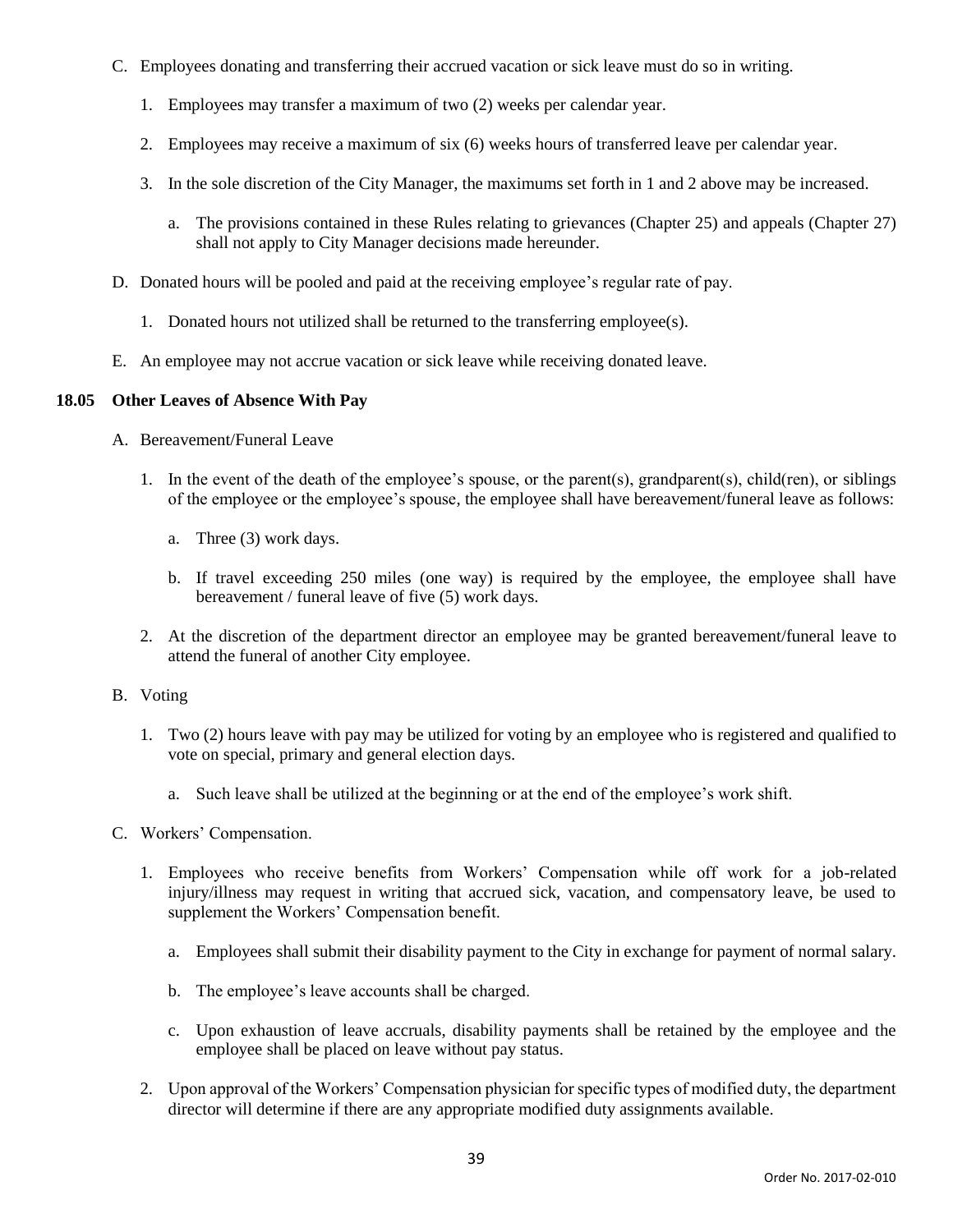- a. If an assignment is available, the employee shall report daily to his or her assigned supervisor for such duty.
- b. If an assignment is not available, the employee shall be placed on leave without pay status.
- c. Employees who are assigned to a department other than their own on temporary modified duty assignments will be paid at their regular rate of pay.
- 3. If an employee is unable to perform regular duties on or before the completion of the modified duty assignment, the department director and the Human Resources Director shall consider temporary or complete reassignment to another position in or out of the employee's current field:
	- a. Such position, if available, may involve a change of classification and compensation.
	- b. If no position is available for which the employee is qualified, the employee may be dismissed pursuant to§22.03.
- D. Jury Duty Leave
	- 1. All employees of the City who are called or required to serve as a trial juror shall be excused from work during the period of such service or while necessarily being present in court as a result of such duty.
	- 2. The employee shall receive full compensation from the City.
		- a. The employee shall relinquish to the City any compensation paid from the court for such duty.
- E. Subpoena Leave
	- 1. All employees of the City shall be excused from work when required to appear in court pursuant to a subpoena.
		- a. The employee shall receive full compensation from the City.
		- b. The employee shall relinquish to the City any compensation paid for the court appearance.
	- 2. Notwithstanding the above, an employee who has been subpoenaed to appear in court due to a personal or personal business matter or due to the employee's own unlawful conduct or misconduct shall not be entitled to subpoena leave with pay.
- F. Short Term Military Leave
	- 1. Employees who are members of the National Guard shall be granted leaves of absence from their duties without loss of time, pay or efficiency rating on all days during which they are employed on training duty or to attend camps, maneuvers, formations or drills under orders with any branch, reserve or auxiliary of the armed forces of the United States for a period not to exceed thirty (30) days in any two (2) consecutive years.
	- 2. For purposes of this section, an employee shall not be charged military leave for days on which the individual was not otherwise scheduled for work.
	- 3. The period of time spent in training under orders shall not be deducted from the vacation period with pay to which any employee is otherwise entitled.
- G. Administrative Leave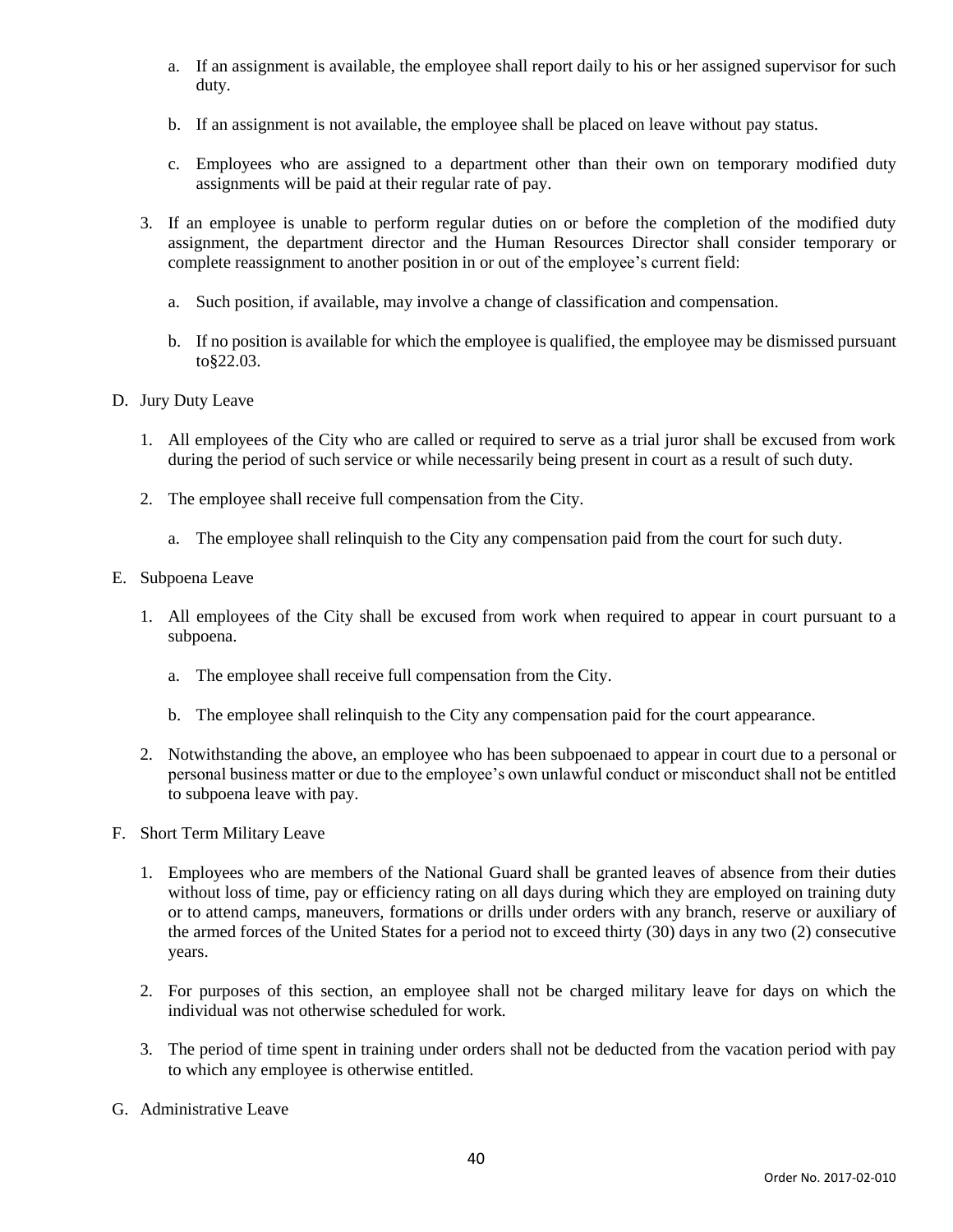- 1. Administrative leave is to compensate employees exempt from the Federal Fair Labor Standards Act for extraordinary hours worked.
- 2. Employees in positions classified as exempt, as defined by FLSA, may, at the City Manger's discretion, be granted eight (8) hours administrative leave per pay period.
	- a. Such leave may be utilized at employee's discretion so long as such does not unduly disrupt the operations of the City.
	- b. In addition, and in the sole discretion of the City Manager, additional time off may be provided.
- 3. Administrative leave not utilized by December 31 of each year shall be considered forfeited by the employee.
- 4. The provisions contained in these Rules relating to grievances (Chapter 25) and appeals (Chapter 27) shall not apply to City Manager decisions made under this section.
- H. Confidential Leave
	- 1. Confidential Leave is to compensate employees excluded from the provisions of the City's Meet and Confer ordinance (Ordinance no. O2008-07-004).
	- 2. Employees occupying confidential employee positions under the ordinance referred to in section (1.) above may, at the Department Director's discretion, be granted eight (8) hours confidential leave per month.
		- a. Such leave may be utilized at the employee's discretion so long as such does not unduly disrupt the operations of the City.
	- 3. Confidential leave not utilized by December 31 of each year shall be considered forfeited by the employee.
	- 4. Leave under this section shall not apply to employees covered under section 18.05(G).
	- 5. The provisions contained in these rules relating to grievances (Chapter 25) and appeals (Chapter 27) shall not apply to Department Director's decisions made under this section.

## **18.06 Leave of Absence Without Pay**

- A. Family Medical Leave Act of 1993 (FMLA)
	- 1. An employee is entitled to leave in accordance with the Family Medical Leave Act of 1993 (FMLA) as authorized and obligated by applicable state and federal law.
		- a. The specific obligations and rights of City and employee are as set forth in the enacted law and accompanying federal regulations and case law.
		- b. Terms of the FMLA control and supersede any terms or condition contained in these Rules.
	- 2. The Human Resources Director shall ensure that current copies of the FMLA are available for employees.
- B. General
	- 1. Under the FMLA, eligible employees may take up to twelve (12) workweeks of leave per year for certain family and medical reasons.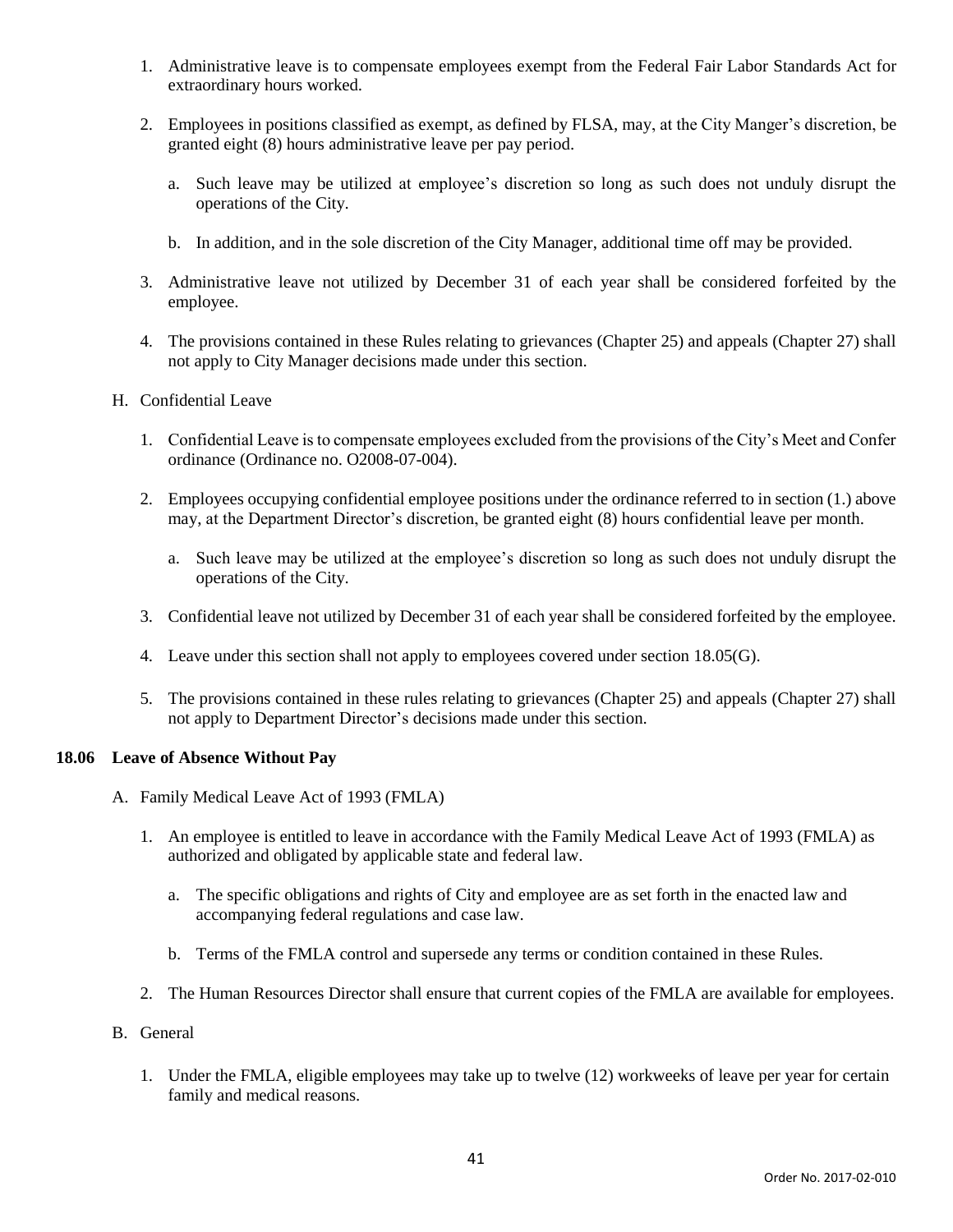- 2. FMLA also includes a special leave entitlement that permits eligible employees to take up to 26 weeks of leave to care for a covered service member during a single 12-month period.
- 3. Qualifying Exigency Leave of Absence.
	- a. An eligible employee is entitled to take up to twelve (12) workweeks of unpaid FMLA leave during any 12-month period due to a spouse, son, daughter or parent who is a member of one of the U.S. Armed Force's Reserve components or National Guard on active duty or is a reservist or member of the National Guard who faces recall to active federal service by the President if a Qualifying Exigency exists.
- 4. The City uses the rolling twelve-month method to measure the yearly period for leave entitlement.
	- a. In determining how much FMLA leave an otherwise eligible employee may take at any given time, the City will look to the previous twelve (12) months to determine whether that employee has already used some of his or her twelve (12) workweeks of FMLA leave.
	- b. The City reserves the right to change the method of calculating the 12-month period in accordance with FMLA.
- C. Leave Request and Approval
	- 1. Requests for leave shall be submitted to the employees' department director on forms prescribed by the Human Resources Director, thirty (30) days prior to commencement of the leave period, or as soon as is practical.
		- a. The department director shall forward the request to the Human Resources Director recommending approval or denial.
		- b. The final decision concerning the request shall be made by the City Manager.
	- 2. Employees who request foreseeable intermittent leave, or a reduced leave schedule based on planned treatment, must make a reasonable effort to schedule the treatment so as not to unduly disrupt the operations of the City.
- D. Utilization of Leave

Employees shall be required to utilize accrued sick leave, compensatory leave, and vacation leave while on FMLA.

- E. Insurance Coverage
	- 1. During such time while on FMLA leave, that portion of the employee's health and life insurance premiums borne by the City shall continue to be paid by the City.
	- 2. Employees who wish to continue health coverage and any supplemental health insurance policies during an FMLA approved leave must contact the Human Resources Director to arrange for the payment of employee premiums.
	- 3. If an employee gives unequivocal notice that the employee will not return to work, the City's obligation to continue health benefits and to reinstate the employee ceases.
	- 4. The City may recover any health insurance premiums paid on the employee's behalf, during the unpaid portion of FMLA leave, from those employees who do not return to work from an unpaid FMLA leave,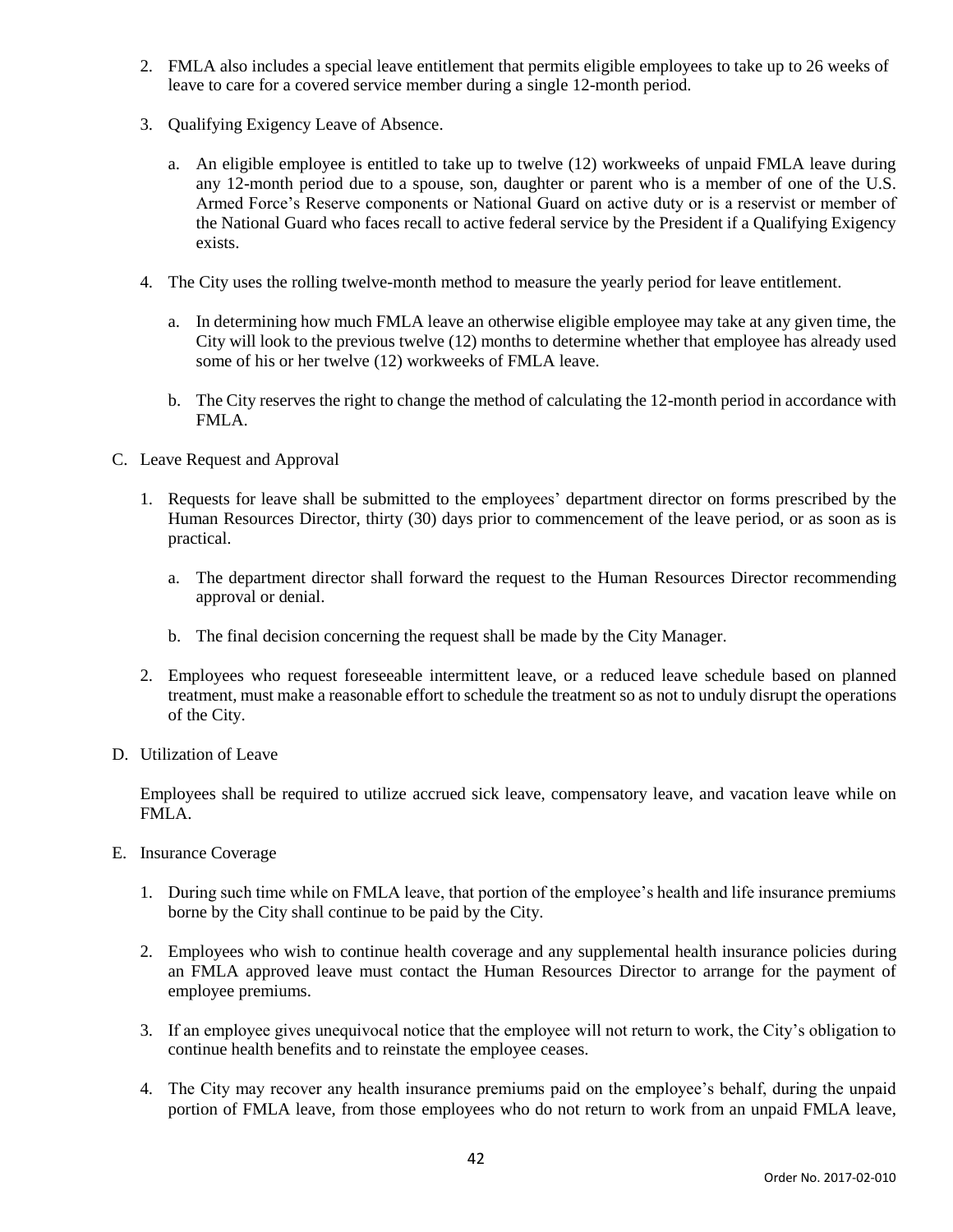unless the employee fails to return as a result of the continuation, recurrence or onset of a serious health condition or some other reason beyond the employee's control.

F. Failure to Return to Work

If an employee fails to return to work at the conclusion of the approved FMLA leave of absence, including any extension of such leave, the employee may be dismissed.

G. Accrual of Benefits While on Leave

Other than as otherwise covered by FMLA, an employee shall not accrue any sick or vacation leave while on leave without pay.

- H. Return to Work After Leave
	- 1. Employees returning from a leave of absence will be reinstated to their same job or to an equivalent job with equivalent pay, benefits and working conditions, including the same or substantially similar duties and responsibilities which require substantially equivalent skill, effort, responsibility, and authority.
	- 2. In the event of lay-off or elimination of the position while an employee is on FMLA leave, the employee's return to work will be in accordance with Chapter 23.

### 1**8.07 Other Leaves of Absence Without Pay**

- A. Educational Leave of Absence
	- 1. Upon completion of two (2) years of employment, an employee may request an educational leave of absence without pay not to exceed one (1) year.
	- 2. A request for educational leave must be submitted to the department director at least ninety (90) calendar days prior to the intended commencement of the leave, and be approved by both the City Manager and by the department director.
		- a. City may limit or deny the leave request if, in the sole discretion of the City Manager, the leave would create an undue hardship to the City.
	- 3. Employees on educational leave shall be required to utilize all accrued compensatory and vacation leave.
	- 4. Employees on educational leave are responsible for paying health insurance premiums to the City for themselves and their covered dependents if they wish to remain covered.
	- 5. An employee shall not accrue any sick or vacation leave while on educational leave.
	- 6. Failure to return from an educational leave without pay within the agreed time or to secure an extension may result in dismissal.
		- a. Upon expiration of the educational leave, employee shall return to their former or equivalent position, salary, and seniority status.
		- b. In the event of lay off or elimination of the position while an employee is on educational leave without pay, the employee's return to work will be in accordance with Chapter 23
	- 7. The provisions contained in these rules relating to grievances (Chapter 25) shall not apply to department directors and/or City Manager decisions made hereunder.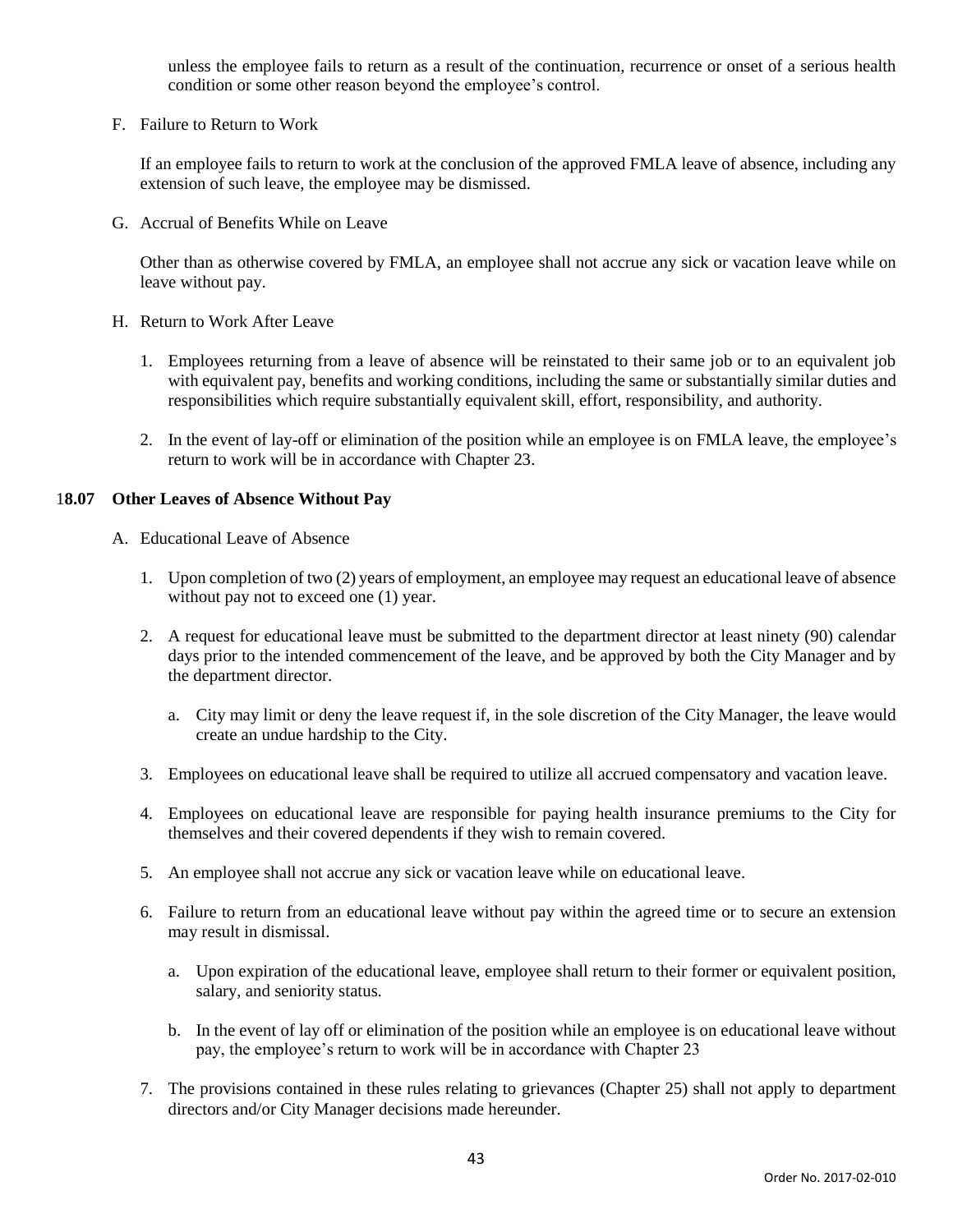- B. Active Military Duty
	- 1. In accordance with the Uniformed Services Employment and Re-Employment Rights Act of 1994, full time employees who leave City employment for military service may request that they be placed on leave without pay for a period not to exceed five (5) years.
		- a. An employee requesting military leave shall make written request to the department director.
		- b. Failure to provide written notice and request for military leave shall constitute a knowing waiver of the employee's right to reinstatement following the employee's military service.
	- 2. Employees returning from military service shall be reinstated to their former position in accordance with federal law.
- C. Victim Leave Law
	- 1. Employees shall be permitted to leave work to exercise the rights enumerated in A.R.S. §8-420 et seq and A.R.S. §13-4439 et seq to:
		- a. Exercise their rights as a victim of a crime.
		- b. Obtain an order of protection, an injunction against harassment or other injunction relief to help ensure the health, safety, or welfare of themselves or their children.
	- 2. An employee leaving work as set forth above shall not be compensated while on victim leave.
	- 3. An employee leaving work as set forth above may use accrued vacation or sick leave time while on victim leave.
- D. Discretionary Leave
	- 1. For good cause shown, and for a purpose not otherwise covered or in violation of these Rules, and employee may request unpaid leave not to exceed six (6) months.
	- 2. A request must be submitted to the department director, and approved both by the department director and the City Manager.
		- a. The City may limit or deny the leave requested if the leave, in the sole discretion of the City Manager, would create an undue hardship to the City.
	- 3. If a discretionary leave is approved, the City Manager shall establish, in writing, specific conditions for utilization of the discretionary leave which shall include but not be limited to:
		- a. Use of accrued vacation, sick, compensatory, or other accrued time while on discretionary leave.
		- b. Payment of health insurance premium dues.
		- c. Length of discretionary leave.
		- d. Return to position upon expiration of discretionary leave.
		- e. Lay-off or elimination of position while on discretionary leave.
	- 4. An employee shall not accrue any sick or vacation leave while on discretionary leave.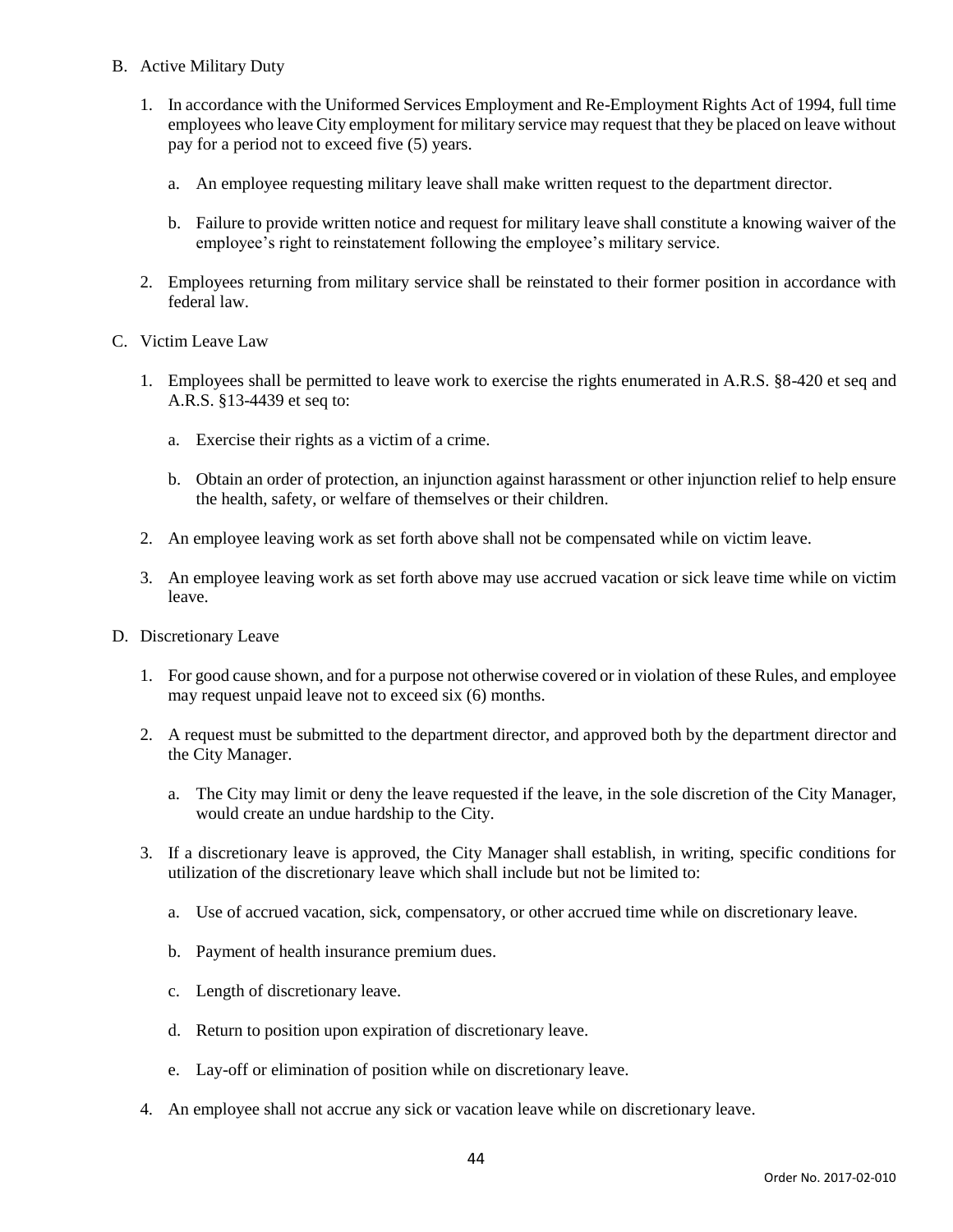- 5. Failure to return from a discretionary leave within the agreed time may result in dismissal.
- 6. The provisions contained in these Rules relating to grievances (Chapter 25) or appeals (Chapter 27) shall not apply to department directors or City Manager decisions made hereunder.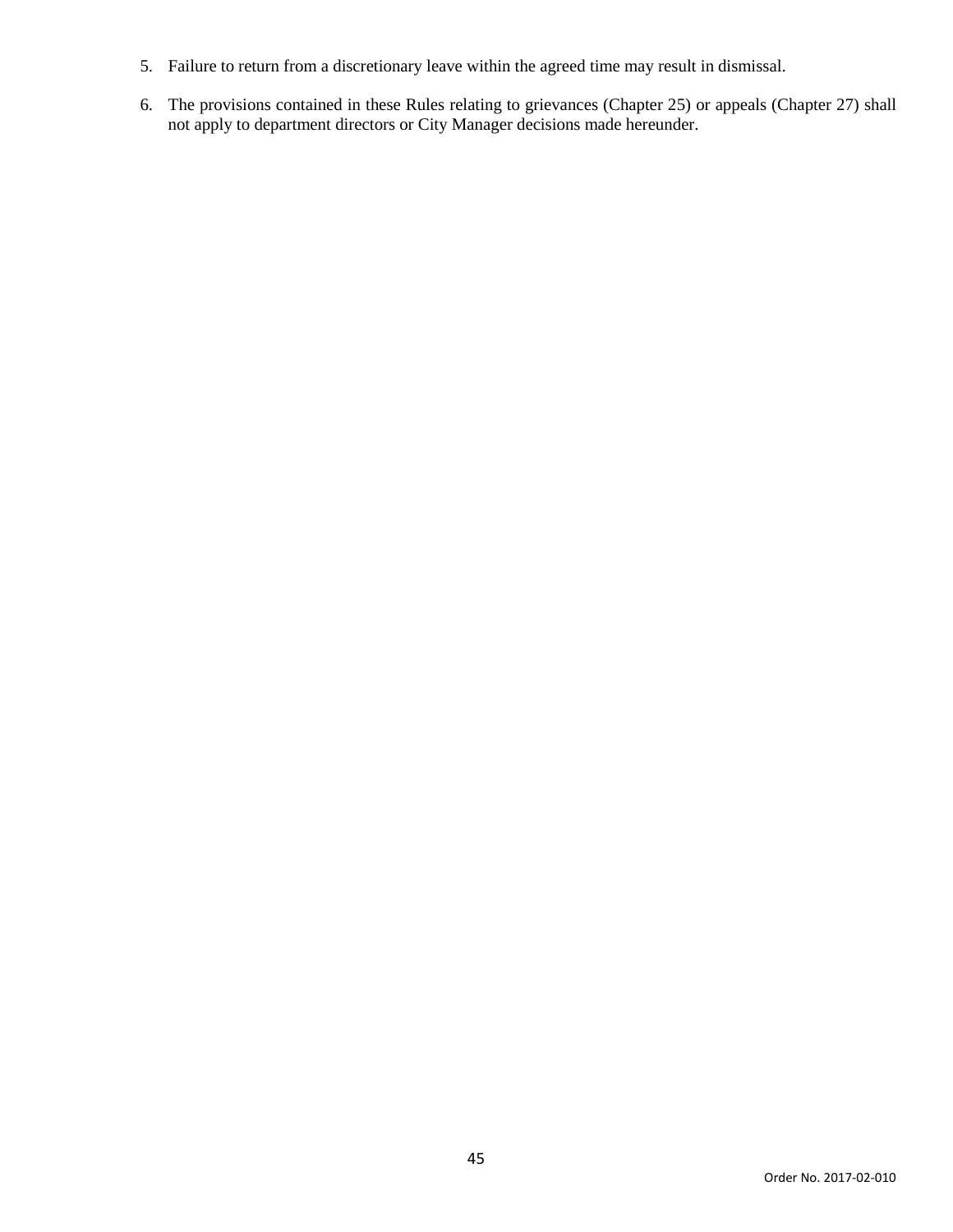### **HOLIDAYS**

### **19.01 Holidays (Amendment as per Order Nos. 2021-11-068 on 11/12/21 & 2022-01-005 on 01/05/22)**

- A. The following days shall be City holidays:
	- 1. New Year's Day
	- 2. Martin Luther King Jr. Day
	- 3. Presidents' Day
	- 4. Memorial Day
	- 5. Independence Day
	- 6. Labor Day
	- 7. Veterans' Day
	- 8. Thanksgiving Day
	- 9. Day following Thanksgiving Day
	- 10. Christmas Day
	- 11. Floating Holiday per calendar year
- B. City offices and departments shall be closed on each of the holidays listed above, except the Floating Holiday.
	- 1. If any of the listed holidays fall on a Sunday, the holiday shall be observed on the following Monday.
	- 2. If any of the listed holidays falls on a Saturday, the holiday shall be observed on the preceding Friday.
	- 3. No work shall be scheduled by an employee on a holiday unless approved in advance by the department director in writing.
	- 4. Work on a holiday shall only be scheduled as result of an emergency or unusual and extraordinary circumstance or in cases where the nature of the City's operations cannot be interrupted by the observance of the holiday.
- C. If any of the above holidays falls on an employee's regularly scheduled work day, the employee shall be paid holiday pay at the employee's regular hourly rate for their regularly scheduled hours for such holiday.
- D. If any of the above holidays fall on an employee's regularly scheduled day off, the employee shall be paid holiday pay at the employee's regular rate of pay for their regularly scheduled hours for such holiday.
- E. If an employee not regularly scheduled to work, works on a holiday, the employee shall be paid holiday pay at the employee's regular rate of pay for their regularly scheduled hours.
	- 1. In addition, the employee shall receive compensation at the rate of one and one-half (1½) times the employee's regular hourly rate for each hour actually worked.
	- 2. In no case shall an employee who is required to work on a holiday receive compensation for less than their regularly scheduled hours.
- F. If any of the above holidays falls on an employee's regularly scheduled work day, and the employee works said day, the employee shall be paid holiday pay at the employee's regular hourly rate for their regularly scheduled hours for such holiday.
	- 1. In addition, the employee shall receive compensation at the rate of one and one-half (1½) times the employee's regular hourly rate their regularly scheduled hours.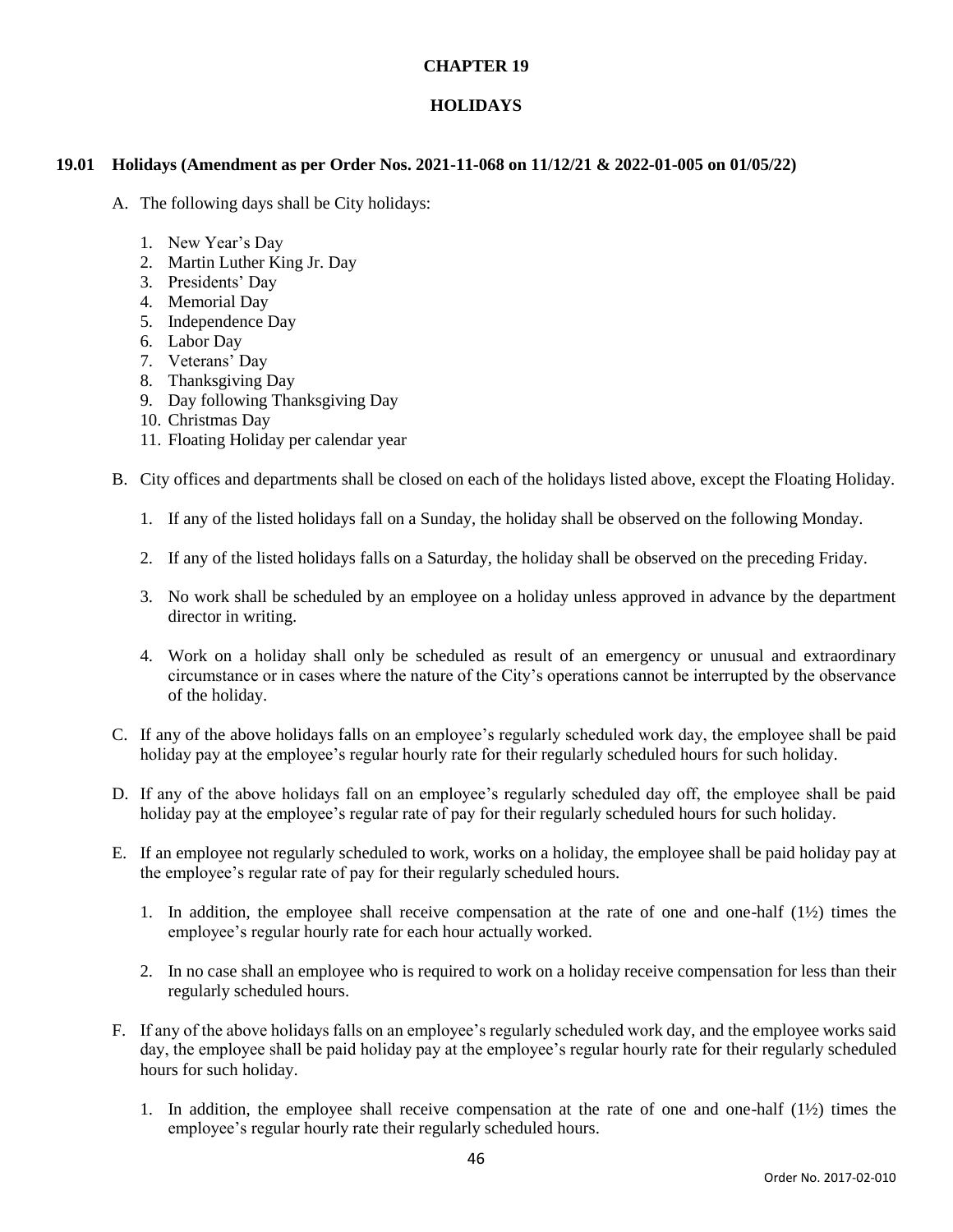- G. If any of the above holidays fall on an employee's regularly scheduled work day, and the employee does not work said day through the utilization of sick, vacation, or other paid leave, the employee shall be paid holiday pay at the employee's regular hourly rate for their regularly scheduled hours for such holiday.
	- 1. In addition, the employee shall receive compensation for the employee's sick, vacation, or other paid leave time that is utilized by the employee.
- H. Holiday pay as set forth in this section shall not be applicable to an employee's Floating Holiday.
	- 1. Floating holidays shall be taken at the employee's discretion, so long such does not unduly disrupt the operations of the City, and shall be paid at the employee's regular hourly rate for their regularly scheduled hours.
	- 2. Floating Holidays not utilized be December 31 of each year shall be considered forfeited by the employee.
- I. For Fire Department personnel working twenty-four (24) hour shifts, the above holidays shall be defined as starting at 8:00 a.m. on the day of the holiday and ending at 8:00 a.m. the following day.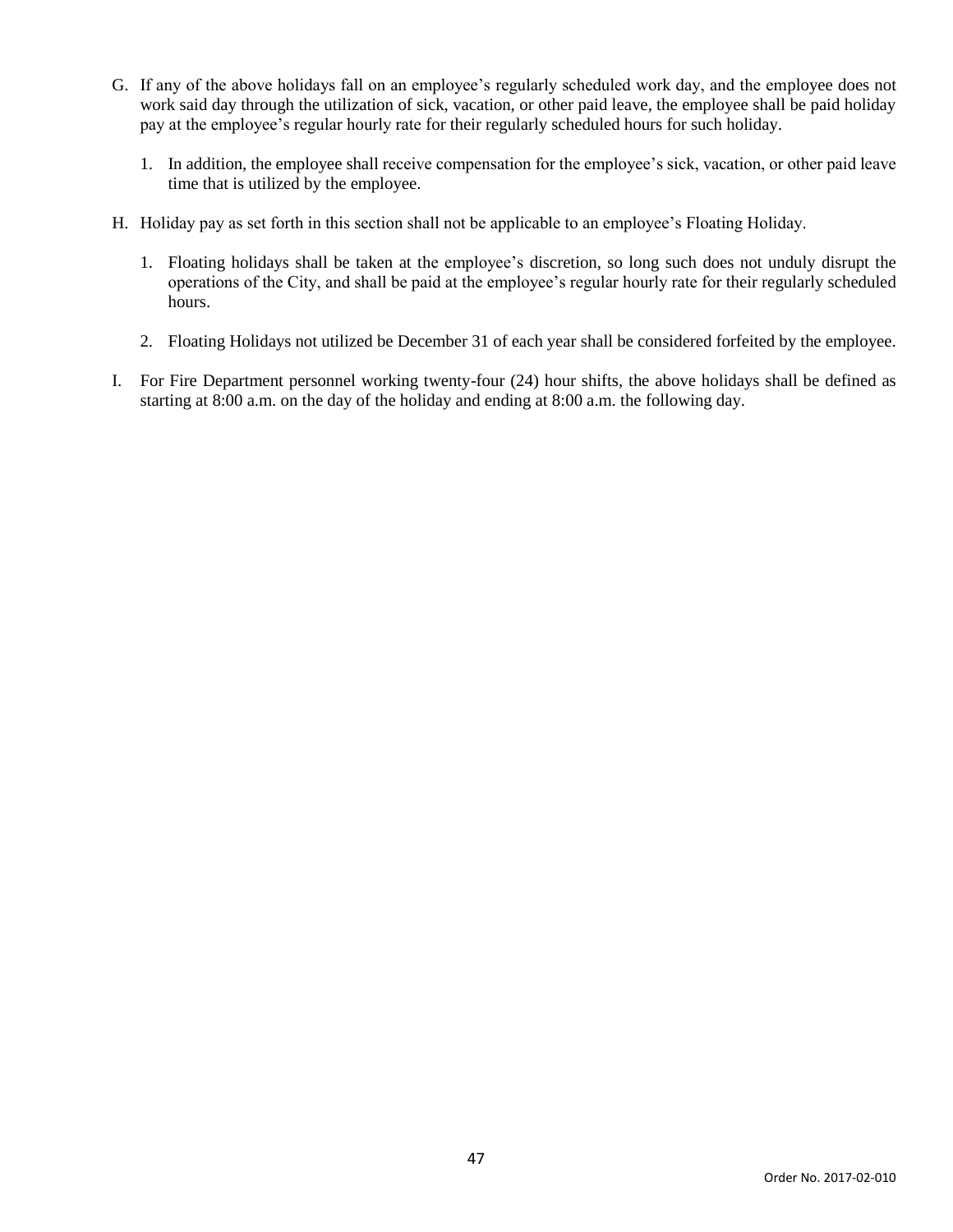## **MEDICAL INSURANCE, LIFE INSURANCE & RETIREMENT BENEFITS**

#### **20.01 Medical Insurance**

- A. City employees are provided group medical, dental, and vision insurance coverage through the Nogales Employee Benefit Trust (Trust).
	- 1. The Trust is comprised of City employees, and is responsible for establishing the conditions, cost, and scope of the insurance coverage provided.
	- 2. The Trust plan documents for each provided benefit set forth the specific scope and coverage available and the applicable costs, conditions and requirements.
- B. The City contributes toward the cost of such coverage, under the terms and conditions as determined by City, in accordance with state and federal law, to be financially feasible and in the City's best interests.

#### **20.02 Life Insurance**

- A. City employees during the tenure of their employment are provided, without cost, term life insurance.
- B. The coverage amounts provided are subject to the discretion of the City, as determined by the City to be financially feasible and in the City's best interests. Additional and increased coverage may be available at the employee's sole option and cost.

### **20.03 COBRA**

Employees shall have the right to continued group medical and dental coverage in accordance with the Consolidated Omnibus Budget Reconciliation Act of 1987 (COBRA), or other applicable legal requirement.

#### **20.04 Retirement Plans**

- A. The City provides retirement plans under the Arizona State Retirement System (ASRS) or the Arizona Public Safely Personnel Retirement System (PSPRS).
	- 1. The applicable coverage, benefits, costs, and scope of each plan are as set forth in applicable Arizona law.

#### **20.05 Retiree Medical Insurance**

- A. Retirees of the City may continue their medical benefits and coverage, and that of their eligible dependents, upon retirement under a qualified Arizona retirement plan (Arizona State Retirement System (ASRS) or Public Safety Personnel Retirement System (PSPRS)) provided the retiree is eligible for coverage under Trust plan documents of the Nogales Employee Benefit Trust.
- B. The City may contribute toward the cost of retiree coverage, under the terms and conditions as determined by the City, in accordance with state and federal law, to be financially feasible and in the City's best interests.

#### **20.06 Employee NOT Medicare eligible**

- A. If the retiree is eligible for continued coverage under Trust plan documents and has been employed by the City for twenty (20) or more years, the City shall:
	- 1. Pay 100% of the premium applicable to the retiree's coverage.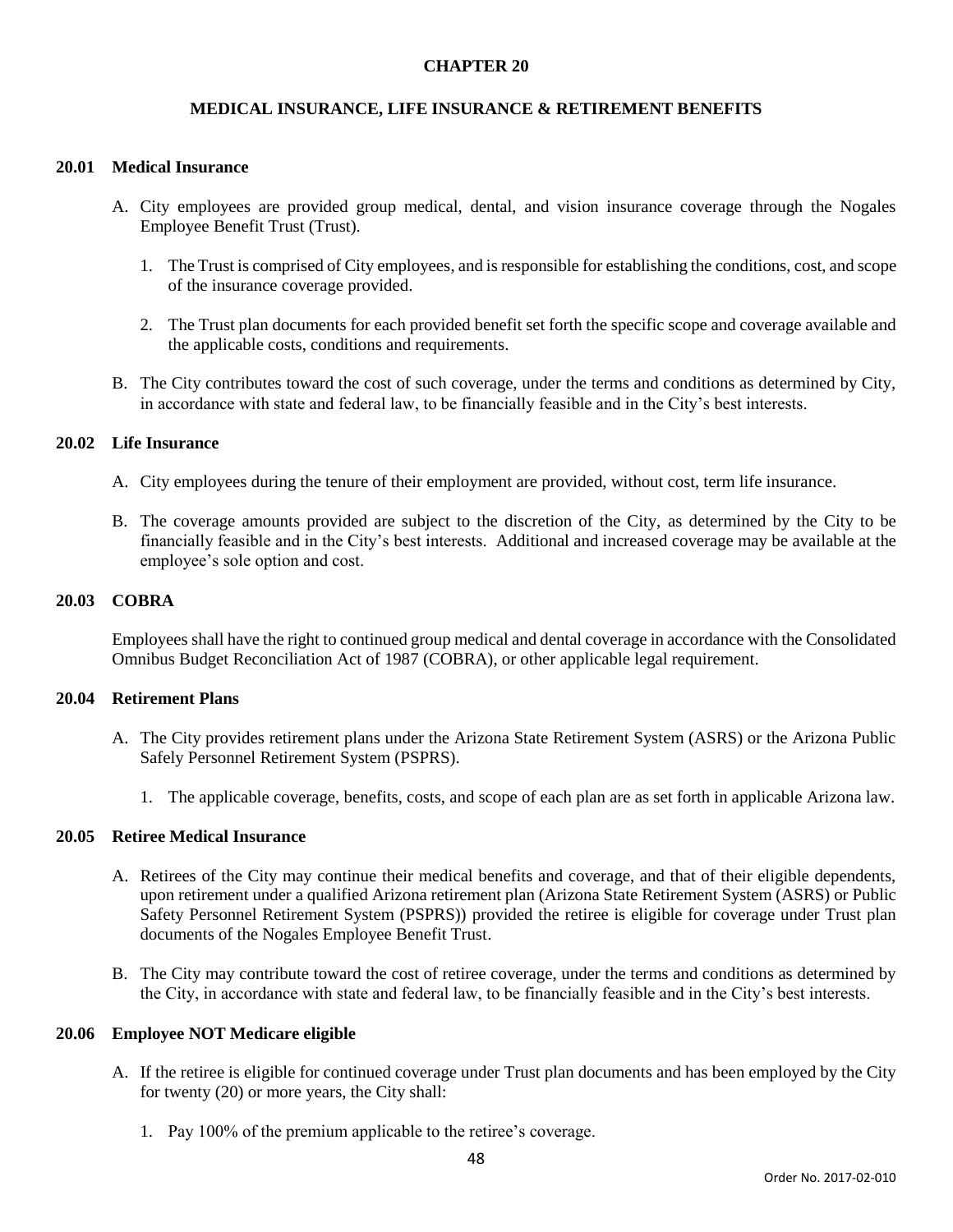- a. Pay 75% of the premium applicable to the retiree's dependent coverage.
- b. The retiree shall pay 25% of the premium applicable to the retiree's dependent coverage.
- 2. Commending January 1, 2017, the City shall:
	- a. Pay 100% of the premium applicable to the retiree's coverage.
	- b. Pay 50% of the premium applicable to the retiree's dependent coverage.
	- c. The retiree shall pay 50% of the premium applicable to the retiree's dependent coverage.
- 3. Commencing January 1, 2018, the City shall:
	- a. Pay 100% of the premium applicable to the retiree's coverage.
	- b. Pay 25% of the premium applicable to the retiree's dependent coverage.
	- c. The retiree shall pay 75% of the premium applicable to the retiree's dependent coverage.
- 4. Commencing January 1, 2019, the City shall:
	- a. Pay 100% of the premium applicable to the retiree's coverage.
	- b. The retiree shall pay 100% of the premium applicable to the retiree's dependent coverage.
- B. If the retiree is eligible for continued coverage under Trust plan documents and has been employed by the City for the past ten (10) consecutive years but less than twenty (20) years employment, the retiree shall:
	- 1. Pay 100% of the premium applicable to the retiree's coverage.
	- 2. Pay 100% of the premium applicable to the retiree's dependent coverage.
- C. City contributions toward the cost of retiree coverage shall terminate if the retiree is eligible to participate in another employer sponsored medical insurance plan.
- D. Once a retiree's coverage under City insurance is terminated for any reason, the retiree shall thereafter be ineligible to receive any City contribution toward the cost of retiree insurance coverage.

## **20.07 Retiree Medicare eligible**

- A. Once a retiree becomes Medicare eligible due to age or disability, City contributions toward the cost of retiree City Insurance coverage shall terminate.
- B. City will provide to retiree the following monthly subsidies to be used toward the purchase of medical benefits and coverage:
	- 1. \$75.00 single retiree coverage
	- 2. \$150.00 retiree and dependents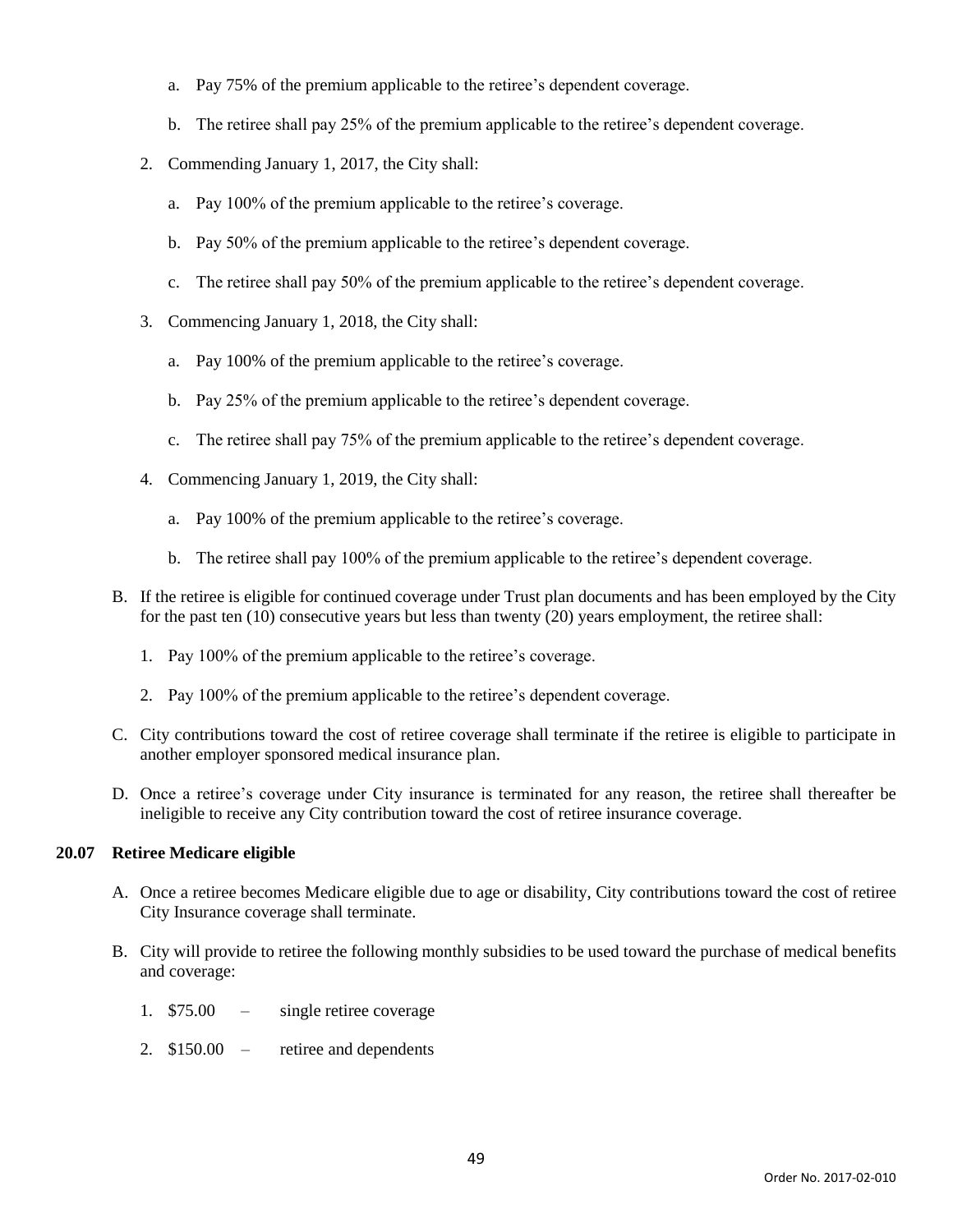### **EDUCATIONAL ASSISTANCE**

### **21.01 Policy**

It is the expressed policy of the City to encourage and assist its employees in enhancing their level of education and skills by providing educational assistance in the form of reimbursement of tuition and class costs.

#### **21.02 Requirements For Assistance**

- A. Employees are eligible for educational assistance if:
	- 1. They are regular full-time permanent employees
	- 2. They have completed three (3) years of service with the City.
	- 3. The courses, classes or programs eligible for assistance are offered by accredited institutions of learning.
	- 4. The courses or classes are requisite to an Associate's or Bachelor's Degree, or courses or classes related to the employee's position.
	- 5. The educational assistance requested is not covered or reimbursable from any other educational grant or aid.
- B. Educational assistance is limited to the attainment of one (1) Associate's or Bachelor's Degree.
- C. Post-graduate (post Bachelor's degree) courses or classes are not eligible for educational assistance unless related to employee's current position.

## **21.03 Procedure**

- A. To receive educational assistance, an employee must submit a written request to the department director.
	- 1. The department director will then forward the request to the City Manager and the Human Resources Director.
- B. Request for educational assistance must be made no sooner than March 1<sup>st</sup> and no later than April 1<sup>st</sup> before the commencement of the City's fiscal year in which the educational assistance will be utilized.
- C. The request for educational assistance shall identify the accredited institution the employee intends to attend, and include an itemized estimate of the amount of educational assistance the employee will require.
- D. The requested educational assistance shall be included in the annual fiscal budget presented to the City Council.

## **21.04 Reimbursement**

- A. Reimbursement of tuition and class costs shall be provided for all courses, classes, or programs in which the employee receives grades of "C" or better or passing for a "pass/fail" class.
	- 1. Upon completion of the course, the employee shall submit to the Human Resources Director a certified transcript of the grade(s) received.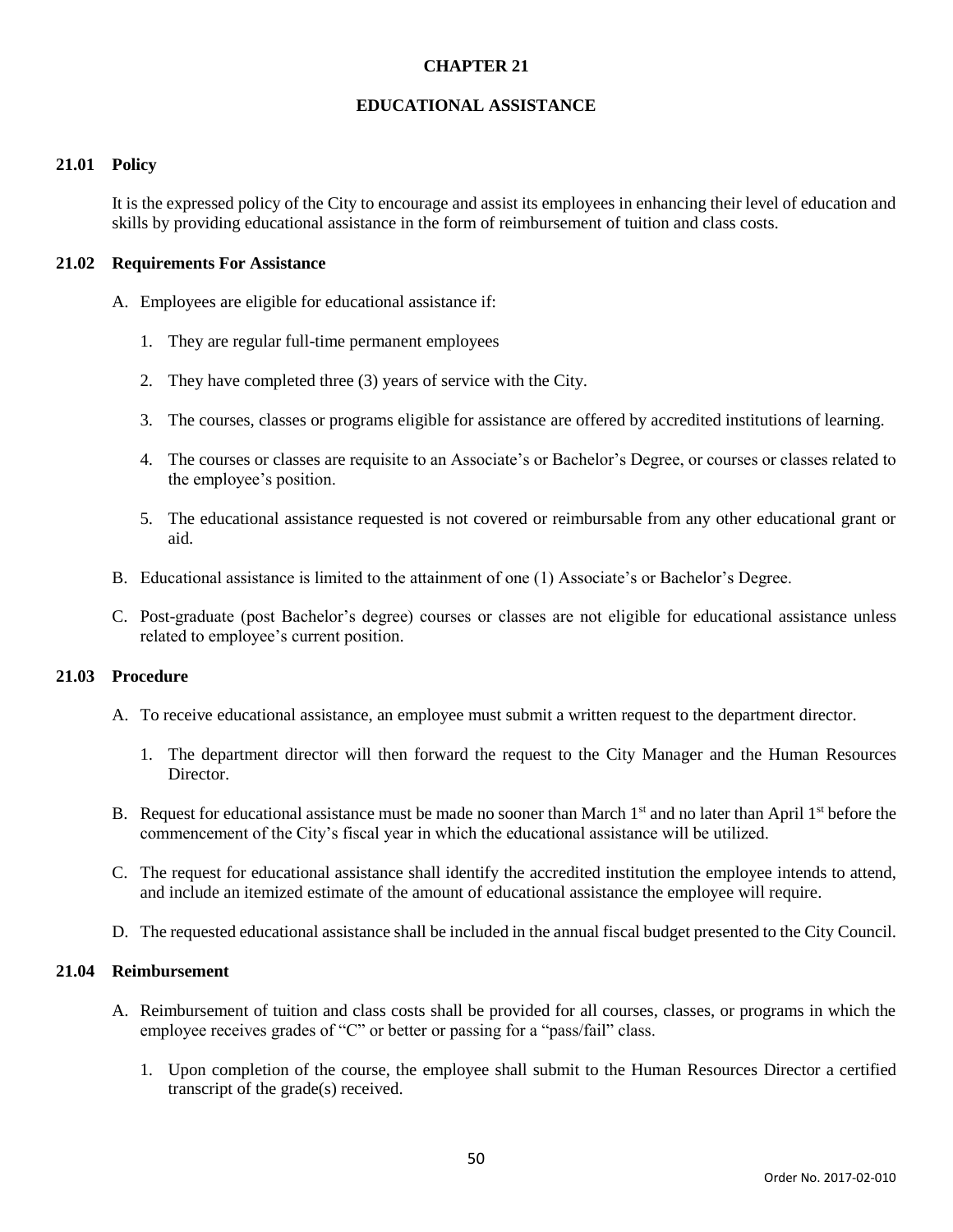- a. The Human Resources Director shall, on behalf of the employee, forward a memo and the appropriate documentation to the finance department for reimbursement.
- B. Employees who take courses at the specific request or direction of their department director shall be reimbursed for all costs in advance.
- C. An employee who is terminated from employment while enrolled in class because of a reduction in force or abolition of a position, or who is unable to complete the course because of a transfer within the City service, shall be reimbursed the full amount of the costs incurred.
	- 1. An employee, who voluntarily leaves the City or is terminated for cause prior to completing a course, shall not be reimbursed.
- D. Reimbursement for tuition and/or costs shall not exceed the amount requested pursuant to §21.03(c) above, and in no event exceed the amount of four thousand dollars (\$4,000.00) per fiscal year.

## **21.05 Non-Utilization of educational assistance**.

An employee who requests educational assistance hereunder, and who without good cause does not utilize the requested assistance, shall be precluded from applying for or receiving educational assistance the following fiscal year.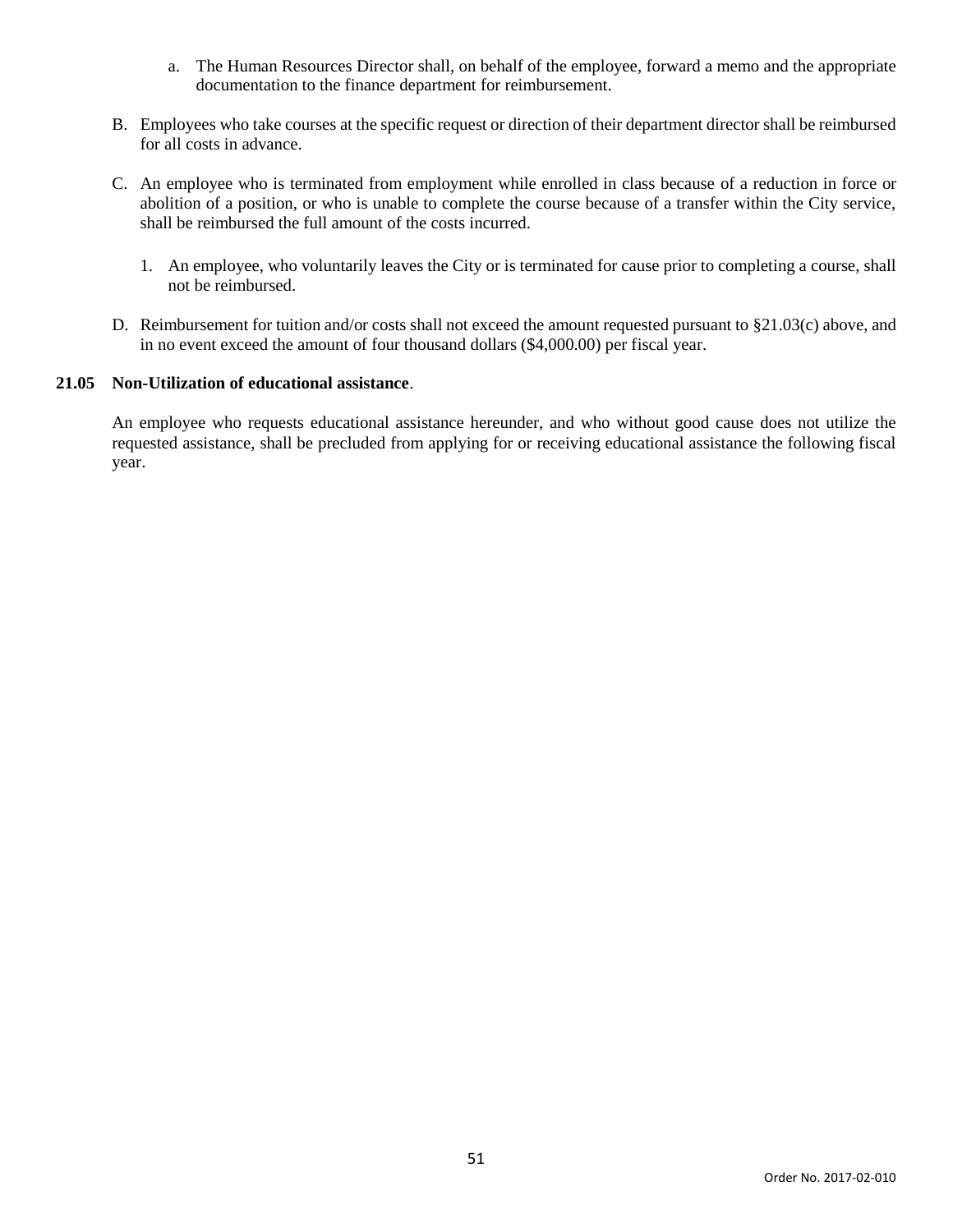## **RESIGNATIONS / RETIREMENT & DISMISSALS**

### **22.01 Resignation/Retirement**

- A. An employee who desires to retire from City employment shall submit a written notice to the department director or City Manager no less than thirty (30) working days prior to the effective date of retirement.
- B. An employee who desires to resign from City service shall submit a written notice of resignation to the department director or City Manager no less than two (2) weeks prior to the effective date of resignation.
- C. The department director shall forward one (1) copy of the notice of resignation or retirement to the Human Resources Director.
- D. A notice of resignation shall be considered accepted when submitted, and may only be withdrawn with the approval of the department director or City Manager.

## **22.02 Dismissal**

Dismissal is the involuntary termination of an employee from City employment for disciplinary reasons.

#### **22.03 Non-Disciplinary Dismissal**

- A. Non-disciplinary dismissal is the involuntary termination of an employee from City employment for nondisciplinary reasons.
- B. Employees who can no longer perform their job duties as set forth in their job description may be subject to non-disciplinary dismissal.
- C. Notice of Non-Disciplinary Dismissal shall be provided as set forth in Chapter 26.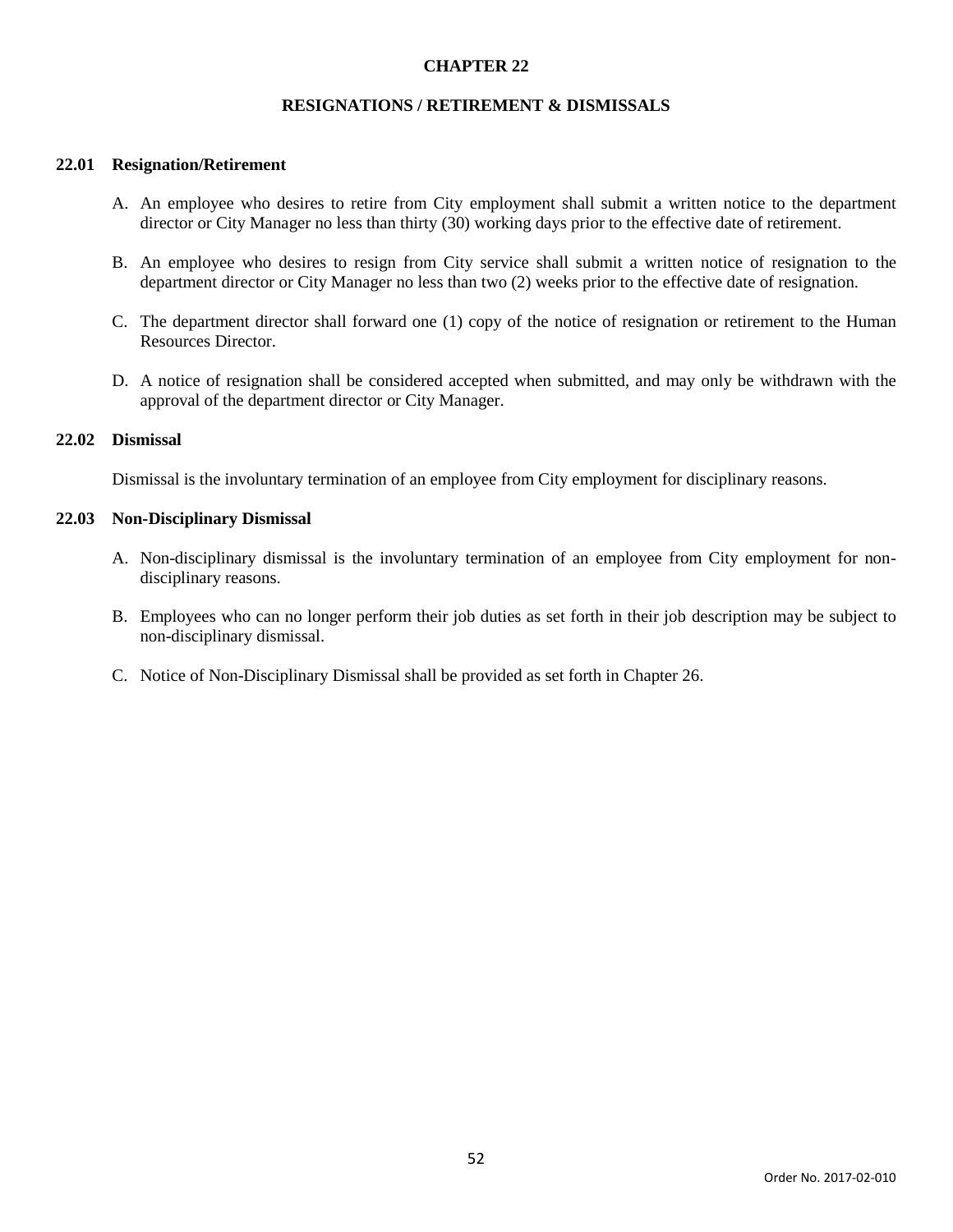## **LAYOFF & RECALL**

### **23.01 Layoffs**

- A. An employee may be laid off from employment for the following:
	- 1. Lack of funding.
	- 2. Elimination of a position.
- B. When a layoff is deemed necessary by the City Manager, the City Manager will notify the Human Resources Director who will establish, after consultation with the City Manager, the order of layoff for as many employees as are to be laid off.
	- 1. Prior to laying off employees, a reasonable attempt shall be made by the City to place affected employees in existing vacancies in the affected department or elsewhere within the City.
- C. In the event that a layoff is necessary, affected employees will be notified in writing by the Human Resources Director at least fifteen (15) calendar days prior to layoff.
- D. The provisions contained in these Rules relating to grievances (Chapter 25) and Appeals (Chapter 28) shall not apply to layoffs except for cases of alleged illegal layoffs in violation of Chapter 11 or Chapter 13.

## **23.02 Order of Layoff**

- A. The order of layoff will be determined by the following:
	- 1. No full-time employee will be laid off while there are employees holding probationary, temporary or parttime, positions in the affected department that an affected regular employee is qualified and available for reassignment or transfer.
	- 2. The order of layoff shall be based on the seniority of individuals in the affected department, with the least senior employee being laid off first.
		- a. In the event affected employees have the same seniority, employees with the best skills, qualifications and abilities will be retained.
		- b. Seniority will be based on an employee's employment hire date and continuous service with the City.

#### **23.03 Layoff Recall Procedure**

- A. The Human Resources Director will develop a recall list and notify the employees on this list, in writing, should post-layoff positions become available.
	- 1. The order of recall shall be based on the seniority of the employees laid off, with the most senior employee being recalled first.
	- 2. In the event affected employees have the same seniority, the employee with the best skills, qualifications and abilities will be recalled first.
	- 3. Only employees who were in full-time positions at the time of work force reduction are eligible for recall.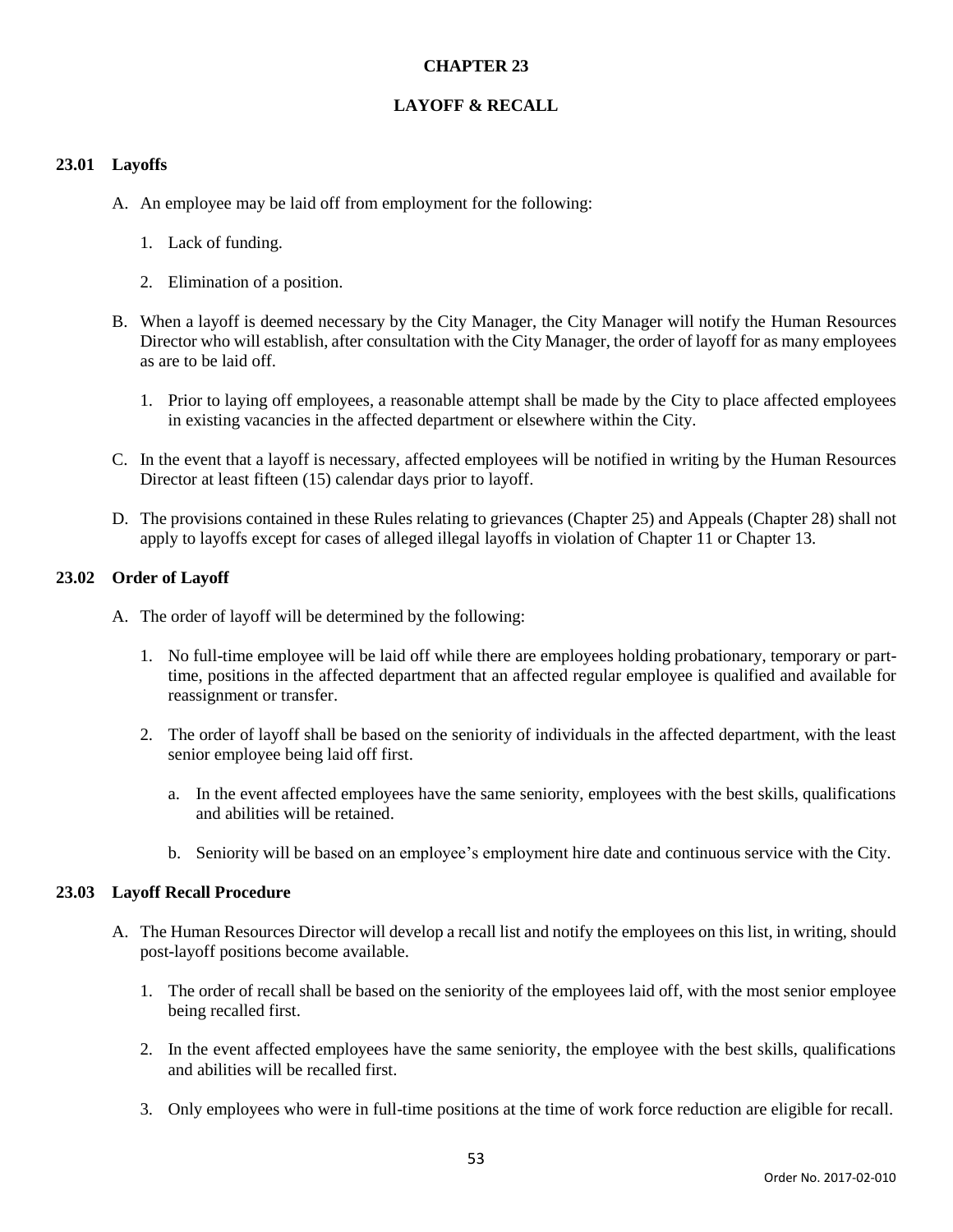- B. An employee's inclusion on the recall list shall be for a period of one (1) year from the employee's layoff date.
	- 1. The names of employees who are notified and do not accept employment within five (5) working days shall be moved to the bottom of the recall list.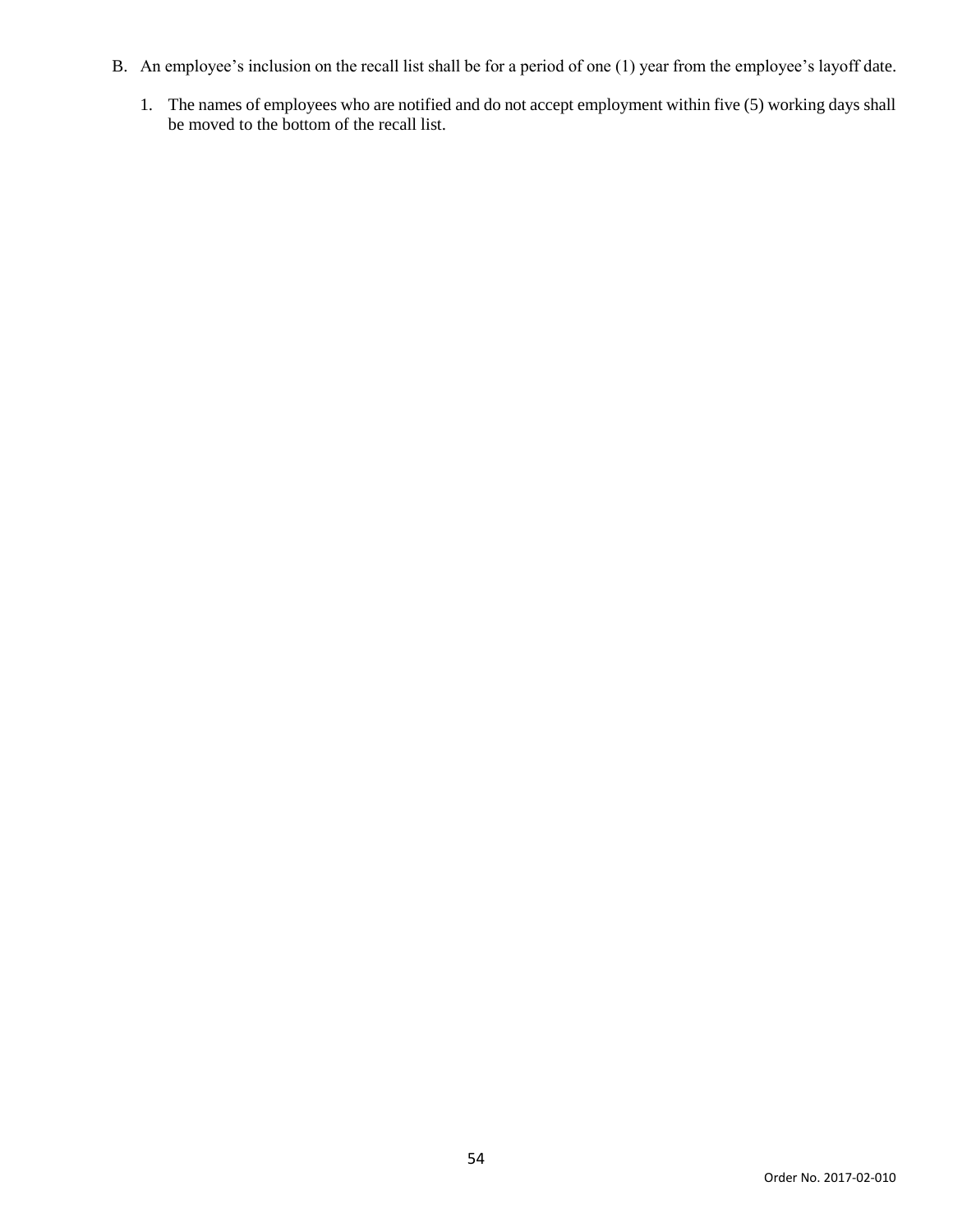### **STANDARD OF CONDUCT, RESPONSIBILITIES & OBLIGATIONS**

#### **24.01 Conduct, Responsibilities and Obligations**

- A. Employees shall comply with the following duties and obligations:
	- 1. Employees shall not use or attempt to use any political pressure, threats, or bribery to secure an advantage, special treatment, or protection in connection with their employment.
	- 2. Employees shall competently and ably perform their job duties.
	- 3. Employees shall not be insubordinate, and shall comply with all legally authorized work related directives issued by the City.
	- 4. Employees shall in all their dealings with their fellow employees and members of the public be truthful and honest.
	- 5. Employees shall not threaten, coerce, or intimidate a fellow employee or member of the public.
	- 6. Employees shall not use foul, profane, vulgar or abusive language.
	- 7. Employees shall in all their dealings with and towards their fellow employees and members of the public, be respectful and courteous.
	- 8. Employees shall address others by use of proper names; the use of descriptive names or nicknames is prohibited.
	- 9. Employees shall not engage in any type of gossip or rumor mongering.
	- 10. Employees shall not engage in any type of hazing, initiations, horseplay, physical rough housing or any other like type of juvenile behavior.
	- 11. Employees shall not directly or indirectly use or allow the use of City property, of any kind, whether owned, leased, loaned or otherwise, for anything other than City business or activities.
	- 12. Employees shall not intentionally or negligently damage, misuse, or abuse City property.
	- 13. Employees shall timely report for work as scheduled.
	- 14. Employees shall accurately and completely report all of their work and leave time.
	- 15. Employees shall not commit theft of any City property or services.
	- 16. Employees shall not falsify, or misuse City records.
	- 17. Employees shall not use or disclose City records without proper authority.
	- 18. Employees shall follow and maintain safe work habits and actions.
	- 19. Employees shall follow directions, cooperate, and answer all questions of City in connection with any legally authorized administrative investigation relating to job duties or performance.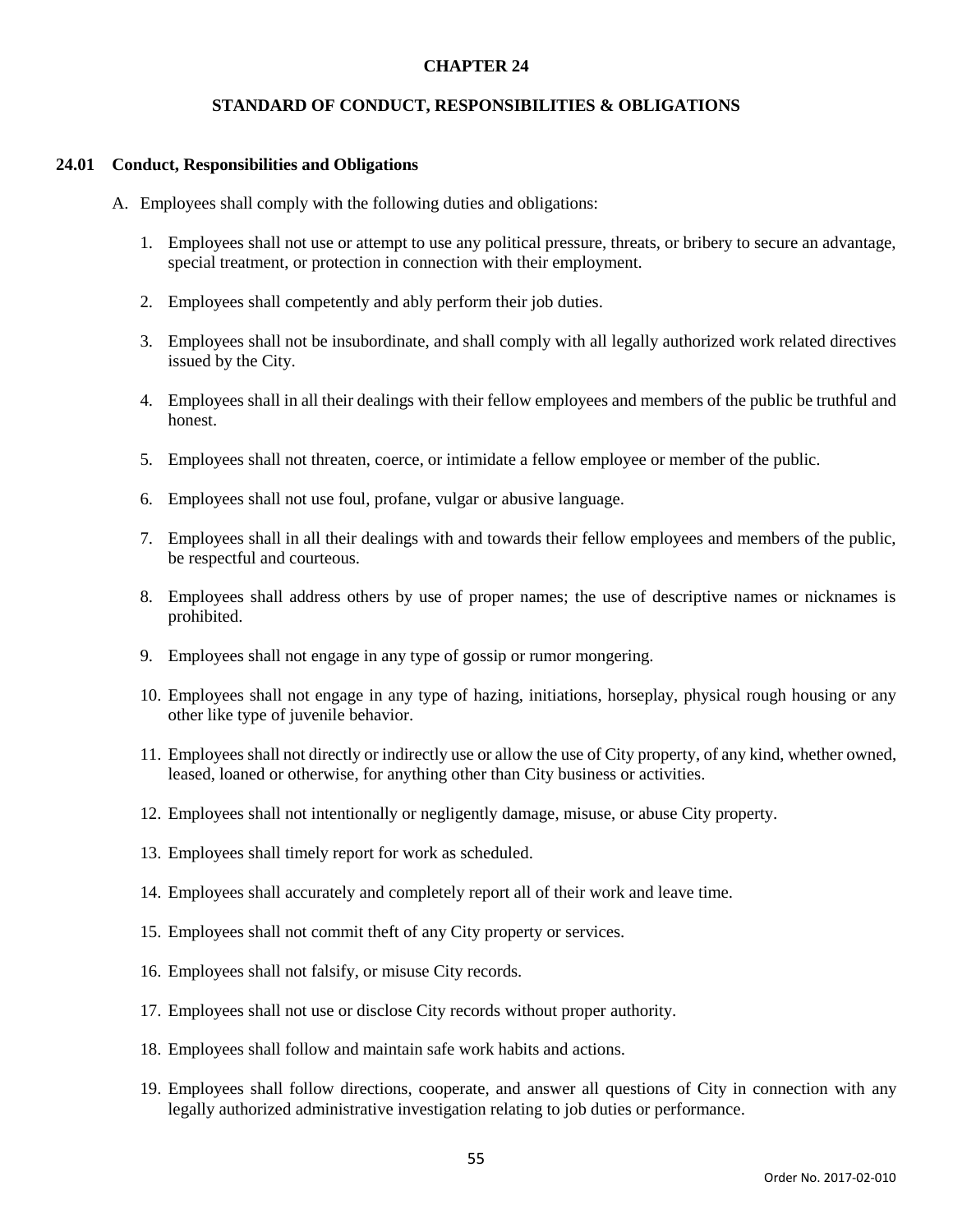- 20. Employees shall submit to medical examination, at City expense, by physicians designated by the City as reasonably required by City.
- 21. Employees shall not commit or be convicted of a felony criminal offense involving felony homicide, felony assault, felony kidnapping, felony sexual offense, felony robbery, or felony drug trafficking.
- 22. Employees shall not commit or be convicted of any felony criminal offense, not specified above, which prevents the employee's ability to perform the duties of the employees position.
- 23. Employees shall not commit or be convicted of any misdemeanor criminal offense which prevents the employees ability to perform the duties of the employee's position.
- 24. Employees shall maintain current all qualifications, licenses, or certifications required of their job and/or job descriptions.
- 25. Employees shall comply with all City or departmental written policies, rules, regulations, administrative directives and/or procedures.

# **24.02 Discipline**

- A. Violation of any of the duties or obligations listed in §24.01 above is subject to the imposition of appropriate discipline in accordance with §26.01.
- B. Notwithstanding the stated general policy of the imposition of progressive and cumulative discipline (§26.01), conduct involving the theft, false reporting of work time, or unauthorized use of City property or City services is considered especially serious and subject to more immediate severe disciplinary action.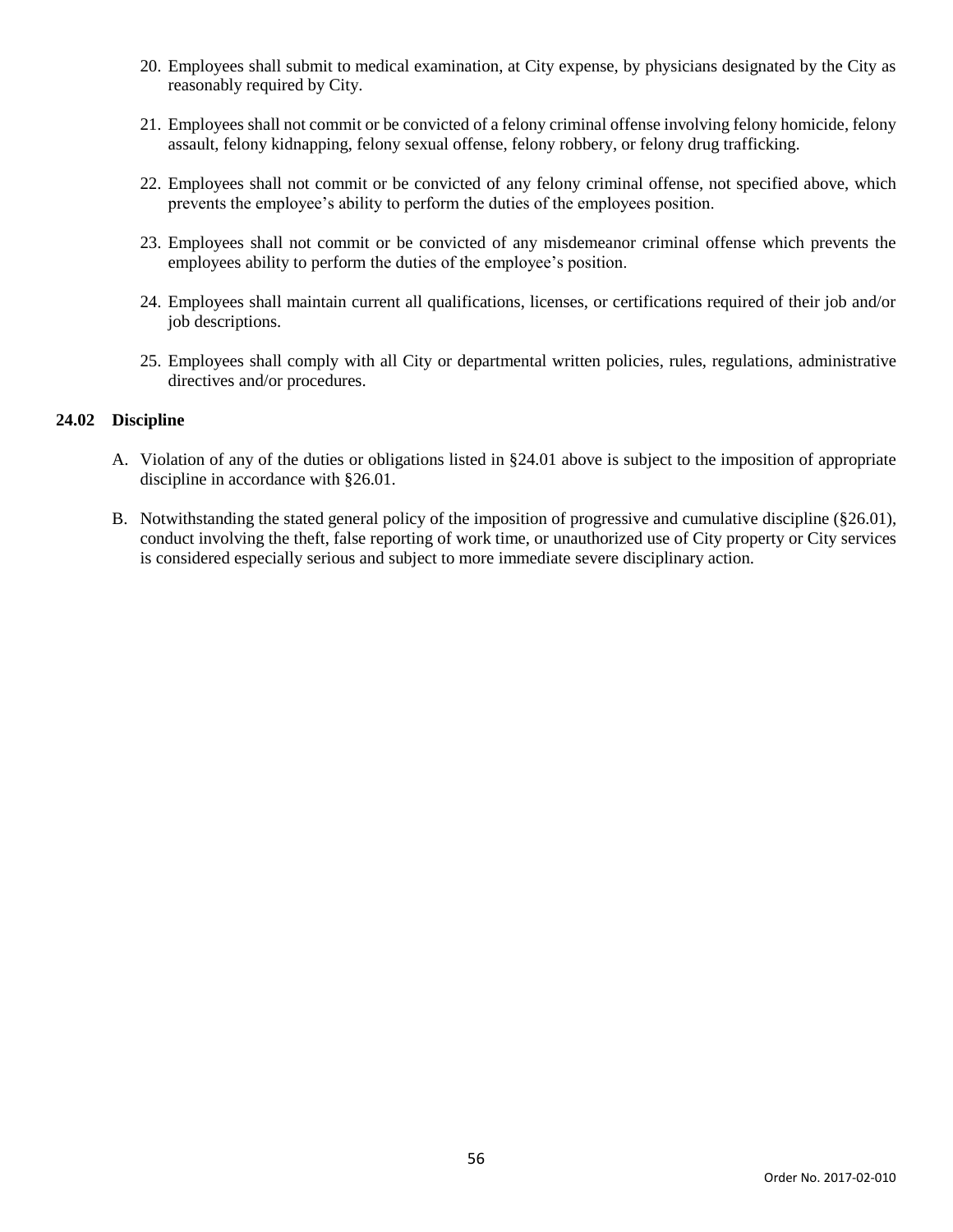### **GRIEVANCES**

## **25.01 Policy**

- A. The City supports the fair and equitable treatment of its employees.
	- 1. The City provides a grievance procedure to review employee complaints regarding the administration of minor disciplinary actions, the application of City or departmental policy, rules and regulations, and other matters concerning working conditions or employee rights.
- B. Employee grievances can develop through misunderstanding, lack of information, or actions perceived to be unfair.
	- 1. Resolution is preferable at the supervisory or departmental level where a supervisor or department director can correct or clarify any misunderstanding, provide the necessary information, or explain the necessity for certain actions.
- C. The City recognizes the importance of helping the parties to a grievance come to an equitable resolution of the issues.
	- 1. A process of alternative dispute resolution, wherein the parties get a chance to express their views and explore avenues of understanding, agreement and resolution through confidential facilitated mediation is encouraged.

#### **25.02 Non-Grievable Reserved Management Rights**

- A. The management and administration of the City is reserved exclusively to the City. The reserved management rights of the City are **not** subject to review through the filing of a grievance pursuant to these Rules. The reserved management rights of the City include, **but are not limited to**:
	- 1. To determine the purpose of each of its departments, to exercise control and discretion over the organization and efficiency of operations of the City; to set standards for services to be provided to the public;
	- 2. To direct the employees of the City; to establish salaries and compensations; to examine and hire, transfer and assign work in accordance with these Rules;
	- 3. To increase, reduce, change, modify or alter the composition and size of the work force, including the right to relieve employees from duties because of lack of work, funds, or a material change in the duties or organization of a department;
	- 4. To determine the location, methods, means and personnel by which operations are to be conducted, including the right to determine whether goods or services are to be made or purchased;
	- 5. To create and establish City policies, rules, regulations, laws, or administrative directives in accordance with these Rules;
	- 6. To establish, modify, combine or abolish job positions in accordance with these Rules; and,
	- 7. To change or eliminate existing work procedures, equipment, or facilities.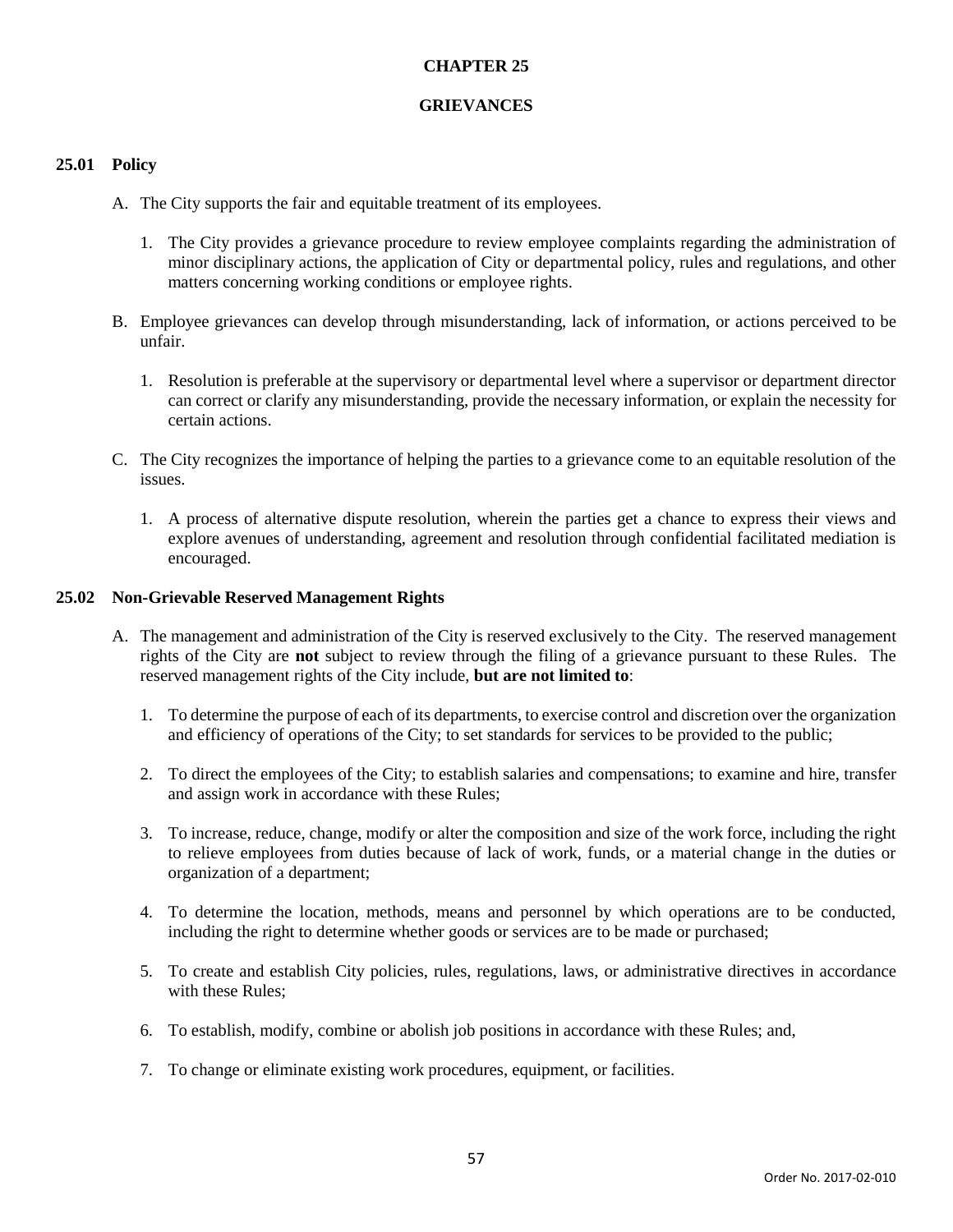- B. Examples of Non-Grievable Issues include:
	- 1. An incident or issue subject to those management rights which are necessary to exercise control and discretion over the organization and efficiency of the operations of the City
	- 2. Content or structure of classification or pay plans, benefit programs, or compensation of specific or individual positions
	- 3. Extension of a probationary period
	- 4. Matters involving City finance or budgeting issues
	- 5. Administrative leaves
	- 6. Demotions
	- 7. Dismissals
	- 8. Non-disciplinary actions, i.e. letters of instruction/counseling, etc.

#### **25.03 Grievable Issues**

- A. To be reviewable, a grievance must:
	- 1. Concern matters or specific incidents that have occurred.
	- 2. Arise out of a specific situation or act, which has resulted in an inequity or damage to the employee.
	- 3. Arise out of the application, operation, or alleged violation of these Rules, City contract, City administrative directive, decision, or a City policy or regulation, not involving a reserved management right.
- B. Examples of grievable issues include:
	- 1. Written reprimands,
	- 2. Suspensions of employment without pay,
	- 3. Employee Performance Evaluations.
	- 4. Violation of these Rules, City directives, policies or regulations.

### **25.04 General**

- A. Grievances may be initiated by an employee affected.
	- 1. Grievances may also be filed by a labor organization on behalf of its members in matters that affect more than one member.
- B. No grievance may be pursued without an employee's consent.
- C. It shall be the duty and responsibility of both the City and employee to process grievances at each successive step of the grievance procedure.
- D. It shall be the objective of both the City and employee to settle grievances at the lowest step of the procedure.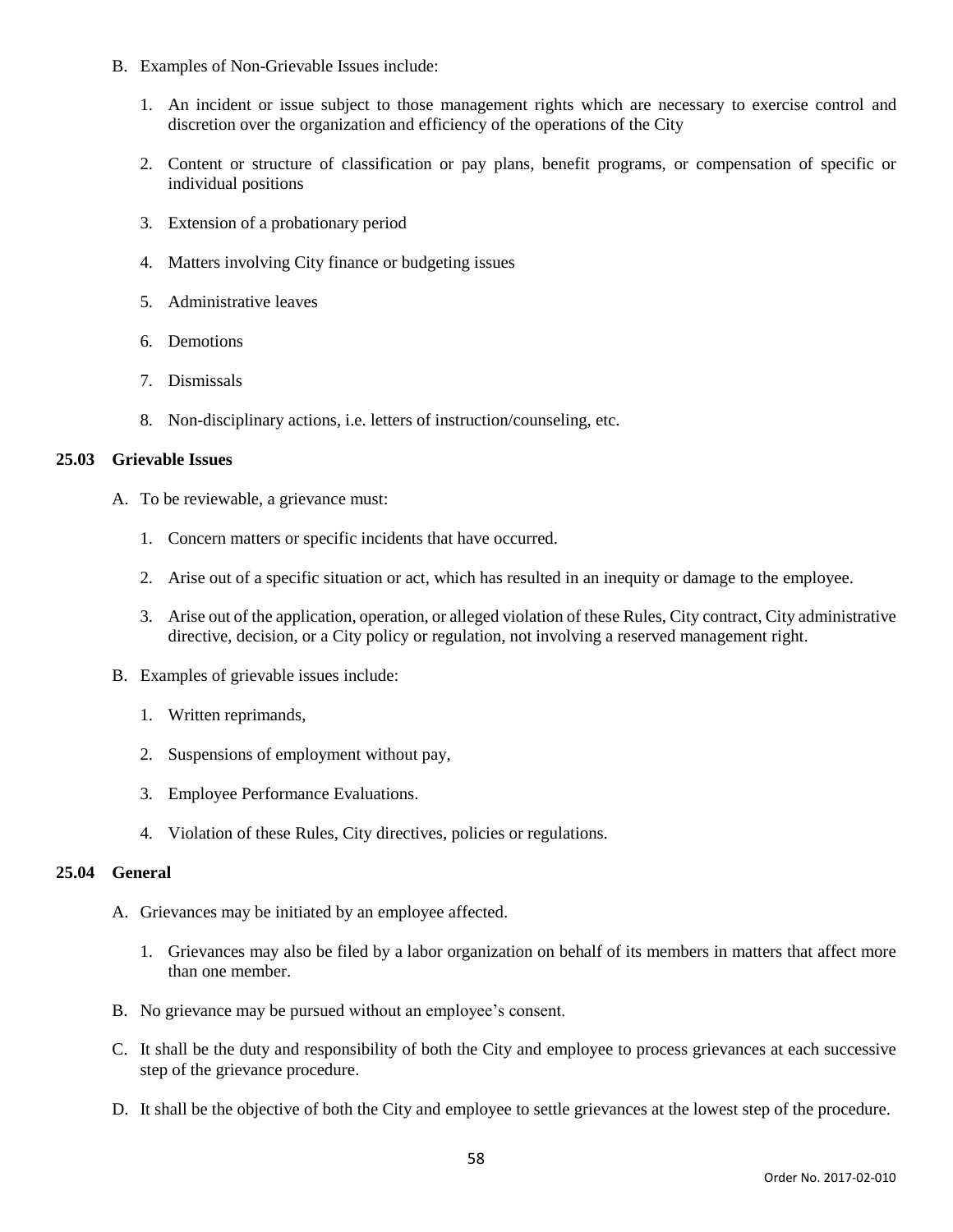- E. The City and employees agree to assist each other in the investigation of the circumstances surrounding and related to any grievance.
- F. Employees and City must comply with the time limits set forth in these Rules.
	- 1. If an employee fails to comply with the time limits, it shall constitute an abandonment of the grievance.
	- 2. If the City does not comply with the time limits, the grievance shall proceed to the next step of the grievance procedure.
- G. Any grievance shall be considered resolved at the completion of any step if all parties are satisfied or if one of the parties concerned chooses not to present the matter to the next step of the procedure within the prescribed period of time.
- H. Once a grievance has been investigated and decided, repeated filing of grievances on the same issue will not be permitted.
- I. The employee may designate a representative at any step of the grievance procedure.
- J. Grievances will be handled during regularly scheduled working days and hours of the parties involved to the extent possible.
- K. If the grievance involves a group of employees, or if a number of employees file separate grievances on the same matter, the grievances may be handled as a single grievance.
- L. Following completion of the grievances process, department directors and supervisors shall ensure the employee does not experience any retaliation for having pursued the grievance.
- M. Any decision and/or directive made in connection with a grievance is to be implemented as quickly as possible.

## **25.05 Grievance Procedure and Mediation**

- A. An employee who has a problem or complaint should first try to resolve it informally through discussion with the employee's immediate supervisor.
	- 1. If, after this discussion, the employee does not believe the problem has been satisfactorily resolved, the employee may discuss it with the department director.
	- 2. Every effort should be made to find an acceptable solution by informal means at the lowest possible level of supervision.
- B. At any time, prior or during, the grievance process or disciplinary process (Chapter 25), and both City and employee are in agreement, the matter may be referred to mediation under the facilitation of a mediator mutually agreeable to City and employee.
	- 1. The terms and conditions of the mediation shall be as mutually agreed to by the parties.
	- 2. Issues resolved through the mediation process will be dropped from the grievance or disciplinary process.
	- 3. Unresolved issues may then be submitted to a formal grievance or disciplinary process.
- C. The time spend in seeking resolution through mediation shall serve to modify and extend the time limits set forth in Chapters 25, 26, 27, or 28.
	- 1. Such modifications and extensions shall be in writing.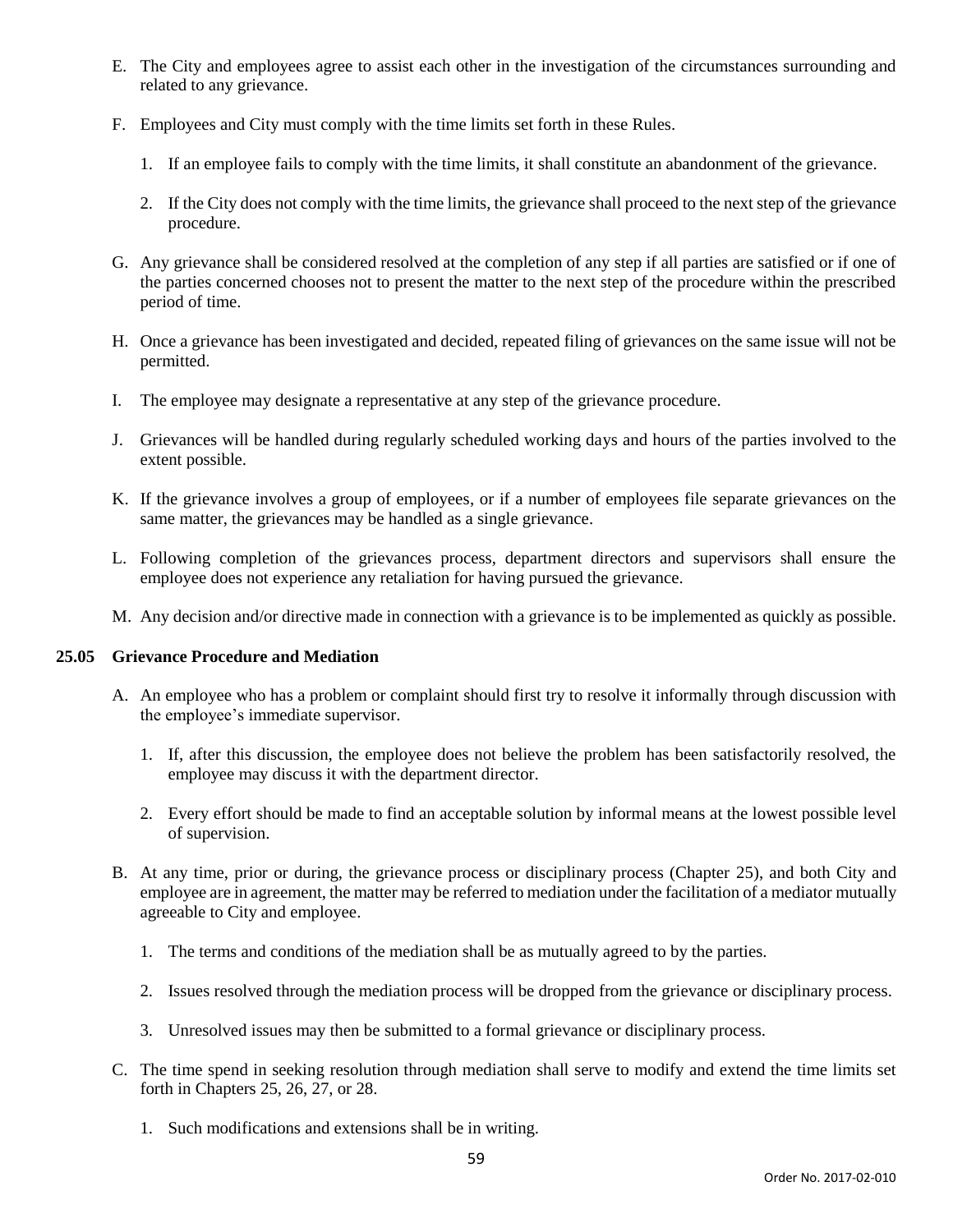D. No inference will be made for or against the City or employees who elect to use or not use the mediation process.

# **25.06 Grievance Form**

- A. Grievances shall be in writing, signed by the employee, and shall include the following information:
	- 1. The name(s) of the employee.
	- 2. A clear and concise statement of the grievance and the facts upon which it is based.
	- 3. The specific section(s) of these Rules, City contract, administrative directives, City decisions, City or departmental policy or regulation, relied upon or claimed to have been violated.
	- 4. The remedy or correction sought.

## **25.07 Grievance Response Form:**

- A. The response to a grievance shall be in writing, signed by the department director or City Manager, and shall include the following information:
	- 1. A clear and concise response to the grievance and the facts upon which it is based;
	- 2. The specific section(s) of the Rules, City contract, administrative directives, City or departmental policy or regulations which apply to the grievance and upon which the decision is based; and
	- 3. Denial or acceptance of the employee's proposed remedy or presentation of an alternative remedy.

## **25.08 Grievance Filing Procedure**

- A. Formal grievances shall be processed in accordance with the following procedure:
	- 1. Step 1:
		- a. Grievances shall be filed with the department director within twenty (20) working days following the occurrence of the act or incident giving rise to the grievance, or within twenty (20) working days following the date upon which the facts of the grievance should have reasonably become known.
		- b. Within five (5) working days of receipt of the grievance, the department director, the employee and/or the employee representative, shall meet to resolve the grievance.
		- c. Within five (5) working days of the meeting, the department director shall, respond to the grievance.
		- d. If the employee is not in agreement with the department directors' decision, the employee may proceed to Step 2.
	- 2. Step 2:
		- a. Within five (5) working days following receipt of the department director's decision, the employee may appeal to the City Manager.
		- b. The appeal shall be filed with the City Manager.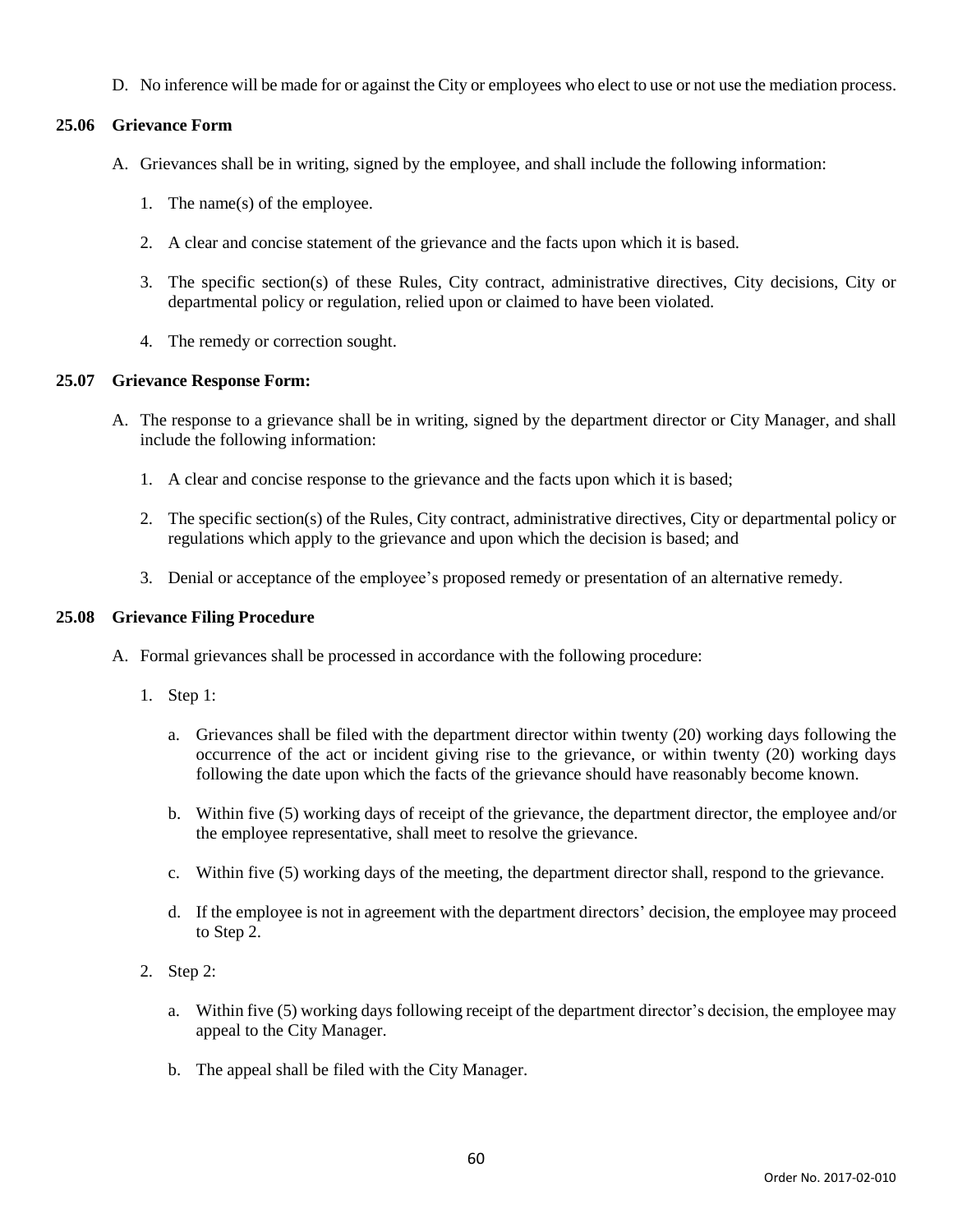- c. Within five (5) working days of the receipt of the appeal, the City Manager or designee, the employee and/or the employee representatives, if requested by employee, shall meet with the City Manager to resolve the grievance.
- d. Within five (5) working days of the meeting, or the receipt of the appeal, whichever is longer, the City Manager shall respond, to the grievance.
- e. If the employee is not in agreement with the City Managers decision the employee may proceed to Step 3.
- 3. Step 3:
	- a. The employee may appeal the City Managers decision to the Grievance Board pursuant to Chapter 27.

## **25.09 Grievances by Department Directors**

- A. Department directors and any other employee under the direct supervision of the City Manager shall process grievances in accordance with the following procedure.
	- 1. Step 1:
		- a. Grievance shall be filed with the City Manager within twenty (20) working days following the occurrence of the act or incident giving rise to the grievance, or within twenty (20) working days following the date upon which the facts of the grievance should have reasonably become known.
		- b. Within five (5) working days of receipt of the grievance, the City Manager and the department director / other employee shall meet to resolve the grievance.
		- c. Within five (5) working days of the meeting, the City Manager shall respond to the grievance.
		- d. If the department director / other employee is not in agreement with the City Managers decision, the department director / other employee may proceed to Step 2.
	- 2. Step 2:
		- a. The department director / other employee may appeal the City Managers decision to the Grievance Board pursuant to Chapter 27.

## **25.10 Service of Grievances and Responses**

- A. Grievances and responses shall be personally served on the department director, City Manager, or employee, as may be applicable.
	- 1. Copies shall be provided to the Human Resources Director and the City Attorney.
- B. Notice shall be deemed complete upon personal service.

## **25.11 Extension of Time Limits**

- A. By mutual agreement, the parties may modify and extend the time limits set forth above
	- 1. Such modifications and/or extensions shall be in writing.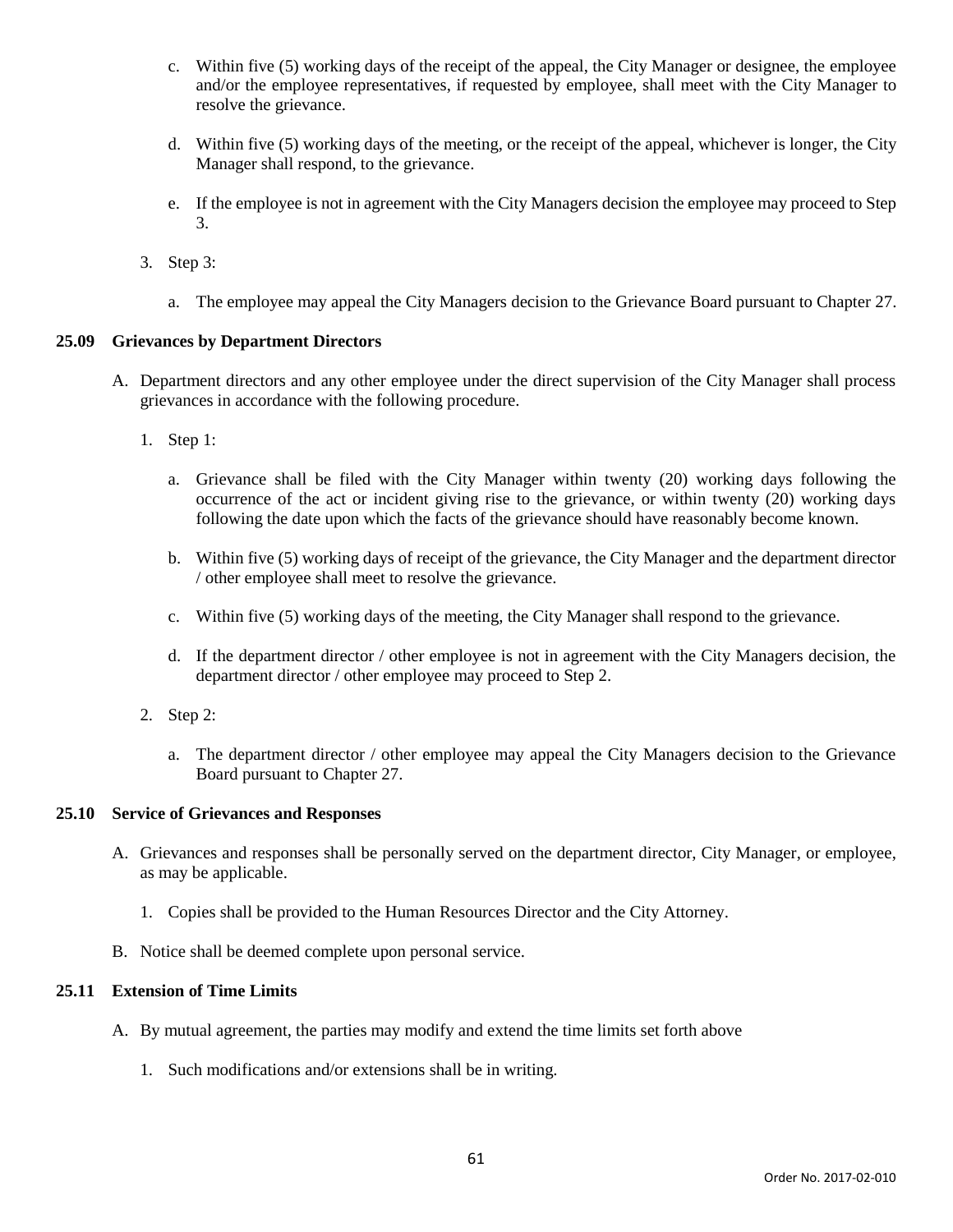### **DISCIPLINE**

### **26.01 General Policy**

- A. Disciplinary actions, other than dismissals for cause, are considered to be corrective actions which serve to notify employees of improper conduct or performance in such a manner as to avoid repetition of such conduct or performance in the future. The degree of disciplinary action shall relate to the gravity of the improper performance or conduct and/or the past performance and conduct of the employee. **Generally, disciplinary actions should be progressive and cumulative. Disciplinary measures should begin with less severe action and become increasingly more severe for additional offenses. Improper performance or conduct of an especially serious nature may require more immediate severe disciplinary action up to and including dismissal.**
- B. Whenever practical, informal supervisory actions to improve conduct and performance should be used before taking more severe, formal disciplinary action.
- C. It is the express policy of the City that disciplinary actions be imposed in a fair and consistent manner.
- D. Employees may be disciplined or dismissed **only** as provided in the Rules. Authorized and permissible disciplinary actions under these rules shall consist only of the following:
	- 1. Written reprimands
	- 2. Suspension of employment without pay
	- 3. Demotions
	- 4. Dismissal
- E. Authority to impose the employee discipline set forth in  $\S 26.01(D)$  1, 2, above shall be limited to the City Manager and to respective department directors, or supervisory employees in accordance with adopted written City job descriptions and organizational charts.
- F. Authority to impose the employee discipline set forth in §26.01(D) 3 and 4 is limited to the City Manager and to department directors in accordance with adopted written City job descriptions and organizational charts.
- G. Authority to impose discipline on department directors is limited to the City Manager, or delegated designee in accordance with adopted written City job descriptions and organizational charts.

#### **26.02 Non-Disciplinary Actions**

- A. Letters of Instruction / Counseling.
	- 1. A letter of instruction or counseling is intended to advise and/or clarify performance or conduct expected of an employee.
	- 2. The letter of instruction / counseling shall contain:
		- a. The specific conduct or performance of employee at issue
		- b. The rule, policy, or procedure at issue
		- c. The conduct or performance expected of the employee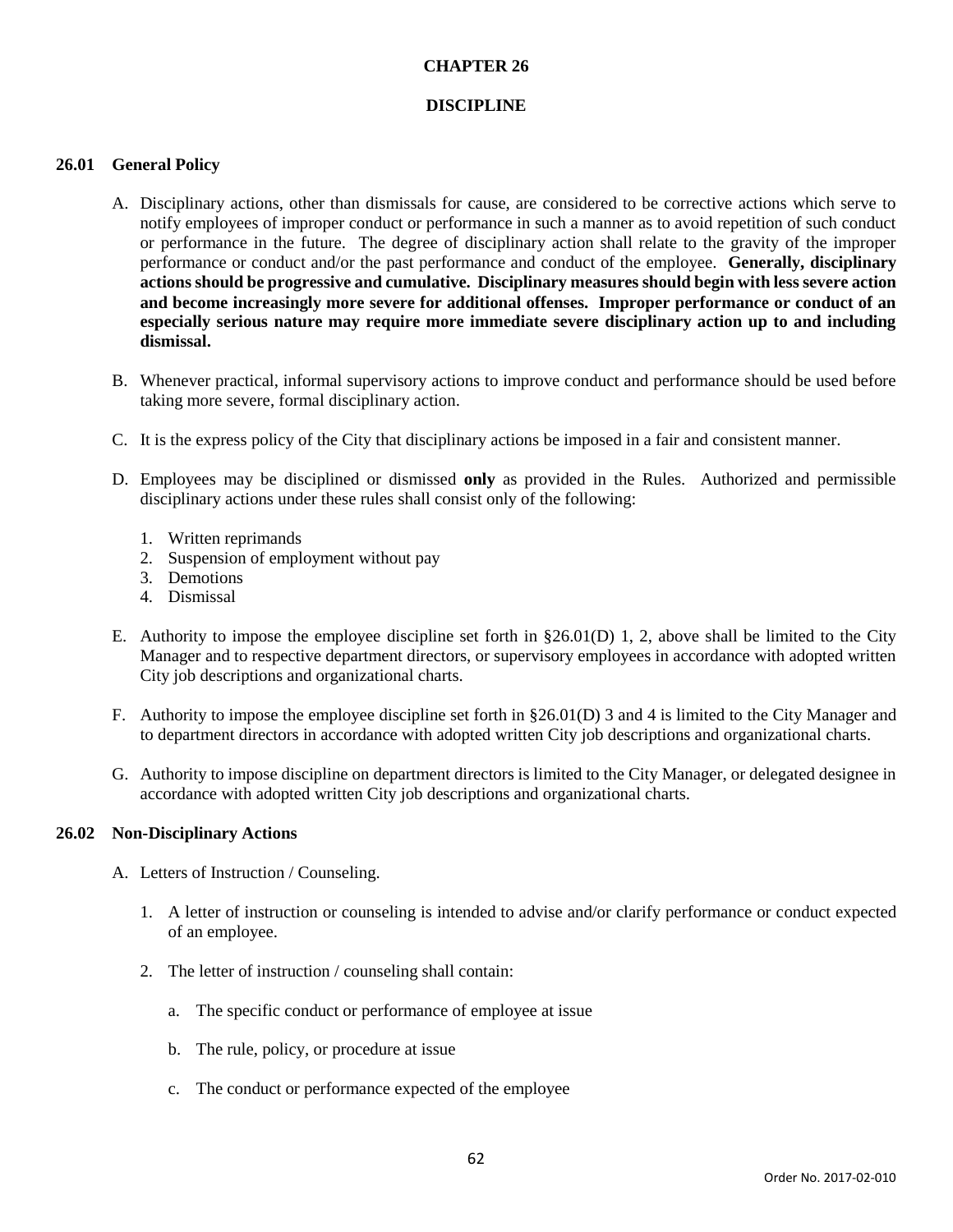- d. Letters of instruction / counseling are non-disciplinary actions and shall not be used or cited as prior disciplinary action.
- e. Authority to issue a non-disciplinary letter of instruction / counseling shall be limited to respective department directors, or supervisory employees, in accordance with adopted written City job descriptions and organizational charts.
- f. The provisions in these Rules relating to grievances (Chapter 25) and appeals (Chapter 27) shall not apply to letters of instruction / counseling.
- B. Administrative Leave.
	- 1. Administrative leave with pay may be given to an employee by a department director under the following circumstances:
		- a. In cases where an employee is charged with a felony or other crime, which adversely affects the employee's suitability or ability to continue to adequately perform the essential functions of the employee's position, or
		- b. Where it is deemed to be in the best interest of the City while an inquiry is being made into the conduct of the employee and/or the employee's continued suitability for employment.
	- 2. A department director may initially place an employee on administrative leave for up to thirty (30) working days.
		- a. For leave beyond thirty (30) working days the department director must obtain the approval of the City Manager.
	- 3. An employee may be placed on administrative leave only upon written notice.
		- a. Such notice shall contain the facts or circumstances giving rise to the action, including the effective date and duration of the suspension.
		- b. Service of such notice shall be as set forth in § 26.08.
	- 4. Administrative leave are non-disciplinary actions and shall not be used or cited as prior disciplinary actions.
	- 5. The provisions in these Rules relating to grievances (Chapter 25) and appeals (Chapter 27) do not apply to administrative leave.

#### **26.03 Basis for Discipline**

- A. The following acts may constitute cause for disciplinary action up to and including dismissal:
	- 1. False and/or fraudulent job applications.
	- 2. Violation of these Rules, any City departmental written policies, rule, regulation, administrative directive or procedure.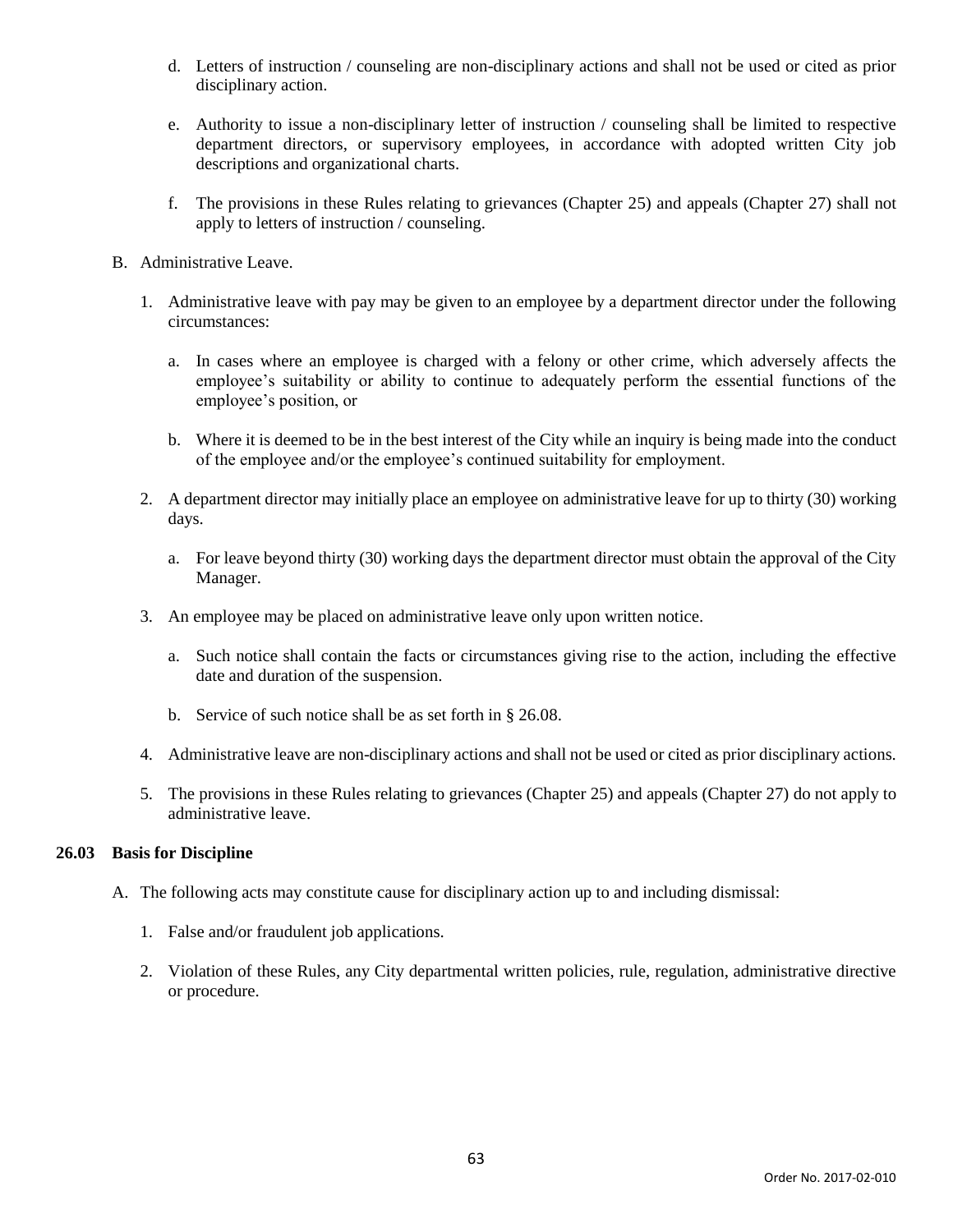### **26.04 Determination of Appropriate Discipline**

- A. Discipline **shall** be administered in progressive and cumulative steps so as to seek corrective results in accordance with §26.01. In determining the appropriate disciplinary action, the following, non-inclusive, factors shall be considered:
	- 1. The nature of the employee conduct
	- 2. The extent of the employee conduct
	- 3. The employee's job performance evaluations and record
	- 4. The employee's previous disciplinary record
		- a. Consideration of an employee's previous disciplinary record shall be limited to the proceeding two (2) years.
	- 5. The employee's efforts to improve conduct and/or job performance
	- 6. The actual effect on the operation of the City due to the employee's conduct.
- B. In cases of gross negligence, negligence or repeated negligence resulting in loss or damage to City property, employees may be assessed the cost of loss or damage to the City property.
- C. Appropriate discipline may include requirements and/or conditions that employee undertake appropriate counseling, training and/or instructions.

## **26.05 Types of Disciplinary Actions**

- A. Written Reprimands. In instances of serious or repeated improper performance or conduct, a written reprimand may be issued. The written reprimand shall contain:
	- 1. A description of the improper performance or conduct and supporting evidence.
	- 2. The dates of any prior disciplinary action.
	- 3. The Rule, policy, directive or procedure that was violated by the employee.
	- 4. The actions the employee must take to correct the situation.
	- 5. The measures the supervisor will take to assist the employee in following through with the required corrective actions.
	- 6. The reprimand shall be served on the employee, and a copy shall be forwarded to the Human Resources Director and the City Attorney.
- B. Suspension. In instances of more serious or repeated improper performance or conduct, a suspension may be issued. The suspension shall contain:
	- 1. A description of the improper performance or conduct and supporting evidence.
	- 2. The dates of any prior disciplinary action.
	- 3. The Rule, policy, directive or procedure that was violated by the employee.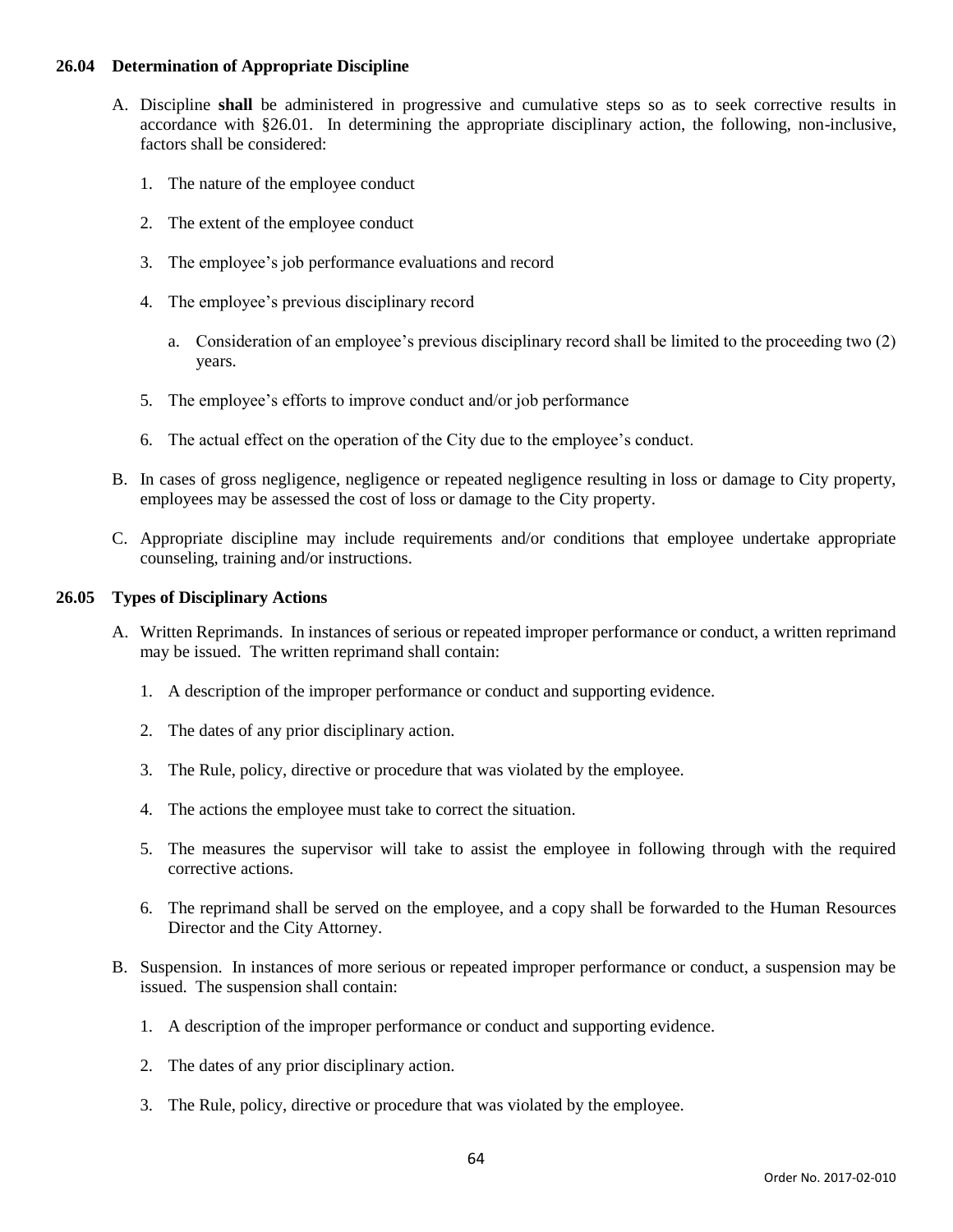- 4. The actions the employee must take to correct the situation.
- 5. The measures the supervisor will take to assist the employee in following through with the required corrective actions.
- 6. Suspensions shall be imposed without pay.
- 7. The suspension shall be served on the employee, and a copy shall be forwarded to the Human Resources Director and the City Attorney.
- 8. An employee while on a suspension without pay shall not accrue any sick or vacation leave, or be entitled to holiday pay.
- 9. An employee while on suspension without pay shall not be entitled to use any accrued sick, vacation, or any other leave.
- C. Demotion. In instances of more serious or repeated improper performance or conduct, a demotion may be imposed. The demotion shall contain:
	- 1. A description of the improper performance or conduct and supporting evidence.
	- 2. The dates of any prior disciplinary action.
	- 3. The Rule, policy, directive or procedure that was violated by the employee.
	- 4. The actions the employee must take to correct the situation.
	- 5. The measures the supervisor will take to assist the employee in following through with the required corrective actions.
	- 6. The demotion shall be served on the employee, and a copy shall be forwarded to the Human Resources Director and the City Attorney.
- D. Dismissal. In instances of more serious or repeated improper performance or conduct, an employee may be dismissed. The dismissal shall contain:
	- 1. A description of the improper performance or conduct and supporting evidence.
	- 2. The dates of any prior disciplinary action.
	- 3. The Rule, policy or procedure that was violated by the employee.
	- 4. The dismissal shall be served on the employee, and a copy shall be forwarded to the Human Resources Director and the City Attorney.

### **26.06 Pre-disciplinary Meeting for Suspension Without Pay, Demotions, or Dismissal**

- A. A pre-disciplinary meeting shall be held before an employee may be suspended without pay, demoted, or dismissed.
	- 1. The pre-disciplinary meeting is intended to allow an employee the opportunity to address the proposed disciplinary action before formal action is taken.
	- 2. Before the pre-disciplinary hearing, the employee shall be provided:
		- a. Written notice of the proposed disciplinary action.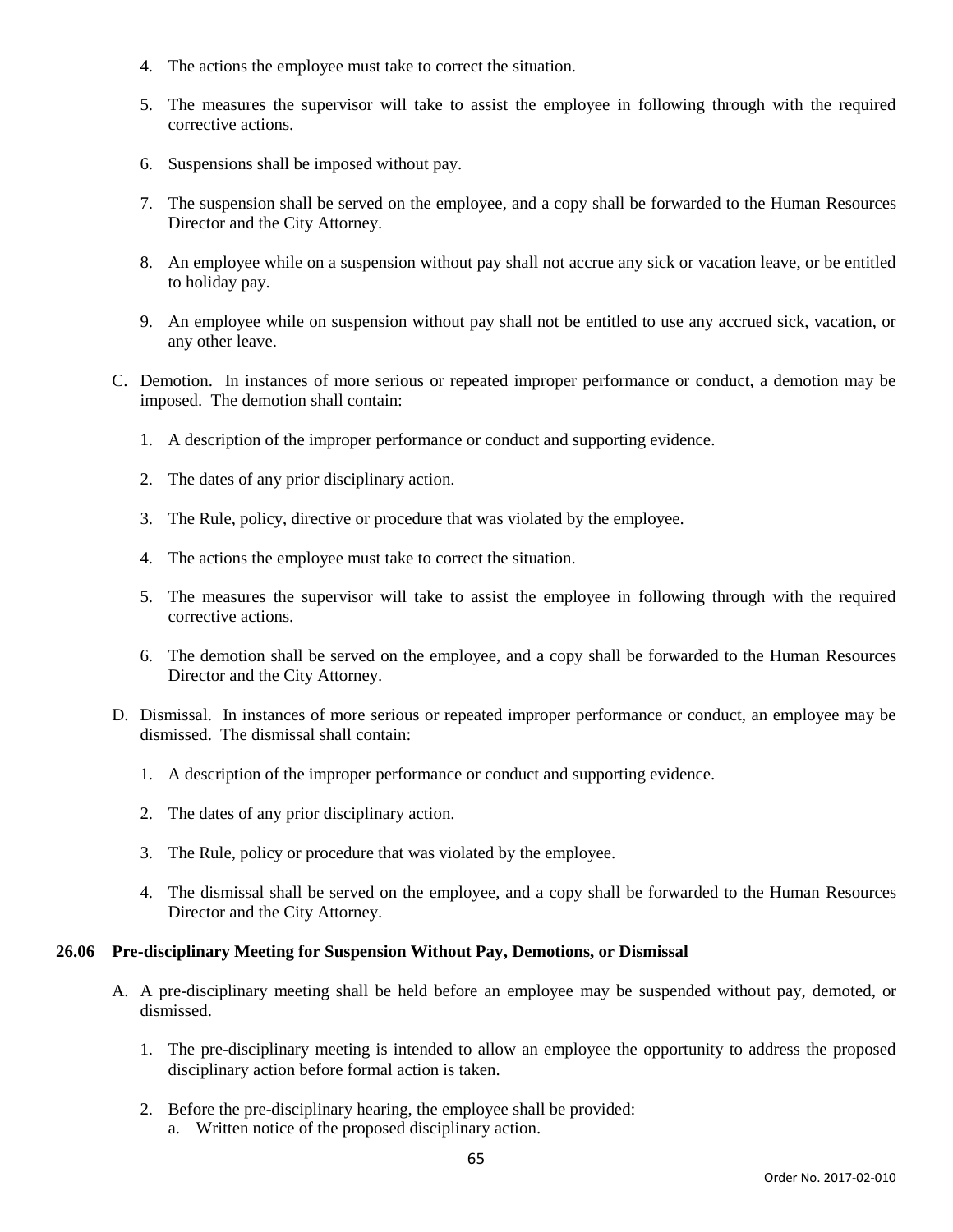- b. A description of the improper performance or conduct and supporting evidence.
- c. The dates of any prior disciplinary action.
- d. The Rule, policy or procedure that was violated by the employee.
- e. Date and time of the pre-disciplinary meeting.
- f. The notice of the proposed disciplinary action shall be forwarded to the Human Resources Director and the City Attorney.
- B. The employee shall be allowed five (5) working days in which to respond, in writing, to the proposed discipline.
	- 1. Failure of the employee to respond within the specified time period will result in the employee's waiver of a meeting.
- C. After the pre-disciplinary meeting has concluded, the employee shall be served with a written notice regarding the results of the meeting.

## **26.07 Approval of Intent to Demote, Suspend Without Pay or Dismiss**

Whenever it is the intention of the City to suspend an employee without pay, demote or dismiss an employee, the City shall first obtain the written approval of the City Attorney and the City Manager.

## **26.08 Service of Non-Disciplinary and Disciplinary Actions**

- A. Notices of proposed, disciplinary or non-disciplinary actions shall be personally served on the employee or sent by certified mailing; with copies to the Human Resources Director and the City Attorney.
	- 1. Notice shall be deemed complete upon personal service or upon receipt of the certified mail.

# **26.09 Time Limit**

- A. Disciplinary actions shall be commenced and served on the employee no later than forty-five (45) working days from the date of the incident or conduct forming the bases of the disciplinary action is discovered or should have been discovered in the exercise of reasonable diligence.
	- 1. Time placed on non-disciplinary administrative leaves with pay, pursuant to §25.08 shall not be counted towards the forty-five (45) working day time limit.

# **26.10 Mediation**

At any time, prior or during, the disciplinary process, parties may agree to mediation as set forth in §25.05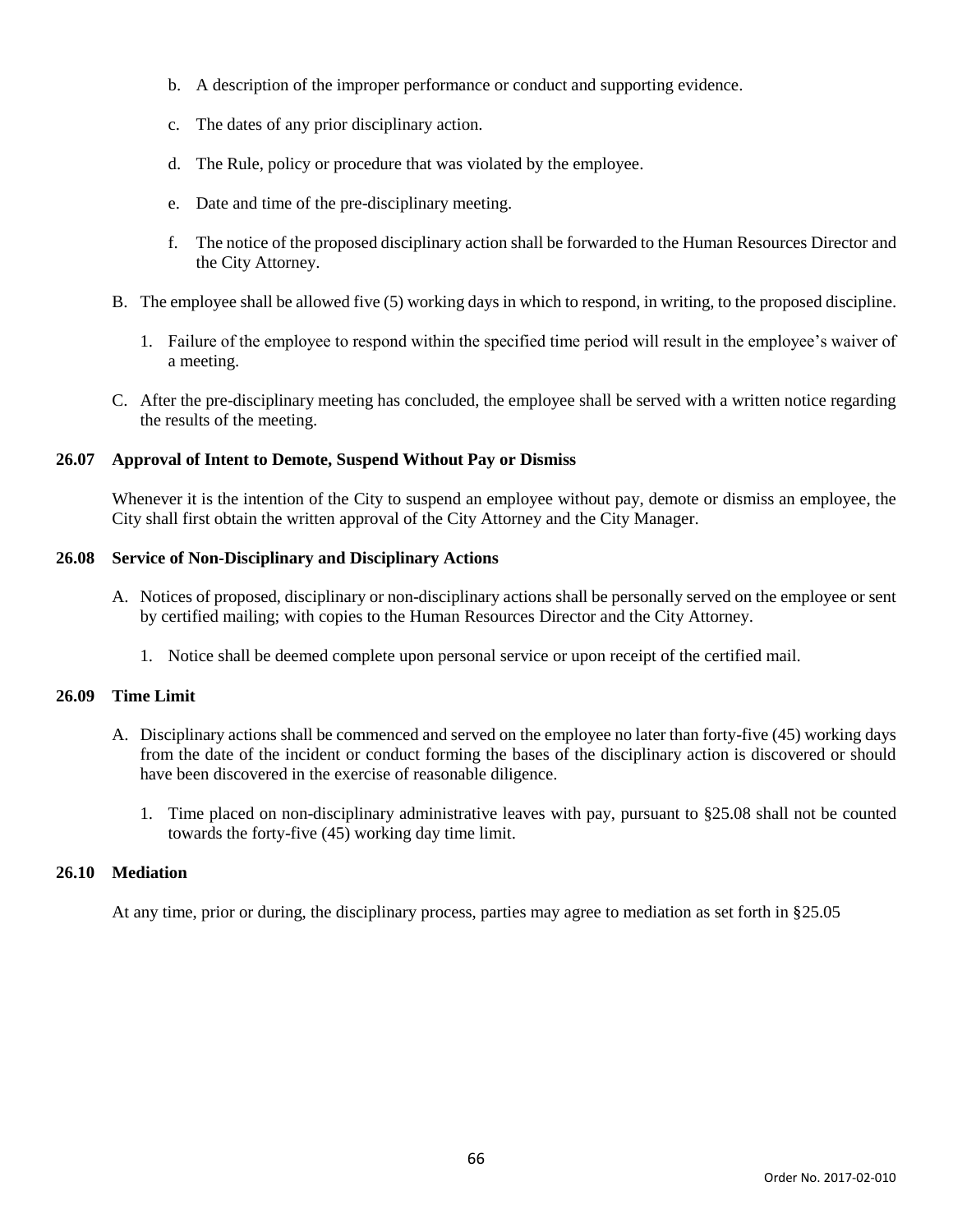### **APPEALS TO GRIEVANCE BOARD**

### **27.01 Right of Appeal**

An employee shall have the right to appeal the City Manager's decision regarding the employee's grievance to the Grievance Board.

### **27.02 Time of Appeal**

An employee has ten (10) working days from the service of the notice of the City Manager's decision to file an appeal

### **27.03 Method of Appeal**

- A. Appeals shall be in writing, addressed to and filed with the Human Resources Director and a copy filed with the City Attorney.
	- 1. The Human Resources Director will notify the Grievance Board.
	- 2. The appeal shall specifically identify the basis of the appeal, and should include all previous correspondence concerning the issue.
	- 3. The appeal shall also propose a statement of the remedy sought by the appealing employee and include supporting arguments.

### **27.04 Grievance Board (Amendment as per Order No. 2021-07-032 on 07/07/2021)**

A. The Grievance Board shall consist of the members of the Appeals Commission. A quorum of four (4) members of the commission is sufficient to conduct business of hearing a grievance appeal, and a majority vote of the quorum is sufficient to decide the appeal.

#### **27.05 Role/Duties of Grievance Board**

- A. The role of the Grievance Board shall be to review the facts, procedures, and issues related to the appeal.
- B. The Grievance Board shall ensure that all City procedures were followed, and that the employee was treated in a fair and consistent basis, and in accordance with these Rules, City contracts, City administrative directives, policies, and/or regulations.
- C. The Grievance Board may affirm, reverse or modify the decision of the City Manager.

## **27.06 Grievance Hearing**

- A. The Human Resources Director shall schedule a grievance hearing within thirty (30) days of the filing of the employee's notice of appeal.
- B. The Human Resources Director will ensure that the Board has access to all information necessary to conduct its review.
- C. The Grievance Board may request to review personnel files and related personnel records of the employee(s) involved in the grievance.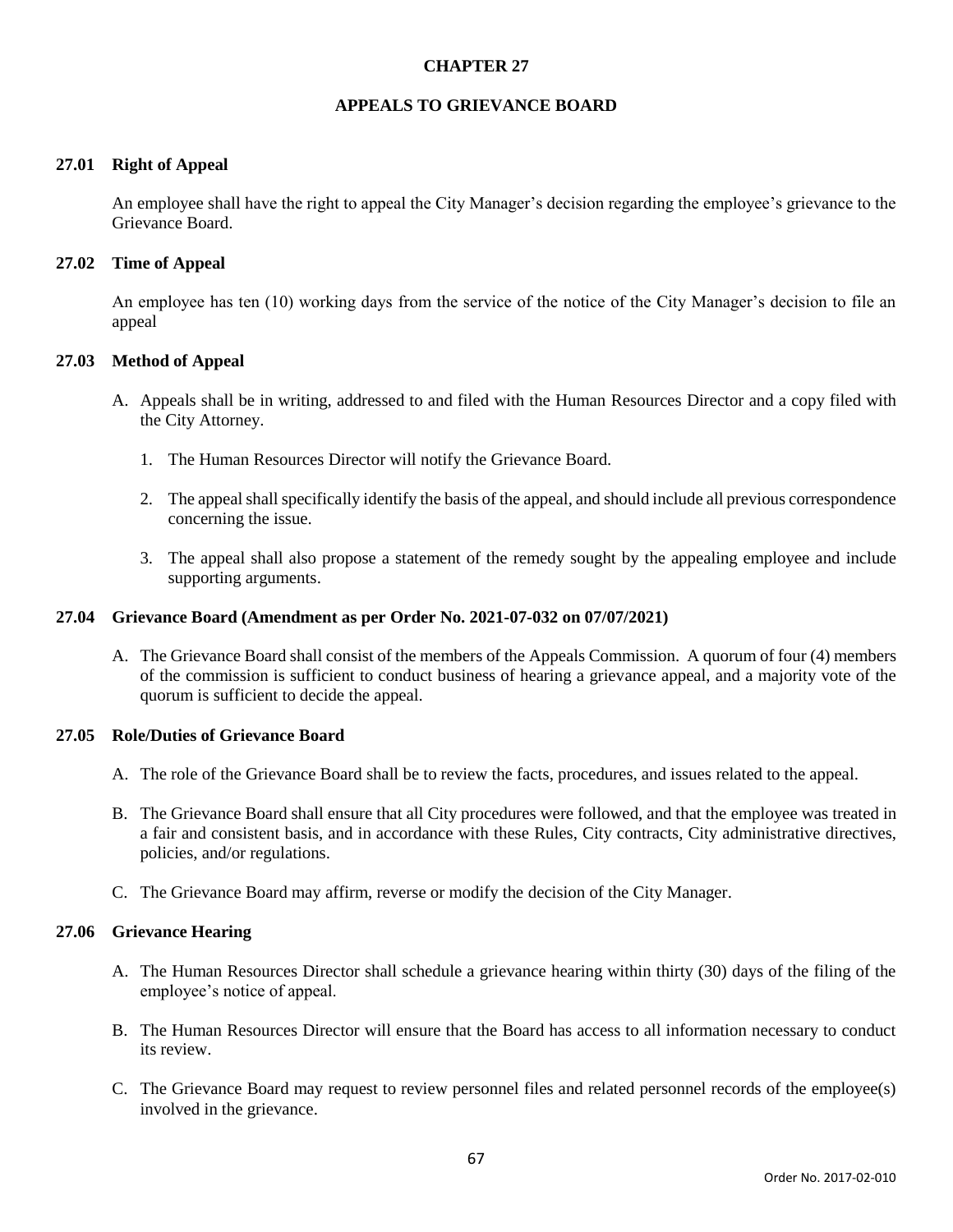- 1. All requests to review an employee personnel file must be submitted to the Human Resources Director.
- 2. The Human Resources Director in conjunction with the City Attorney shall determine whether or not to allow the request.
- D. The employee shall appear personally and may have a representative and/or legal counsel.
- E. A representative of the Human Resources Director will be present during all Board meetings but will not participate in the Grievance Board's review of the appeal.
	- 1. The Human Resources Director shall also provide all necessary support to the Board.
- F. The employee shall have the right to testify, produce evidence and call and cross examine witnesses.
- G. The City Attorney shall represent the City before the Grievance Board.
- H. City and employee shall have the right to testify, produce evidence, and call and cross examine witnesses at the Grievance Board hearing.
- I. All information obtained by a Grievance Board shall be treated in a confidential manner and shall not be shared with any other employee or individual outside of the grievance process.
	- 1. At the conclusion of a grievance board review, all documents, notes, and files shall immediately be returned to the Human Resources Director.
- J. The Human Resources Director upon application of any party shall request the City Clerk issue subpoenas to compel attendance of any person or produce any books or papers relevant to the appeal issues for an appeal hearing before the Grievance Board.
	- 1. The request for subpoenas shall be based upon a written notice from the employee, employee's attorney, or City Attorney that a witness will be necessary for the hearing.
- K. Any City employee requested to appear at a Grievance Board hearing will be compensated at their regular rate of pay while appearing on duty.
	- 1. Overtime compensation for off-duty testimony will be paid when appropriate under FLSA.
- L. The Grievance Board shall conduct the hearing and rule on any evidence presented.
	- 1. An official record of the hearing, including all testimony and all exhibits shall be made by the City.
		- a. The hearing shall be steno graphically or mechanically recorded.
	- 2. Such record need not be transcribed unless requested by one of the parties and upon payment of the actual cost of transcription.
	- 3. The Grievance Board is not bound by technical rules of evidence prevailing in the Courts and may hear any relevant evidence, including hearsay.
		- a. Notwithstanding the above, if reasonably available, witness testimony shall be presented in person and shall be based on personal knowledge.
	- 4. The Grievance Board shall vote by majority rule and make specific findings of fact.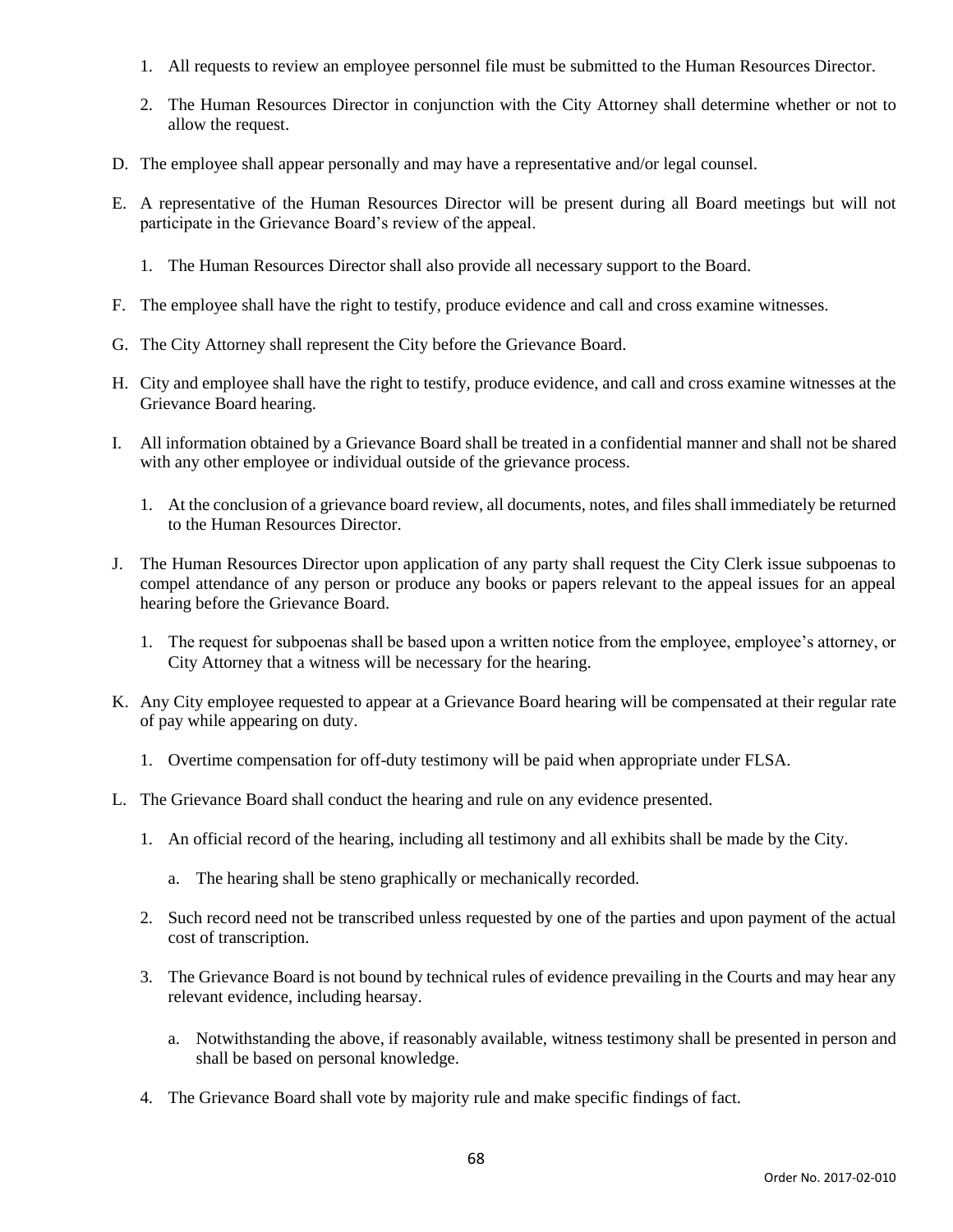- M. The City bears the burden of proof, by a preponderance of the evidence, in establishing the propriety of the disciplinary action imposed.
- N. Written findings and the decision of the Grievance Board shall be transmitted to the Human Resources Director and to both parties within ten (10) working days following the conclusion of the hearing.

## **27.07 Service of Grievance Board Decisions**

- A. Decisions of the Grievance Board shall be personally served or sent by certified mailing.
	- 1. Notice shall be deemed complete upon personal service or upon receipt of the certified mail.

## **27.08 Extension of Time Limits**

- A. By mutual agreement, the parties may modify and extend the time limits set forth above.
	- 1. Such modifications and/or extensions shall be in writing.

# **27.09 Appeal to Superior Court**

- A. All findings and the decision of the Grievance Board shall be final and shall be subject to judicial appeal by employee as provided in Title 12, Chapter 7, Article 6, Arizona Revised Statutes.
	- 1. Employees successful in their appeal shall be awarded incurred costs and attorney's fees.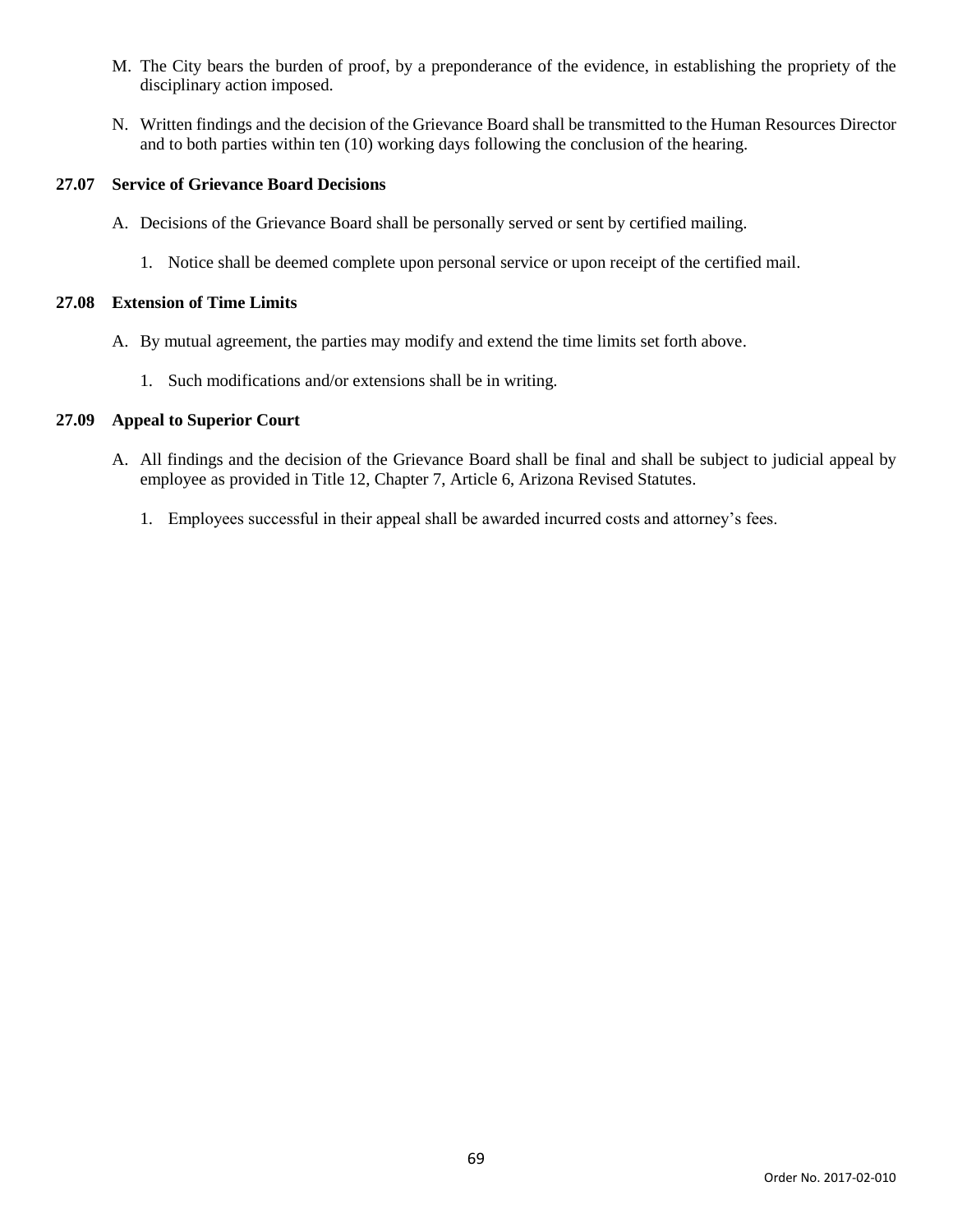### **APPEALS TO APPEALS COMMISSION**

#### **28.01 Right of Appeal**

- A. An employee shall have the right to appeal to the Appeals Commission only in the following cases:
	- 1. Demotions
	- 2. Non-disciplinary dismissals
	- 3. Dismissals
- B. No other appeals to the Appeals Commission shall be allowed.

### **28.02 Time of Appeal**

An employee has twenty (20) working days from the service of the notice of the disciplinary action, to file an appeal.

### **28.03 Method of Appeal**

- A. Appeals shall be in writing, addressed to and filed with the Human Resources Director, and a copy filed with the City Attorney.
	- 1. The Human Resources Director will notify the Appeals Commission, the City Manager and the City Attorney.
	- 2. The appeal shall specifically identify the basis of the appeal, and should include all previous correspondence concerning the issue.
	- 3. The appeal shall also propose a statement of the remedy sought by the appealing employee, and include any supporting arguments.

#### **28.04 Appeals Commission**

- A. The Appeals Commission shall consist of seven (7) members composed of persons who are not employed by the City and who are not members of any other City bodies or commissions.
- B. Members of the Appeals Commission shall reside within the City limits and shall be appointed by the City Council to serve terms of four (4) years.
	- 1. The terms shall commence from the date of appointment
		- a. Any vacancies shall be filled only for the remainder of the unexpired term.
- C. The Appeals Commission shall hold meetings as needed.
- D. A majority of the Appeals Commission shall constitute a quorum for the transaction of business.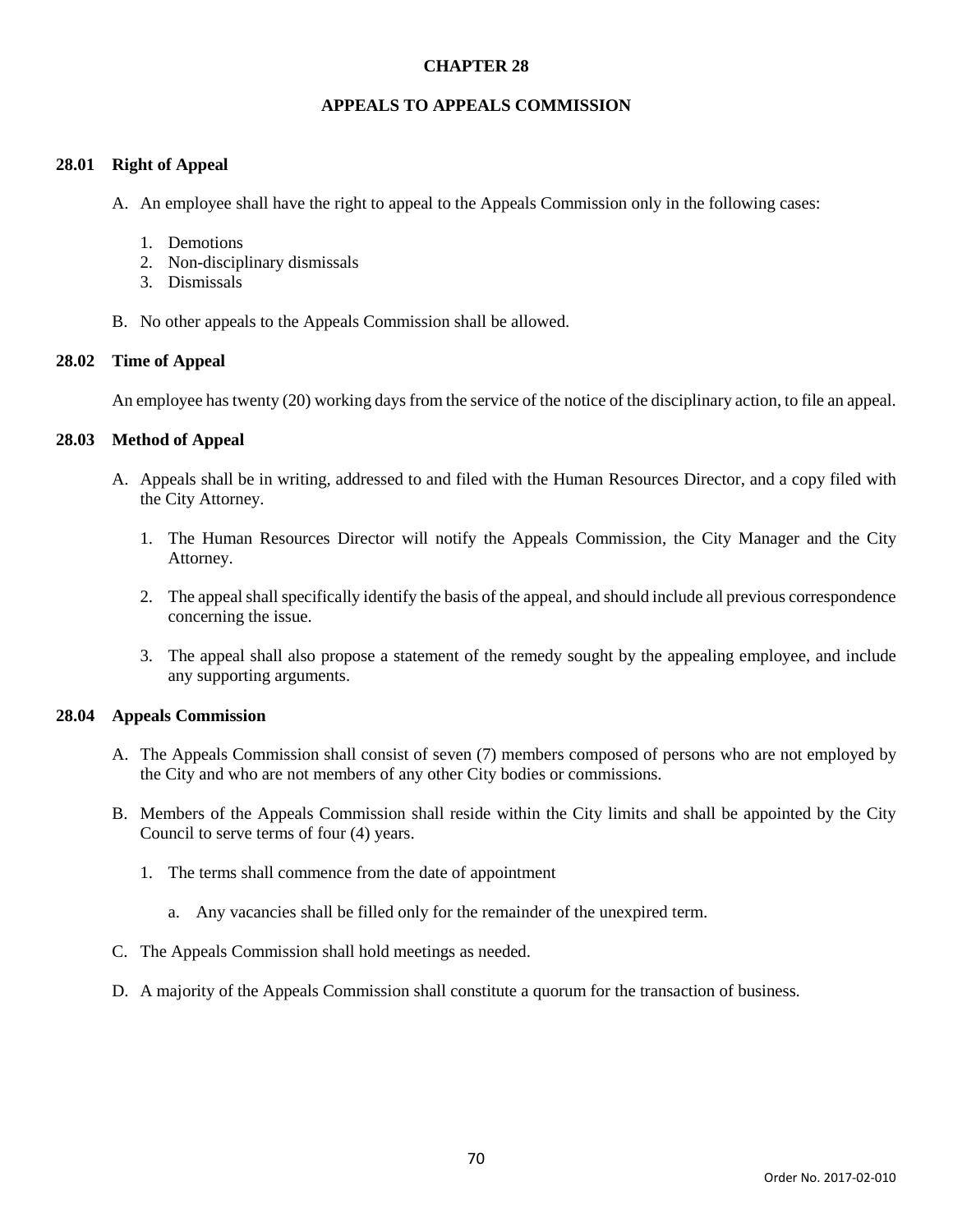#### **28.05 Role/Duties of Appeals Commission**

- A. The role of the Appeals Commission shall be to review the facts, and procedures, and issues related to the appeal.
- B. The Appeals Commission shall ensure that all City procedures were followed, and that the employee was treated in a fair and consistent basis, and in accordance with these Rules, City contracts, City administrative directives, policies and/or regulations.
- C. The Appeals Commission may, affirm, reverse or modify the decision of the City.

### **28.06 Appeal Hearing**

- A. The Human Resources Director, shall schedule an appeal hearing within thirty (30) days of the filing of the employee's notice of appeal.
- B. The Human Resources Director shall post an agenda for the hearing at the same place of posting for notice of City Council meetings at least twenty-four (24) hours prior to the hearing.
	- 1. The Notice of Hearing shall be posted in the following form:

### **NOTICE OF HEARING**

**The City of Nogales Appeals Commission will meet (date) at (time) in (place) to hear an employee appeal pursuant to Chapter 28 of the City of Nogales Personnel Policy Manual. The Appeals Commission shall adjourn into executive session pursuant to A.R.S. §38- 431.03(A)(1) unless a public hearing has been requested by the employee. A copy of the Personnel Manual is available in the Human Resources Office.**

- 2. The employee must receive at least twenty-four (24) hours advance notice of a scheduled executive session hearing pursuant to A.R.S. §38-431.03 so that the employee may determine whether the hearing should occur in public.
- C. The Human Resources Director will ensure that the Board has access to all information necessary to conduct its review.
- D. The Appeals Commission may request to review personnel files and related personnel records of the employee(s) involved in the grievance.
	- 1. All requests to review an employee personnel file must be submitted to the Human Resources Director.
	- 2. The Human Resources Director in conjunction with the City Attorney shall determine whether or not to allow the request.
- E. The employee shall appear personally and may have a representative and/or legal counsel.
- F. The City and employee shall have the right to testify, produce evidence and call and cross examine witnesses.
- G. A representative of the Human Resources Director will be present during all Appeals Commission meetings but will not participate in the commission's review of the appeal. The Human Resources Director shall also provide all necessary support to the Commission.
- H. The City Attorney shall represent the City before the Appeals Commission.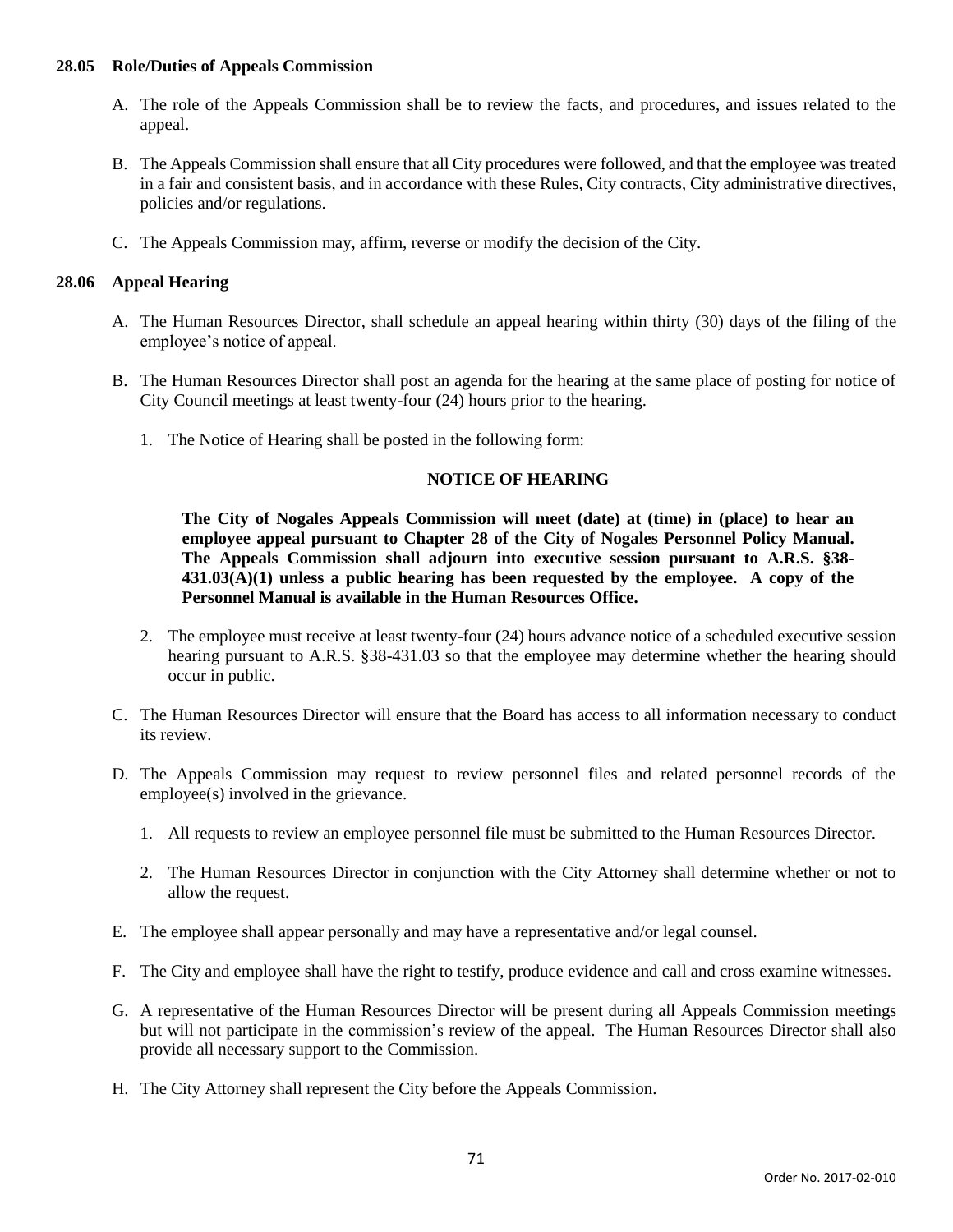- I. All information obtained by an Appeals Commission shall be treated in a confidential manner and shall not be shared with any other employee or individual outside of the grievance process.
	- 1. At the conclusion of a grievance board review, all documents, notes, and files shall immediately be returned to the Human Resources Director.
- J. The Human Resources Director upon application of any party shall request the City Clerk issue subpoenas to compel attendance of any person or produce any books or papers relevant to the appeal issues for the appeal hearing before the Appeals Commission. The request for subpoenas shall be based upon a written notice from the employee, employee's attorney, or City Attorney that a witness will be necessary for the hearing.
- K. Any City employee requested to appear at an Appeals Commission hearing will be compensated at their regular rate of pay while appearing on duty.
	- 1. Overtime compensation for off-duty testimony will be paid when appropriate under FLSA.
- L. The Appeals Commission shall conduct the hearing and rule on any evidence presented.
	- 1. An official record of the hearing, including all testimony and all exhibits shall be made by the City.
		- a. The hearing shall be steno graphically or mechanically recorded.
	- 2. Such record need not be transcribed unless requested by one of the parties and upon payment of the actual cost of transcription.
	- 3. The Appeals Commission is not bound by technical rules of evidence prevailing in the Courts and may hear any relevant evidence.
		- a. Notwithstanding the above, if reasonably available, witness testimony shall be presented in person and shall be based on personal knowledge.
	- 4. The Appeals Commission shall vote by majority rule and make specific findings of fact.
- M. The City bears the burden of proof, by clear and convincing evidence, in establishing the propriety of the disciplinary action imposed.
- N. Written findings and the decision of the Appeals Commission shall be transmitted to the Human Resources Director and to both parties within ten (10) working days following the conclusion of the hearing.

#### **28.07 Service of Appeals Commission Decision**

- A. Decisions of the Appeals Commission shall be personally served or sent by certified mailing.
	- 1. Notice shall be deemed complete upon personal service or upon receipt of the certified mail.

#### **28.08 Extension of Time Limits**

- A. By mutual agreement, the parties may modify and extend the time limits set forth above.
	- 1. Such modifications and/or extensions shall be in writing.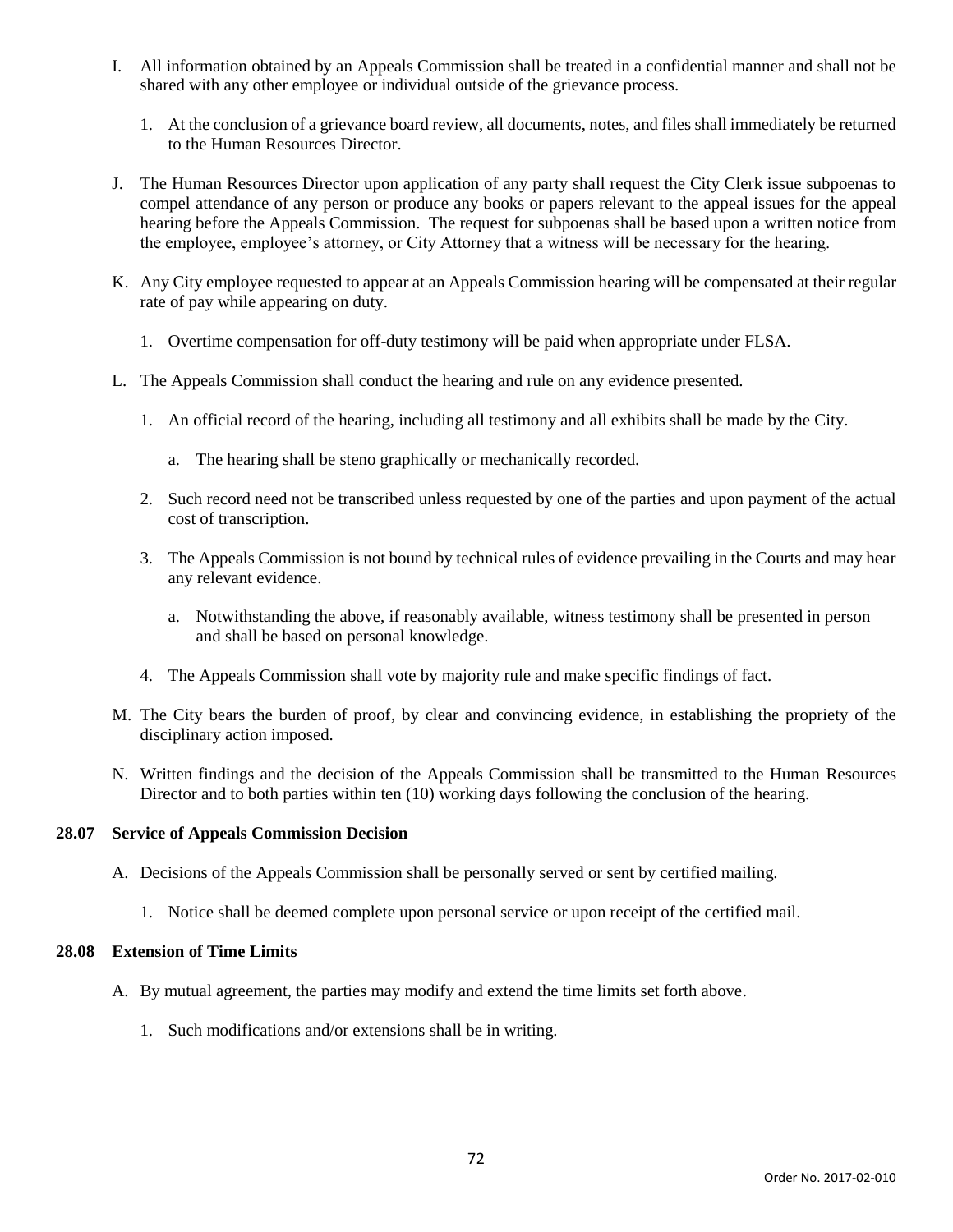## **28.09 Appeal to Superior Court**

- A. All findings and the decision of the Appeal Commission shall be final and shall be subject to appeal by employee as provided in Title 12, Chapter 7, Article 6, Arizona Revised Statutes.
	- 1. Employees successful in their appeal shall be awarded incurred costs and attorney's fees.